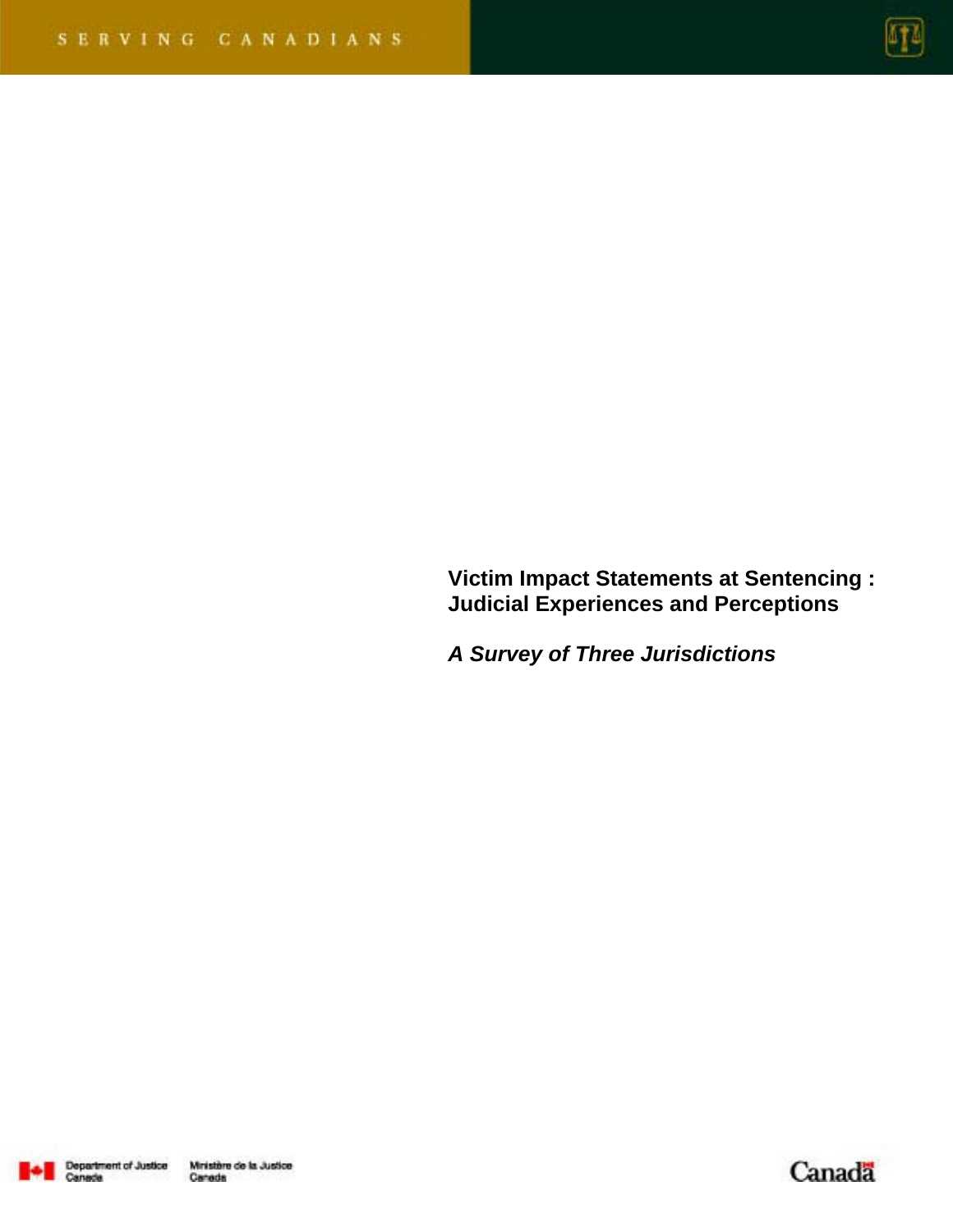# Victim Impact Statements at Sentencing: Judicial Experiences and Perceptions

## *A Survey of Three Jurisdictions*

Julian V. Roberts $^*$  and Allen Edgar $^+$ 

Research Report for the Department of Justice Canada

Final Report

March 31, 2006

*The views expressed herein are solely those of the authors and do not necessarily represent the views of the Department of Justice Canada.* 

 $rr06-vic3$ 

 $\overline{a}$ 

<sup>\*</sup> Professor of Criminology, University of Ottawa, currently on leave at the Faculty of Law, University of Oxford. Email: julian.roberts@crim.ox.ac.uk. +

<sup>&</sup>lt;sup>+</sup> Research Counsel, Centre for Judicial Research and Education. Email: allen.edgar@jus.gov.on.ca.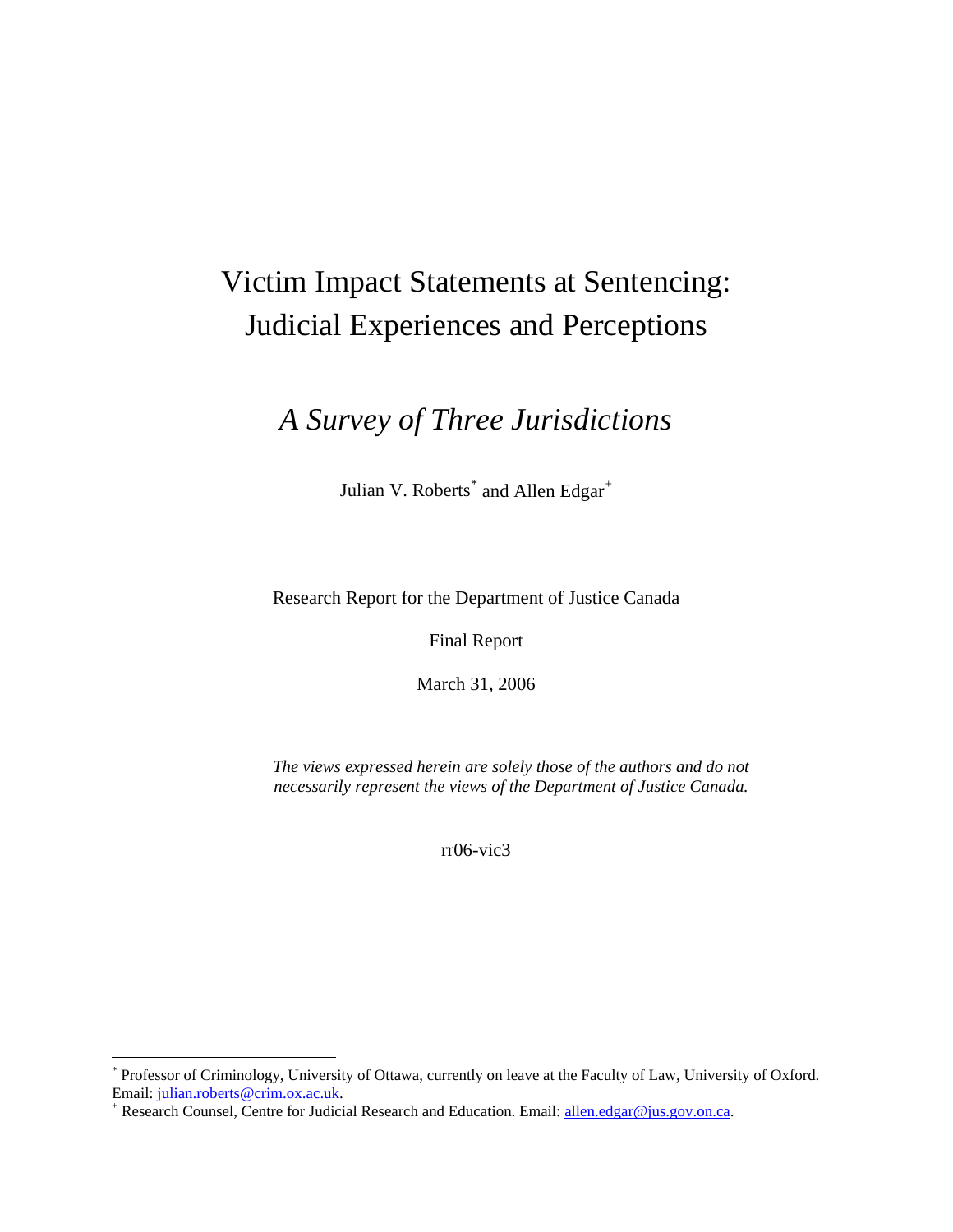# Table of Contents

| 1.                |                                                                                                                                                                           |
|-------------------|---------------------------------------------------------------------------------------------------------------------------------------------------------------------------|
| 1.1<br>1.2<br>1.3 | Judges report seeing victim impact statements in only a small percentage of cases  1<br>Many judges report an increase in the number of VIS submitted since the statutory |
| 2.                |                                                                                                                                                                           |
| 2.1<br>2.2        | Some judges report having difficulty in determining whether the victim has been<br>Judges may have to proceed with sentencing without knowing whether the victim has      |
| 3.                |                                                                                                                                                                           |
| 3.1<br>3.2        | Most judges report no change in the number of victims wishing to make an oral                                                                                             |
| 3.3               | A small minority of judges report longer sentencing hearings as a result of victims                                                                                       |
|                   | 3.4 Only a small proportion of crime victims are cross-examined on their victim impact                                                                                    |
| 4.                | Judicial Perceptions Regarding Utility and Relevance of VIS 11                                                                                                            |
| 4.1<br>4.2        | Judges believe VIS contain information relevant to the principles of sentencing 12                                                                                        |

 $\sqrt{10}$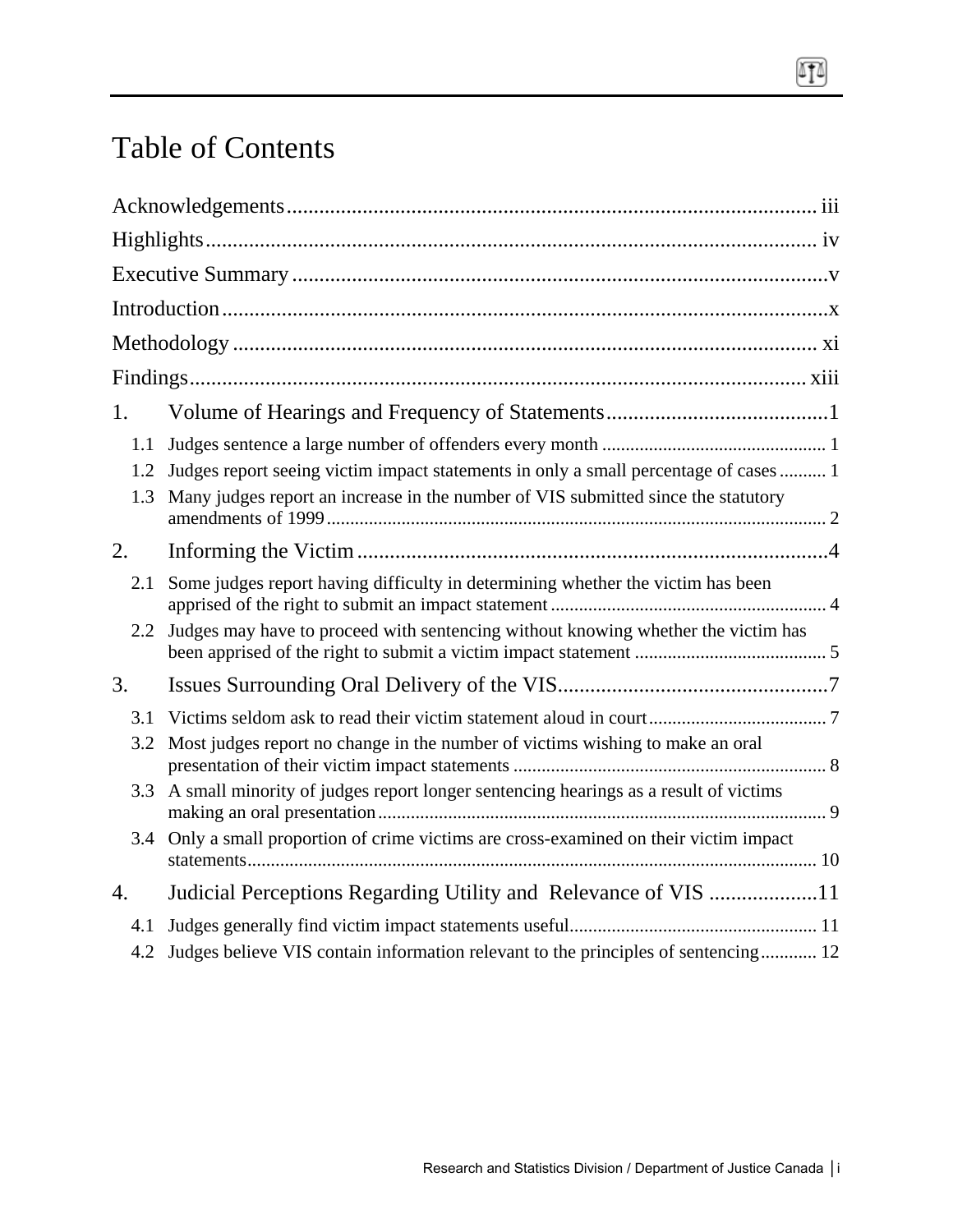| 4.3        | Judges perceive VIS to constitute a unique source of information relevant             |
|------------|---------------------------------------------------------------------------------------|
|            | 4.4 Perceptions of judges consistent with those of Crown counsel and judges in other  |
|            |                                                                                       |
| 4.6        | Judges report that victims' views on sentencing appear in a significant percentage of |
| 5.         |                                                                                       |
| 5.1<br>5.2 |                                                                                       |
| 5.3        |                                                                                       |
| 6.         |                                                                                       |
| 6.1<br>6.2 | Opinion divided regarding victims' understanding of the purpose of VIS 22             |
| 7.         |                                                                                       |
| 8.         |                                                                                       |
| 8.1        |                                                                                       |
| 8.2        |                                                                                       |
|            |                                                                                       |
|            | .32                                                                                   |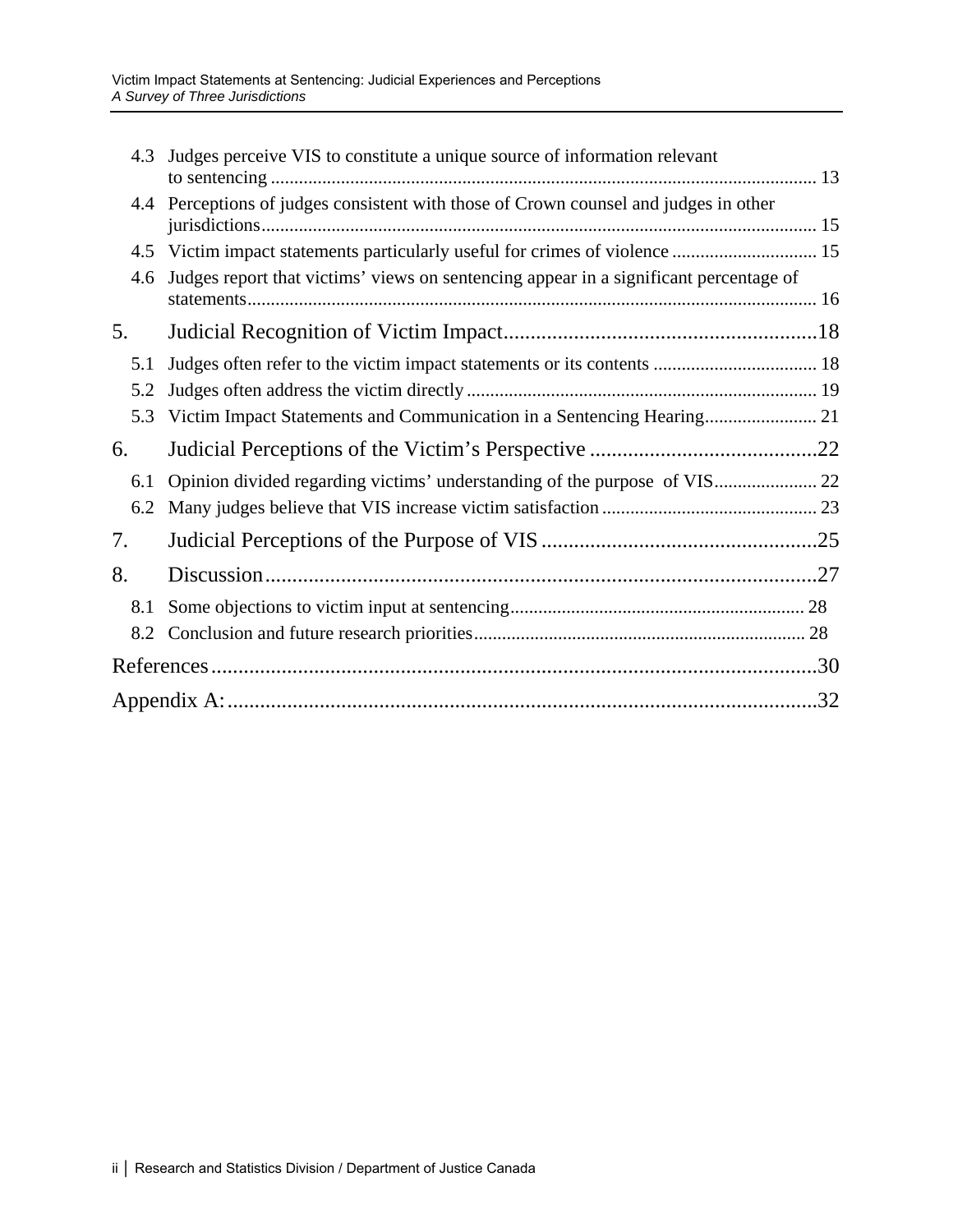## Acknowledgements

esearch into the perceptions and experiences of Canada's judiciary can only be conducted with the approbation and support of the Chief Judge or Chief Justice. Accordingly we would like to express our gratitude to Chief Judge Walter (Alberta), Chief Justice Stansfield (BC), Chief Judge Wyant (Manitoba) and Chief Justice Lennox (Ontario) for their Stansfield (BC), Chief Judge Wyant (Manitoba) and Chief Justice Lennox (Ontario) for their support of this research project. We would also like to thank Ms Susan McDonald from the Research and Statistics division of the Department of Justice Canada for her support of the project in general and comments upon previous drafts of this report. Jocelyn Sigouin from the Policy Centre for Victim Issues also provided helpful feedback on an earlier draft. We are also most grateful to Nicole Myers for assistance in coding and analyzing the data on which this report is based. Ultimately, of course, our greatest debt is to the members of the judiciary in three provinces for taking the time from their onerous duties to complete the questionnaire.

Julian V. Roberts Allen Edgar

March 31, 2006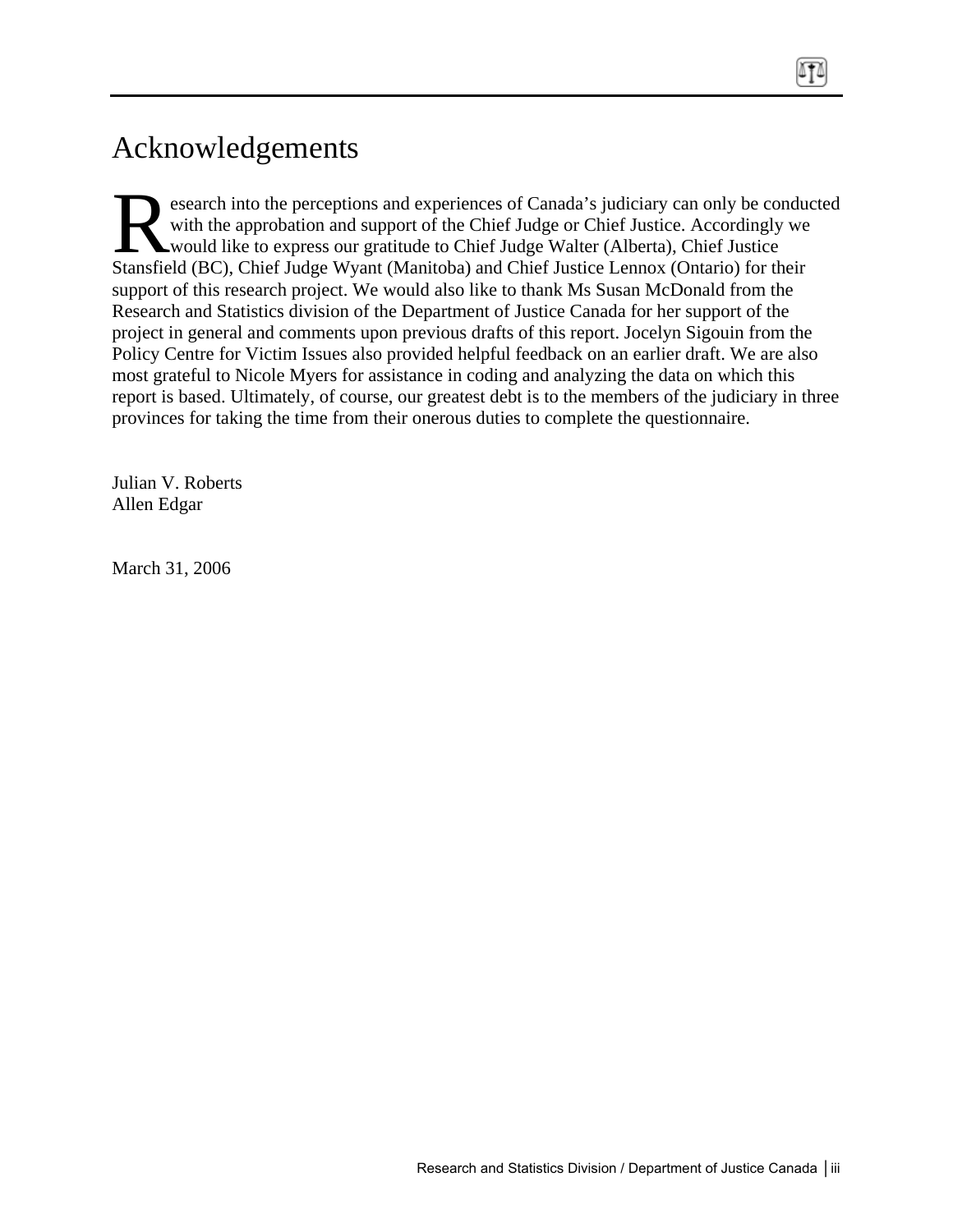# Highlights

ince their introduction in 1988, victim impact statements (VIS) have generated considerable controversy. To this point however, there has been an almost complete A absence of information about the attitudes and experiences of the most important criminal justice professional with respect to sentencing: judges. Only three surveys have ever been conducted of Canadian judges: Manitoba in 2001, Ontario in 2002, and the Multi-site study in 2003/04. The purpose of the present research project was to replicate the Ontario survey four years later in three additional jurisdictions. Surveys were distributed in British Columbia, Alberta and Manitoba in February 2006. The same questionnaire and methodology for distribution was used. This report compares responses across jurisdictions, and summarizes responses from the entire sample of judges. It also provides comparisons between the results of surveys conducted in 2002 and 2006. Since<br>abs

Judges in all four jurisdictions reported an increase in the number of VIS submitted. This is particularly true in Manitoba where 41% of the respondents reported seeing a moderate or significant increase in the number of VIS.

To explore perceptions of the utility of victim impact statements judges were asked the following question: "*In general, are victim impact statements useful*?". The response options were that the statements were useful "in all cases", "in most cases", "in some cases" and "in just a few cases". Consistent with the responses from Ontario, judges in the three new jurisdictions clearly found victim impact statements to be useful in general.

The second question relating to this issue asked judges whether they found VIS useful in terms of providing information relevant to the principles of sentencing. Again, the general reaction was affirmative although there was considerable inter-jurisdictional variability. The response was particularly positive in Manitoba where almost half (47%) of judges stated that they found VIS to contain information relevant to sentencing principles often, almost always or always. This response was made by fewer judges in British Columbia (36%) and far fewer in Alberta (12%). Over the three jurisdictions, approximately three quarters of judges reported finding relevant information; only one-quarter of the total sample stated that VIS never contained information relevant to the principles of sentencing.

Consistent with the trend for judges to be sensitive to the issue, we found that most judges reported that they almost always or often referred to the victim impact statements in their reasons for sentence.

The findings from this survey demonstrate that although victim impact statements are entered in only a relatively small percentage of sentencing hearings, judges report that they are a useful source of information at sentencing. Moreover, most respondents acknowledged that VIS represent a unique source of information relevant to the purposes of sentencing.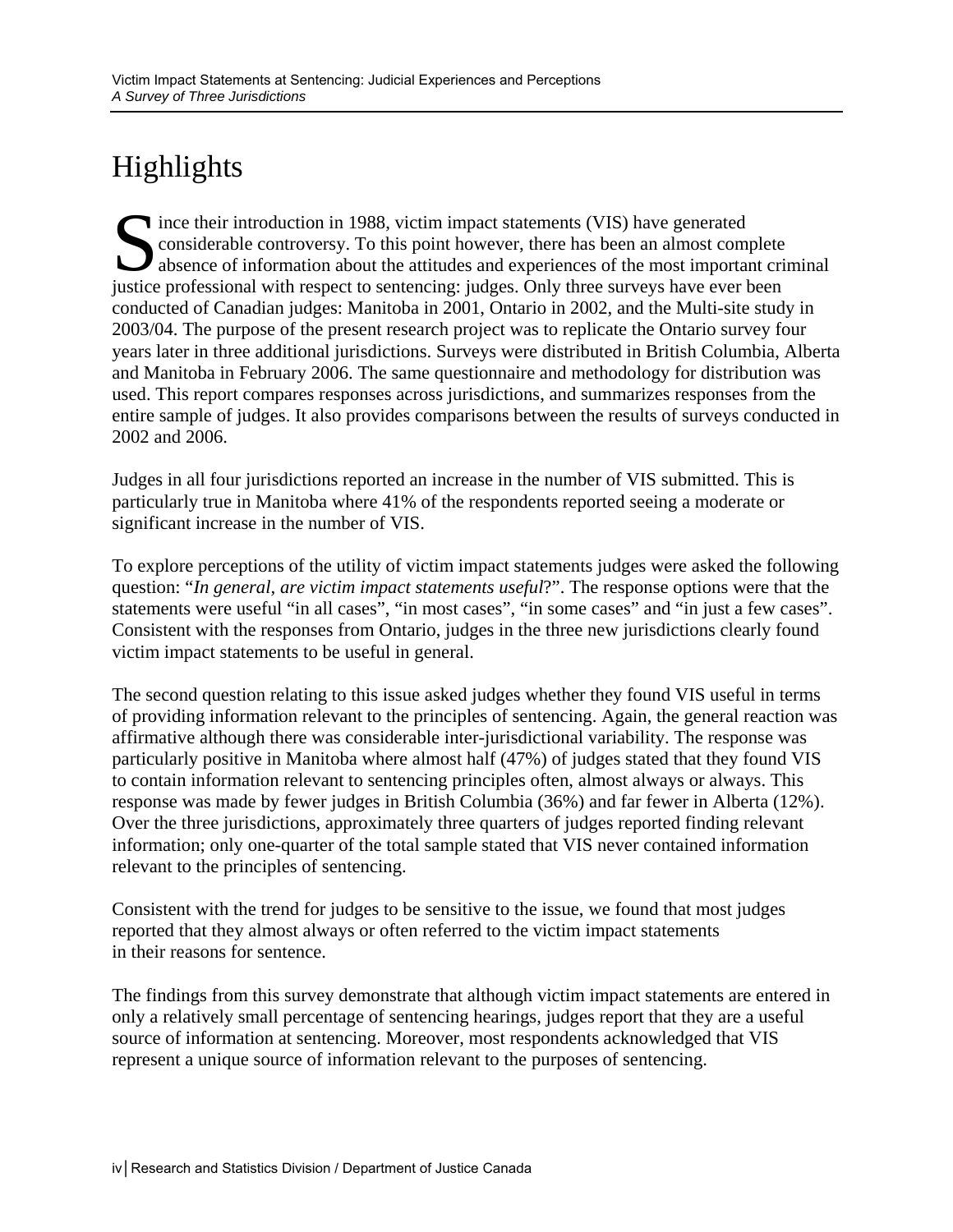## Executive Summary

ince their introduction in 1988, victim impact statements (VIS) have generated considerable controversy. This is true in Canada as well as other jurisdictions. To this point however, there has been an almost complete absence of information about the attitudes and experiences of the most important criminal justice professional with respect to sentencing: judges. While a very limited number of studies have explored the views of judges in other jurisdictions, only three surveys have been conducted of Canadian judges: Manitoba in 2001, Ontario in 2002, and the Multi-site study in 2003/04. The purpose of the present research project was to replicate the Ontario survey four years later in three additional jurisdictions. Surveys were distributed in British Columbia, Alberta and Manitoba in February 2006. The same questionnaire and methodology for distribution was used. This report compares responses across jurisdictions, and summarizes responses from the entire sample of judges.  $S_{\rm pol}^{\rm inc}$ 

#### *Most judges sentence a very large number of offenders every month*

The caseload in Canada's criminal courts creates a large number of sentencing hearings. Respondents were asked how many sentencing hearings they conducted each month, and the averages were: BC: 55; Alberta: 33; Manitoba: 38. The aggregate average for the three jurisdictions was 42 sentencing hearings per month, considerably lower than the average number reported by judges in Ontario (71). These statistics have important implications for the sentencing process, and in particular for the question of victim input: judges are under great pressure to get through a large number of cases.

#### *Victim impact statements (VIS) are submitted in only a small percentage of cases*

One of the problems identified in the research literature is confirmed in this survey of judges: victim impact statements appear in only a small percentage of cases being sentenced. In BC, judges reported that a VIS had been submitted in 8% of cases, compared to 11% in Manitoba and 13% in Alberta. These statistics are comparable to the responses from Ontario in 2002 when on average judges reported seeing a VIS in 11% of cases.

#### *Many judges report an increase in the number of VIS submitted*

Judges in all four jurisdictions reported an increase in the number of VIS submitted. This is particularly true in Manitoba where 41% of the respondents reported seeing a moderate or significant increase in the number of VIS.

 *Judges report having difficulty in determining whether the victim has been apprised of his or her right to submit an impact statement*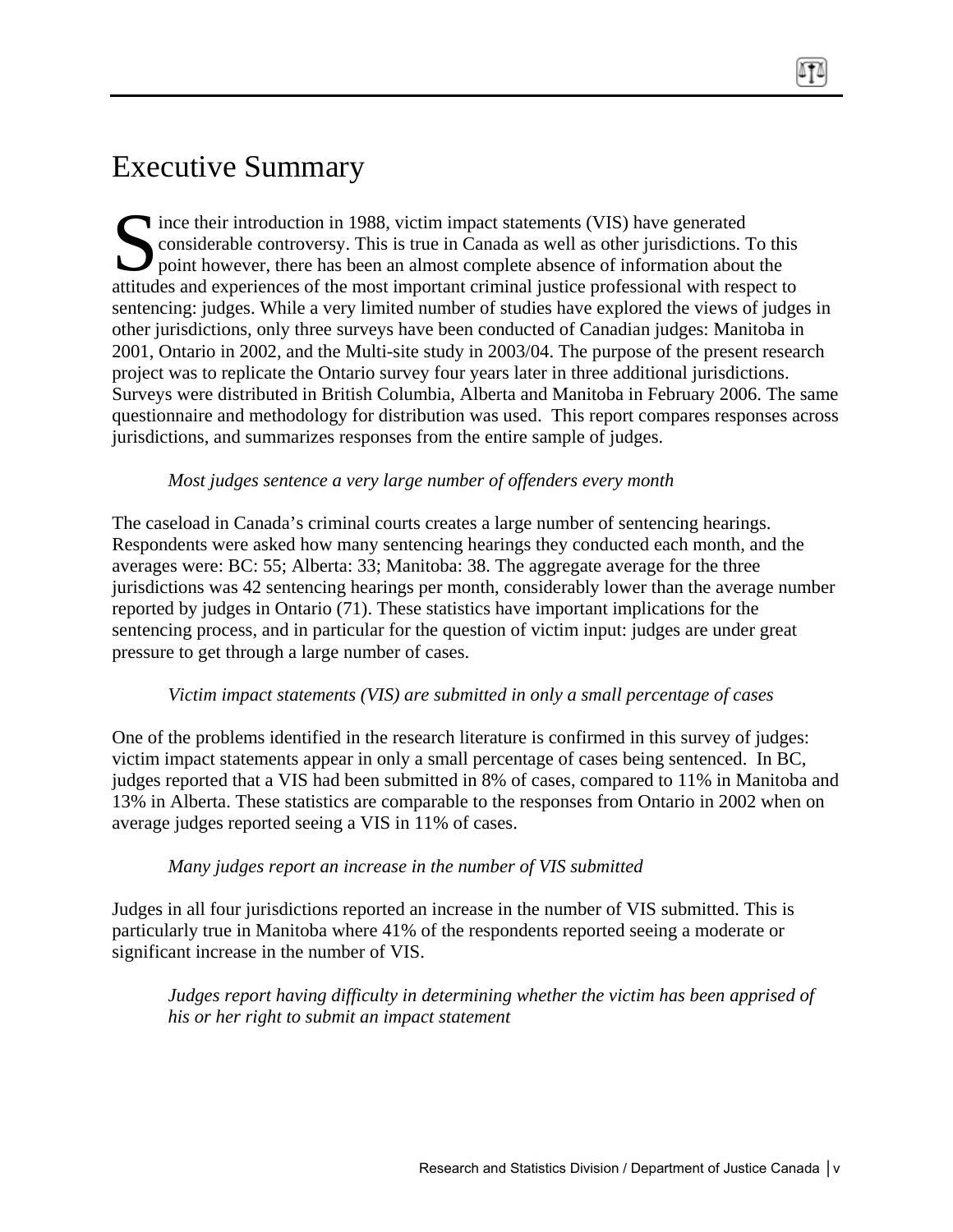It is sometimes challenging for a judge to know whether a victim impact statement has been submitted. Respondents were asked about this particular issue. Almost half (42%) the respondents in all jurisdictions stated that it was "difficult in most cases". This pattern of responses suggests that it is frequently difficult to ascertain whether the victim has been provided with the opportunity to submit a victim impact statement.

 *Judges often have to proceed to sentencing without knowing whether the victim has been apprised of the right to submit a VIS* 

Judges often have to proceed to sentence the offender without knowing the status of the victim impact statement. The results revealed considerable variability regarding whether judges have to proceed to sentence the offender without knowing the status of the victim impact statement. The percentage that responded that they often proceeded without this information varied from 35% in Manitoba to 70% in British Columbia. Across the three 2006 surveys 64% stated that they often had to proceed.

#### *Only rarely to victims elect to make an oral presentation of the impact statement*

How often do victims elect to make an oral presentation of their victim impact statement? It seems to be a quite rare occurrence, in all jurisdictions. The most frequent response across all jurisdictions was "very occasionally". Approximately three-quarters of respondents held this view. In British Columbia 24% of the sample stated that the victim had never expressed an interest in delivering the statement orally whereas in Alberta only 5% gave this response.

### *Most judges report no change in the number of victims wishing to make an oral presentation of their victim impact statements*

Judges were asked whether they had perceived any increase since 1999 in the number of victims who expressed a desire to deliver their statements orally. Considerable variation emerged across jurisdictions. Thus in British Columbia 69% of respondents reported no change in the number of victims expressing a desire to deliver statements orally whereas in Manitoba fewer than one quarter held this view. Manitoba judges were significantly more likely to report seeing an increase in requests for an oral delivery of the statement.

#### *Victims seldom cross-examined on contents of their victim impact statements*

Some victims have been cross-examined on the contents of their victim impact statements. This can be stressful for the victim, as several victims have affirmed. It is unclear how often this practice occurs. Responses to the survey suggest that it is a relatively rare occurrence: 97% stated that it never or almost never took place. This is consistent with findings from the survey conducted in Ontario, where 84% of respondents stated that cross-examination of the victim never or almost never took place.

 *Most judges perceive victim impact statements to contain information that is in general useful, as well as, relevant to sentencing*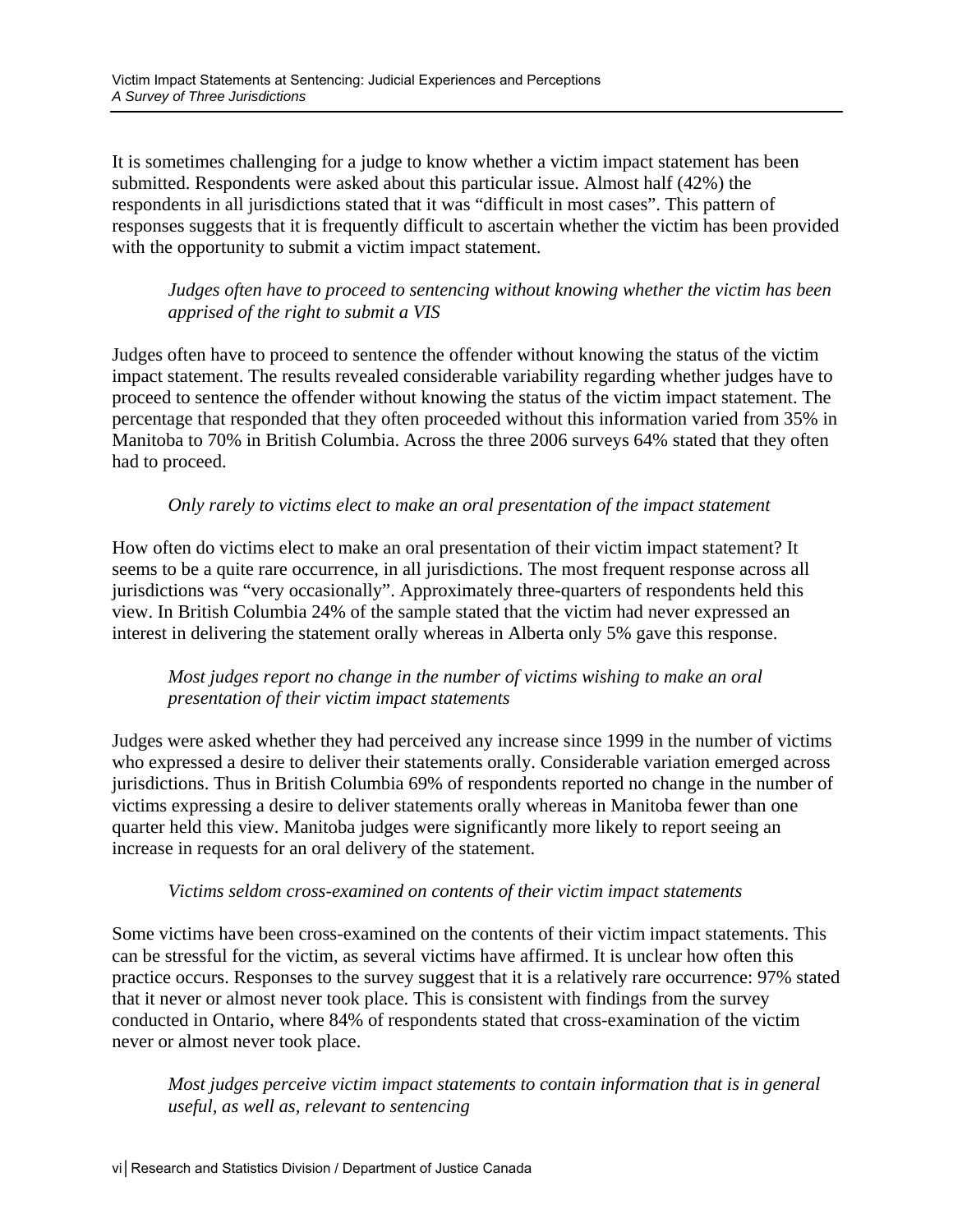Judges were simply asked "*In general, are victim impact statements useful*?". The response options were that the statements were useful "in all cases", "in most cases", "in some cases" and "in just a few cases". Consistent with the responses from Ontario, judges in the three new jurisdictions clearly found victim impact statements to be useful. Combining the first two response categories it can be seen that 62% of judges in British Columbia reported that VIS were useful in most or all cases. The percentage was slightly lower in Manitoba (59%) and lowest in Alberta (35%). Over all three jurisdictions 50% of judges held this view. Only 19% of judges believed that VIS are useful in just a few cases. This pattern of results suggests that contrary to some commentators, judges do in fact find victim impact statements useful.

The second question relating to this issue asked judges whether they found VIS useful in terms of providing information relevant to the principles of sentencing. Again, the general reaction was affirmative although there was considerable inter-jurisdictional variability. The response was particularly positive in Manitoba where almost half (47%) of judges stated that they found VIS to contain information relevant to sentencing principles often, almost always or always. This response was made by fewer judges in British Columbia (36%) and far fewer in Alberta (12%). Over the three jurisdictions, approximately three quarters of judges reported finding relevant information; only onequarter of the total sample stated that VIS never contained information relevant to the principles of sentencing.

#### *Perceptions of judges consistent with those of Crown counsel*

It is worth noting that a similar trend emerged from the survey of Crown counsel in Ontario. In that survey, approximately one-third of respondents indicated that in most cases, or almost every case, the VIS contained new or different information relevant to sentencing (see Cole, 2003). Similarly, when asked whether victim impact statements were useful to the court, approximately two-thirds of the Crown counsel responded, "yes, in most cases". No respondents in that survey indicated that victim impact statements were never or almost never useful to the court at sentencing.

### *VIS constitute a unique source of information relevant to sentencing*

It may be argued that the information contained in the victim impact statement is useful, but redundant, in the sense that it has already emerged from the Crown. To address this question the survey posed the following question: "*How often do victim impact statements contain information relevant to sentencing that did not emerge during the trial or in the Crown's sentencing submissions?*" As with a number of other questions, the most positive response came from the Manitoba judges where 29% stated that VIS often represented a unique source of information. In British Columbia only 17% held this view, and not one respondent in Alberta held it. The aggregated response was more positive than negative. Across the three jurisdictions 47% stated that VIS often or sometimes contained useful information unavailable from other sources; only 21% responded that VIS almost never contained such information. These trends parallel those emerging from the survey of Ontario judges. Taken together the responses to these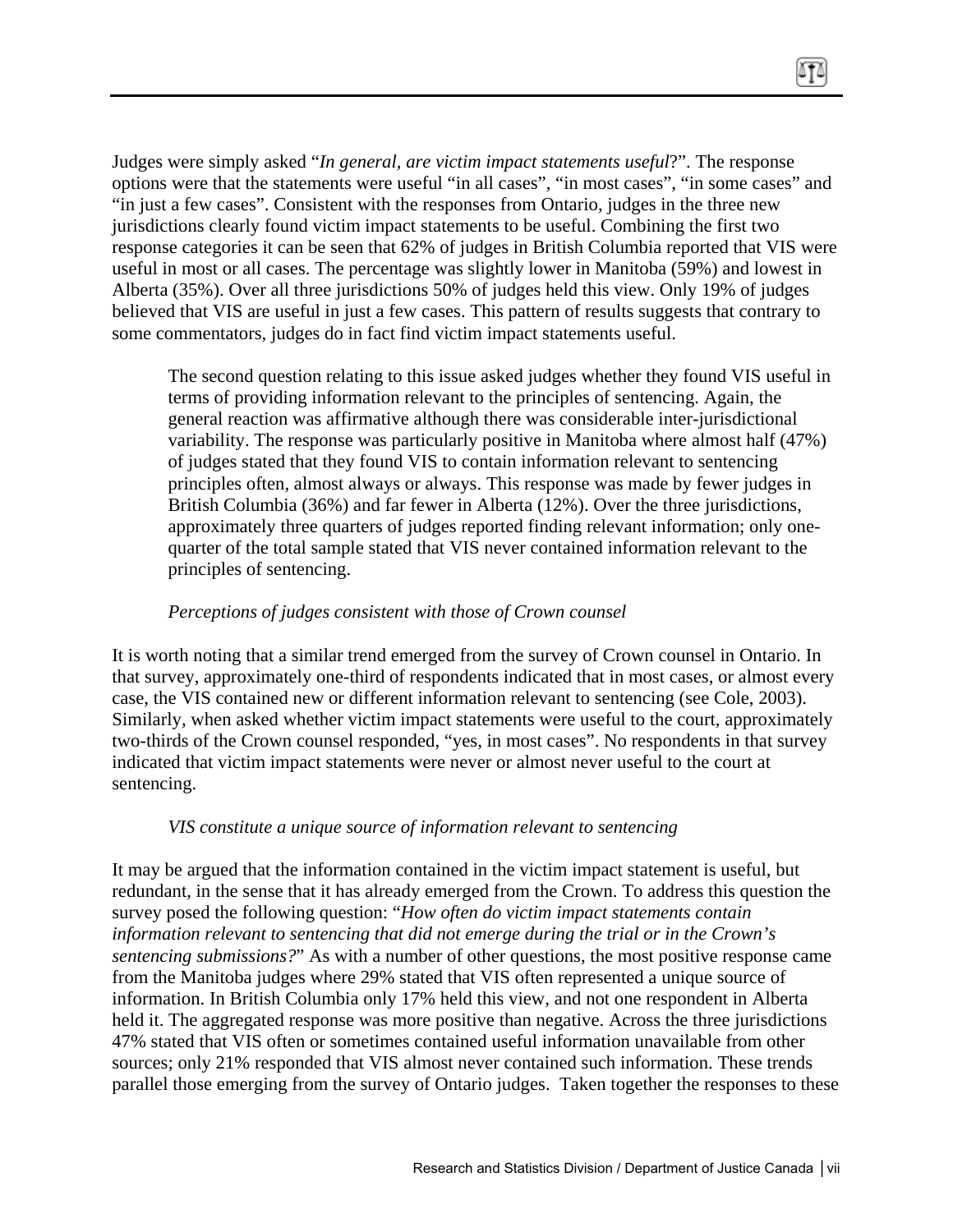inter-related questions suggest that from the judicial perspective – which is surely critical – the victim impact statement represents a useful source of information relevant to sentencing.

### *The VIS often contains the victim's recommendations regarding sentence*

The survey asked judges how often, in their experience, victim impact statements contain the victims' wishes regarding the sentence that should be imposed. The pattern of responses varied according to the respondent's jurisdiction. Only 12% of judges in Manitoba stated that the victim's wishes regarding sentencing were often, always or almost always present. The proportion of judges responding in this way was somewhat higher in Alberta (19%), and much higher in British Columbia (37%). It was highest of all in Ontario where almost half the sample (43%) in 2002 reported seeing victim "submissions" on sentencing often, almost always or always. Across the three new jurisdictions 24% stated that sentence recommendations were often, almost always or always present. Only one quarter (25%) stated that victim sentence recommendations were never or almost never present. These responses demonstrate the need to better inform victims about the true purpose of the victim impact statements, and to guide them regarding the kinds of information that should not be included in their statement.

#### *Judges often refer to the victim impact statement or its contents*

Consistent with the trend for judges to be sensitive to the issue, we found that most judges reported that they almost always or often referred to the victim impact statements in their reasons for sentence. This trend was most noticeable in British Columbia where over half (53%) almost always referred to VIS or victim impact in reasons for sentence. The percentages reporting this were considerably lower in Manitoba (35%) and Alberta (29%). Across the three jurisdictions, 39% of respondents almost always referred to victim impact when giving reasons for sentence. Overall, only 5% stated that they never referred to victim impact statements.

### *If the victim is present at sentencing judges often address him or her directly*

Most sentencing hearings take place in the absence of the victim. However, when they are present, it is clearly of assistance to be addressed by the court. The last question on the survey was the following: "*Do you ever address the victim directly in delivering oral reasons for sentence?*" Results indicated that judges are certainly alive to this issue: almost two-thirds (63%) of all respondents stated that they sometimes or often addressed the victim directly. Sixteen percent never or almost never addressed the victim, and 21% stated that they did so "only occasionally".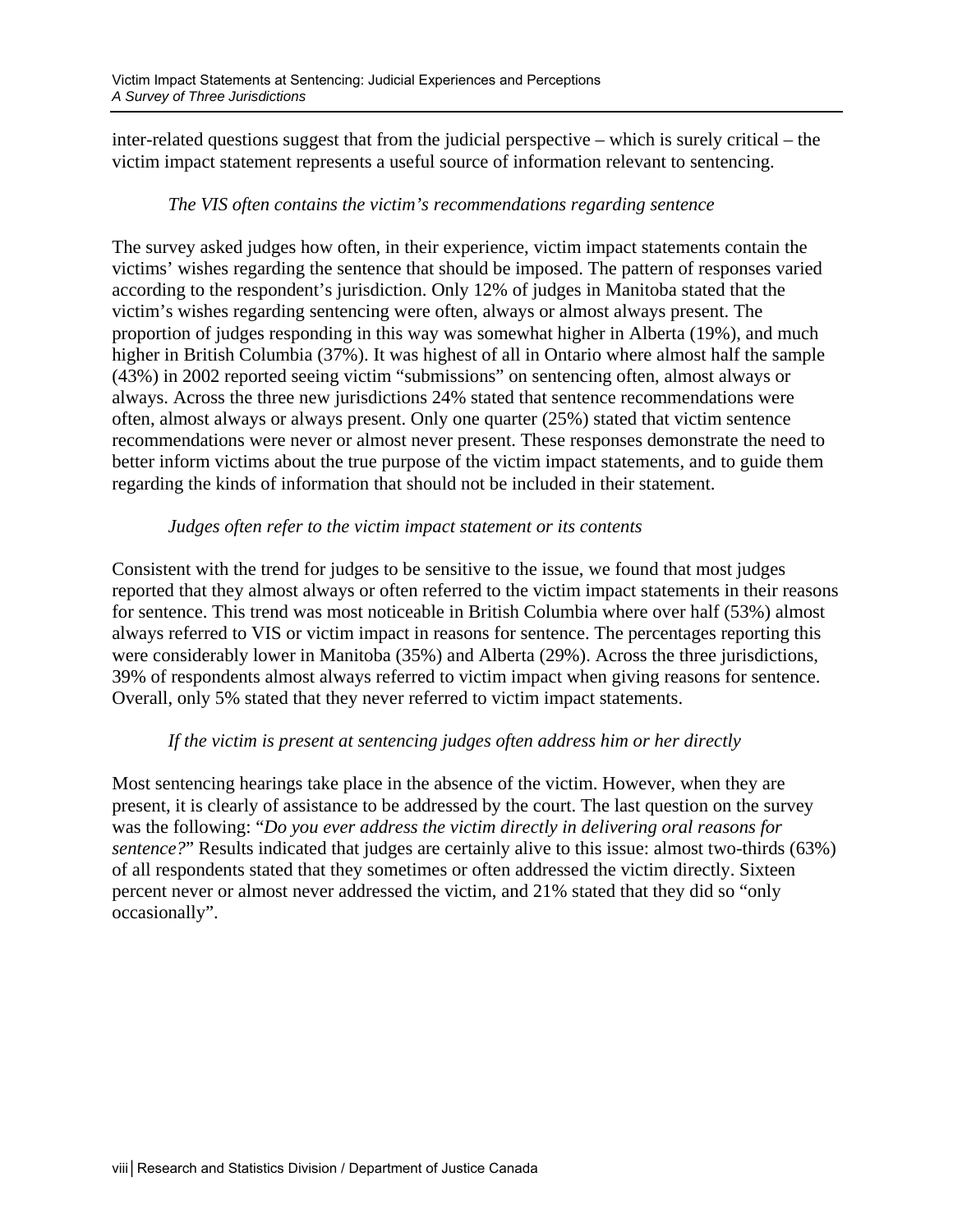### **Conclusion**

As a result of the surveys conducted in four jurisdictions we now have a much more informed view of the utility of victim impact statements. Two research priorities would appear to emerge from the studies conducted to date. First, it is important to complete the picture with respect to judicial attitudes and experiences regarding the victim impact statement. Assuming the cooperation of the respective Chief Justices, it would be relatively easy and economical to survey the judiciary in the remaining provinces and territories. We need to know how well the VIS regime is functioning in these other jurisdictions, and whether regional variations are more pronounced when the smaller provinces or territories are included.

Second, once a comprehensive portrait of judicial attitudes is available, we see the need for a "best practices" analysis. This would consist of a review of all the research pertaining to VIS in Canada, with a view to identifying the factors associated with the most successful use of victim impact statements. This exercise would include a review of procedures, protocols and materials. Following such an exercise it would be possible to develop a best practices protocol to be shared across all jurisdictions. Finally, since victim input at sentencing is a feature of all common law jurisdictions, it would also be useful to include an international component, to determine whether superior practices exist in another country.

It was encouraging to note that while variability emerged across the jurisdictions in response to some questions, there was generally considerable consensus – particularly regarding to the most important issues concerning the victim impact statement regime. We would end this report on the perceptions of judges in four jurisdictions by concluding that despite a number of criticisms victim impact statements perform a useful function in the sentencing process in Canada.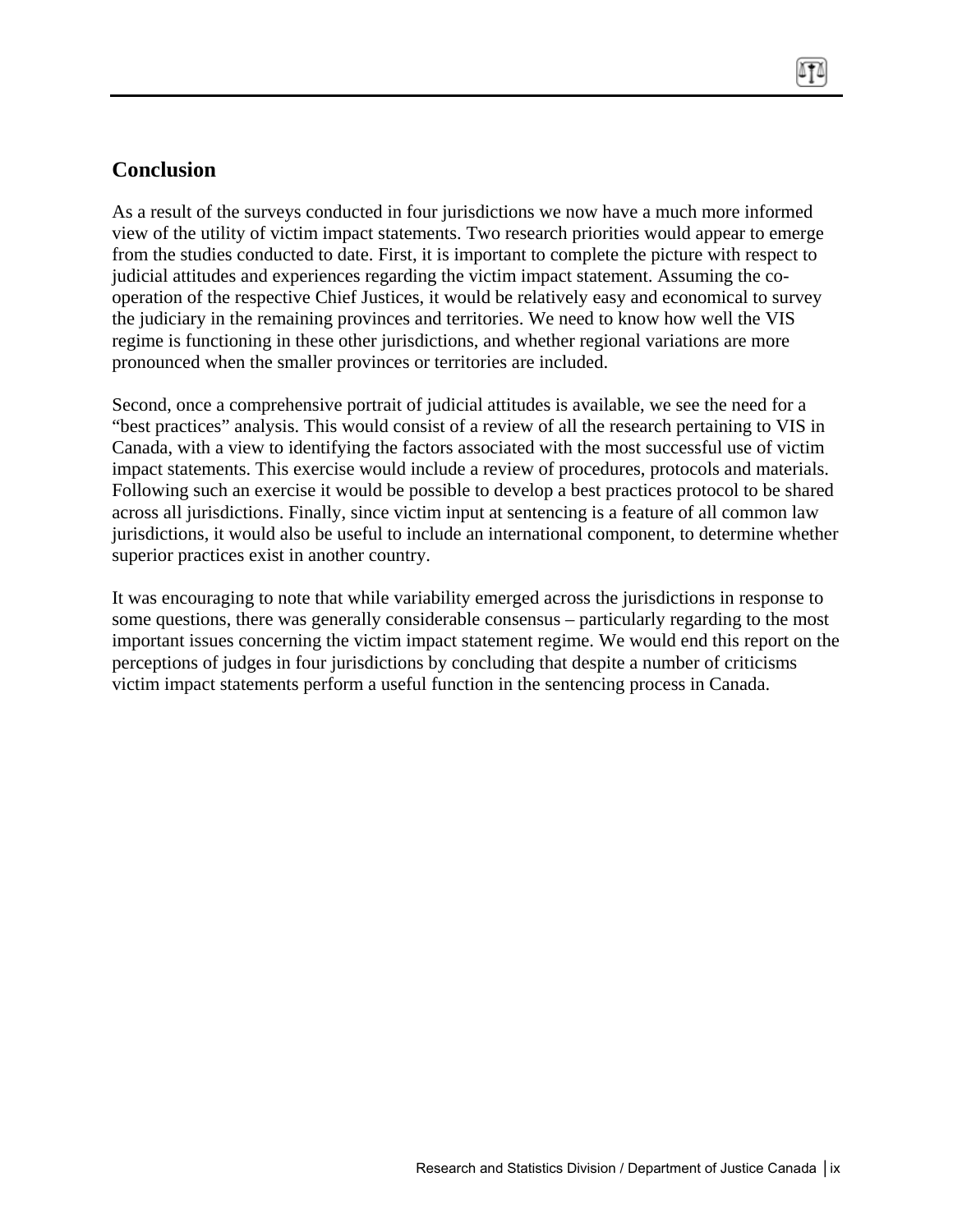## Introduction

1

ictim impact statement provisions entered the *Criminal Code* in 1988, and statutory amendments were introduced in 1999 to further promote the use of these statements in the sentencing process. These amendments included codifying the right of the victim to Submit a victim impact statement provisions entered the *Criminal Code* in 1988, and statutory amendments were introduced in 1999 to further promote the use of these statement the sentencing process. These amendments inclu victim impact statements (VIS) have generated a considerable amount of research in Canada as well as other jurisdictions (see Roberts, 2002, for a review of research into the use of victim statements at sentencing, and Young, 2001, for a review of the role of the victim in the criminal process). Much of this research has explored the perceptions of criminal justice practitioners such as Crown Counsel. However, members of the judiciary are in many respects best placed to inform policy-makers about the relative success of a sentencing tool such as the victim impact statement. First and foremost, the VIS is a device to communicate information to the court about the impact of the crime upon the victim. Whether (and how) this tool is useful in sentencing is a matter for judges alone to determine. Accordingly, the views of the judiciary are critical to our understanding of the utility of these statements to courts across Canada.

To date however, there has been an almost complete absence of information about the attitudes and experiences of the most important criminal justice professional with respect to the sentencing process: judges.<sup>1</sup> While a very limited number of studies have explored the views of judges in other jurisdictions,<sup>2</sup> only two surveys have been conducted of the Canadian judiciary with respect to this important issue. The first involved 19 provincial court judges in Manitoba in 2000-2001 (see D'Avignon, 2001). The second survey, which was contracted by the Department of Justice Canada, was distributed to all sitting judges in the province of Ontario in 2001 (see Roberts and Edgar, 2002). Responses were received from approximately one-third of all judges, a response rate comparable to other surveys of the judiciary.<sup>3</sup>

The Ontario survey generated a number of important findings relating to the use of victim impact statements in Canada. The purpose of the present research was to extend that survey to explore the perceptions and experiences of judges in other jurisdictions four years later. In addition, this research provides unique insight into the views of judges with respect to the critical issue of sentencing, and represents one of the few explorations of judicial perceptions conducted in this country.

 $<sup>1</sup>$  A small number of interviews were conducted with judges as part of the Department of Justice research</sup> in the mid 1980s; see Giliberti (1990) for a summary. More recently research conducted for the Department of Justice Canada explored the perceptions and experiences of the judiciary; see Prairie Research Associates, 2006).

<sup>&</sup>lt;sup>2</sup> See, for example, Erez and Rogers (1999); Rogers and Erez (1999); Erez and Laster (1999); Henley, Davis and Smith (1994).

 $3$  For example, Roberts, Doob and Marinos (2000) reported a response rate of 36% in their survey of judicial attitudes to conditional sentences of imprisonment. Bateman (2002) reports a response rate of 19% in a survey of crown and defence counsel experience with victim impact statements.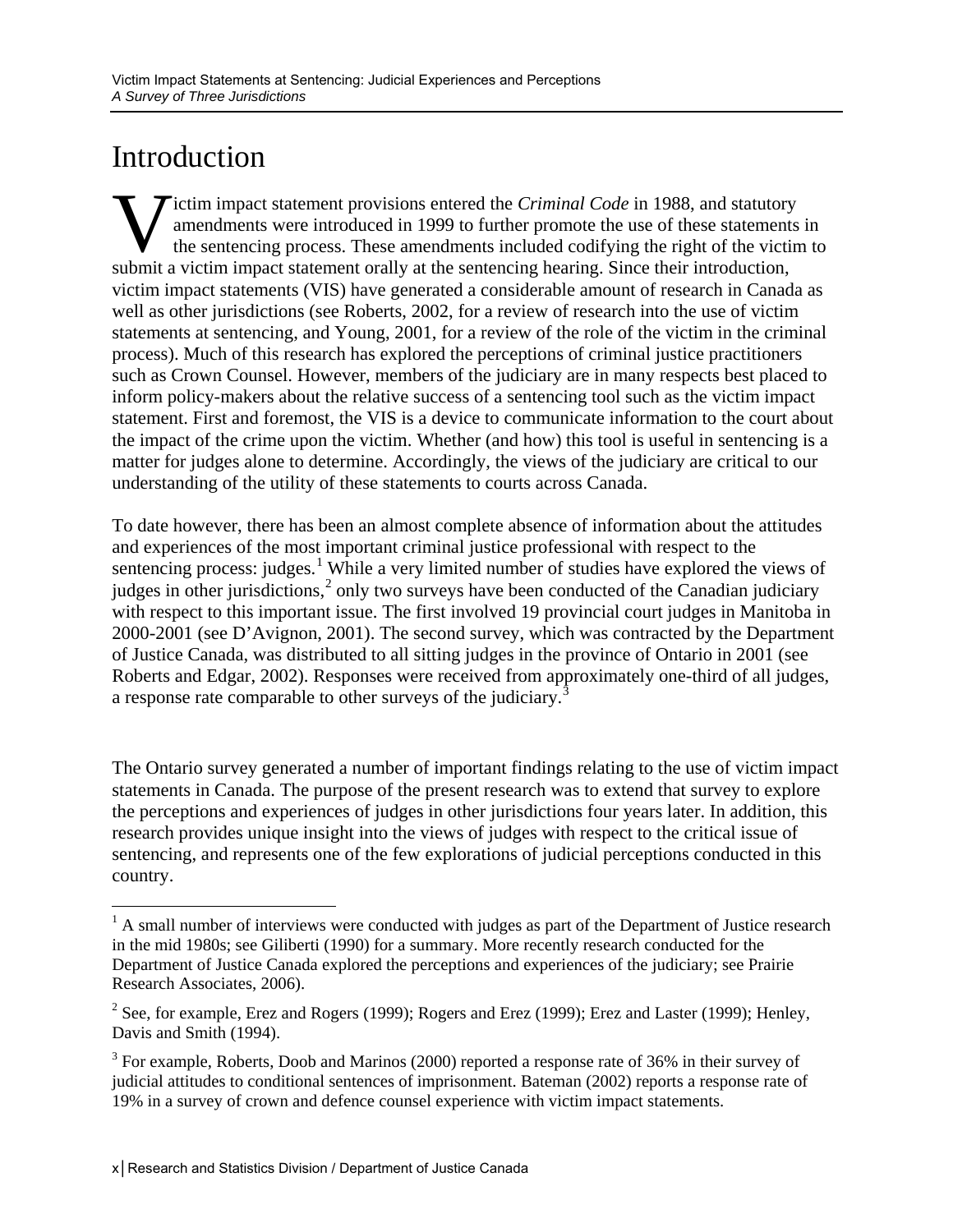## Methodology

s noted, one of the principal goals of the present research was to replicate the survey conducted in Ontario in 2002. For this reason, the same questionnaire was employed, although some additional questions were added on this occasion. These new items s noted, one of the principal goals of the present research was to replicate the survey conducted in Ontario in 2002. For this reason, the same questionnaire was employeed although some additional questions were added on t views on the benefit for victims of submitting a VIS at sentencing. In order to ensure that these additional questions did not influence responses to the original items used in the Ontario survey, they were placed at the end of the questionnaire. The same methodology was adopted in terms of distributing the survey (see Appendix A for survey).

In February 2006, a request for assistance was sent to the Chief Judges and Chief Justice of three provinces: British Columbia, Alberta, and Manitoba. British Columbia is the only jurisdiction in Canada without a formal VIS program; accordingly, one of the purposes of the present research was to see whether judicial experiences and perceptions might be different in that province. All three consented to the survey being conducted in their jurisdictions and distributed the survey out of their offices to all sitting provincial court judges in their province. The completed surveys were anonymous. The majority were returned through the office of the Chief Judge or Justice, the rest were mailed directly to the researchers.

After a period of three weeks, a reminder communication was sent from the office of the Chief Justice. This resulted in a number of additional responses being returned. Thus, the same data collection procedure was followed in all three jurisdictions, and is consistent with the first survey conducted in the province of Ontario in 2001, with the report being completed in 2002.

In addition to completing the questionnaire, a number of judges added their own comments about the issues raised. These spontaneous comments are provided throughout this report. Some of these respondents identified themselves or the specific courthouses in which they sat. Their comments have been edited in order to preserve their anonymity beyond the province in which they reside.

### *Response Rate*

The variable of critical interest in any survey is the response rate. The higher the response rate, the more confident the researchers can be that the sample respondents are representative of the population. It is reasonable to anticipate that research involving criminal justice practitioners will generate a lower response rate than surveys with other professionals or the general public. Judges in particular have less time than many other professionals. This reality must be kept in mind when evaluating the response rates of any survey of judicial officers.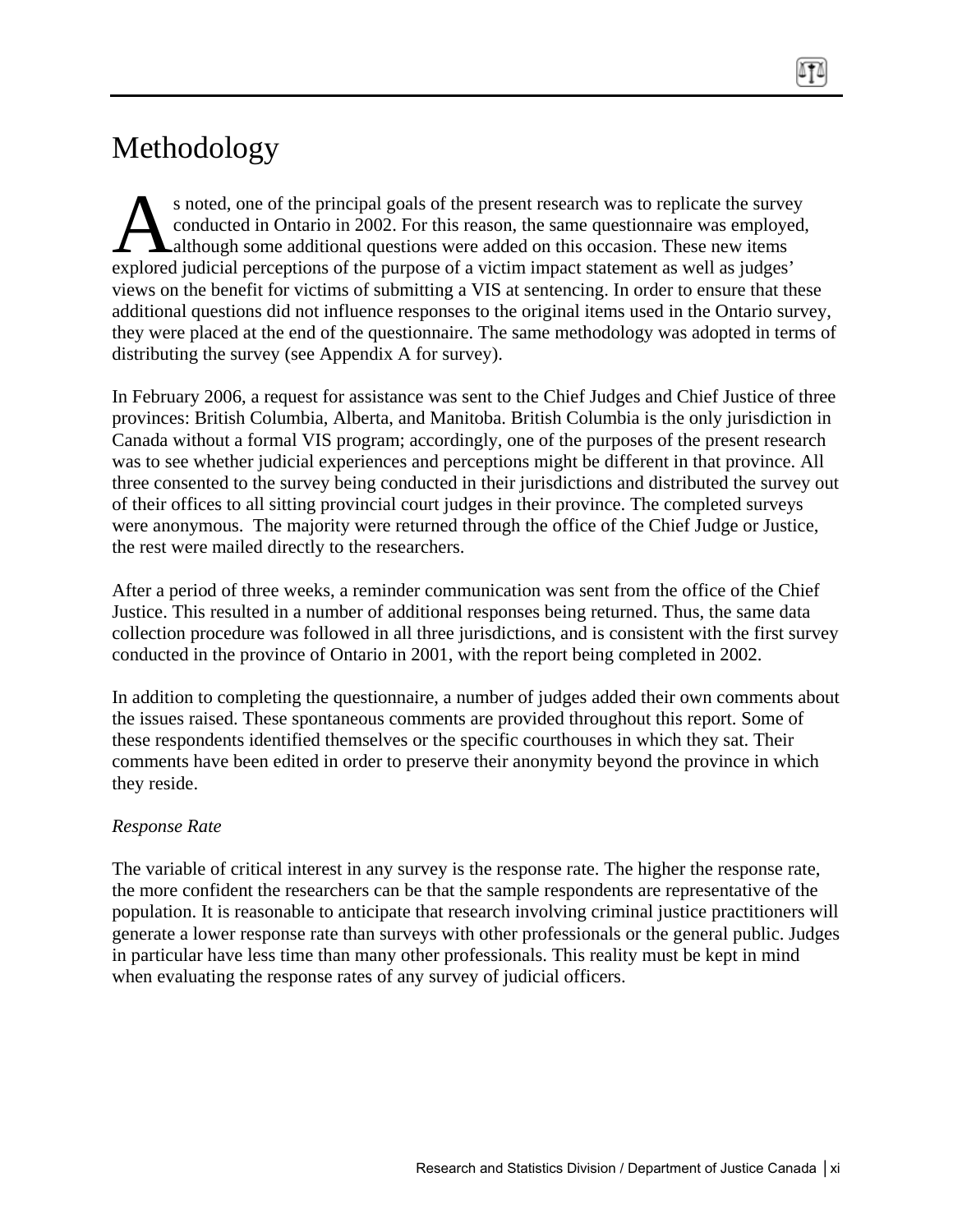Table 1 provides the numbers of respondents and response rates from the three jurisdictions involved in this research, as well as, the earlier survey conducted in Ontario. The response rate is defined as the number of respondents expressed as a proportion of all sitting judges at the time the survey was distributed. As can be seen, the response rates were somewhat variable across the jurisdictions, although Manitoba recorded the highest response rate (50%). The higher response rate in that province reflects the smaller number of judges (34); a superior response rate is probably to be expected when the total number of potential respondents is small. The weighted average response rate across the three jurisdictions surveyed in 2006 was slightly higher than the response rate achieved in Ontario four years earlier (36% vs. 31%).

### **Table 1: Survey Response Rates**

|                     | <b>Ontario</b><br>(2002)<br>$N=63$ | <b>British</b><br>Columbia<br>(2006)<br>$N=37$ | <b>Alberta</b><br>(2006)<br>$N=42$ | <b>Manitoba</b><br>(2006)<br>$N=17$ | Weighted<br>Average<br><b>Rate</b> in<br>2006 |
|---------------------|------------------------------------|------------------------------------------------|------------------------------------|-------------------------------------|-----------------------------------------------|
| Response Rate   31% |                                    | 27%                                            | 42%                                | 50%                                 | 36%                                           |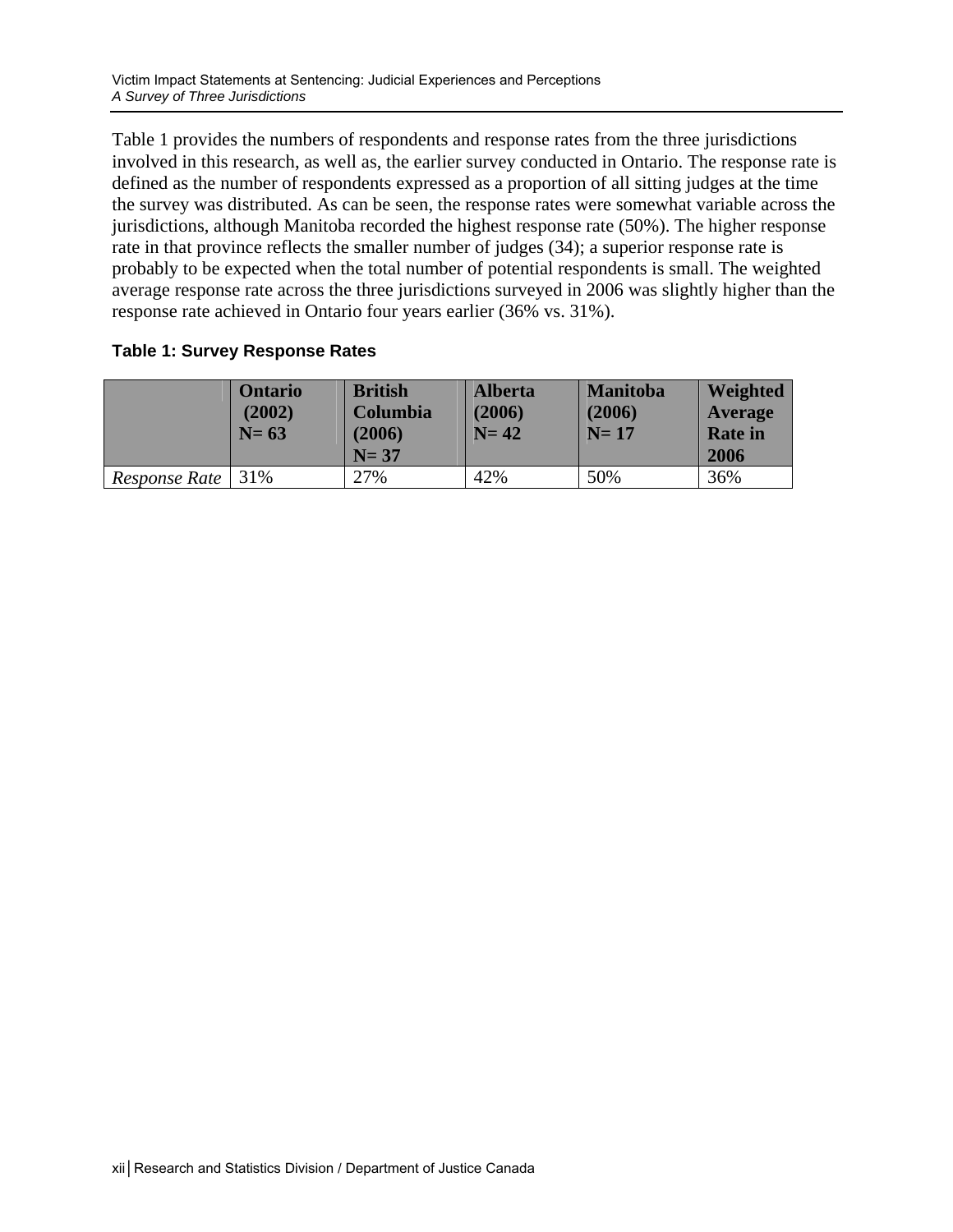## Findings

 $\overline{a}$ 

his report summarizes findings from the three jurisdictions surveyed in 2006, and provides comparisons with the survey conducted in Ontario in 2002. The survey and summary of results can be found in Appendix A. The discussion that follows provides a This report summarizes findings from the three jurisdictions surveyed in 2006, and provides comparisons with the survey conducted in Ontario in 2002. The survey and summary of results can be found in Appendix A. The discus combined results are first summarized for the three jurisdictions surveyed in  $2006<sup>4</sup>$  and then a more detailed breakdown between the four jurisdictions is provided.

<sup>&</sup>lt;sup>4</sup> In all surveys the proportion of respondents who responded "don't know" was very small; accordingly we have omitted these responses in the tables except for the two questions which generated an abnormally high number of such responses. In addition, column percentages occasionally exceed 100% due to rounding error.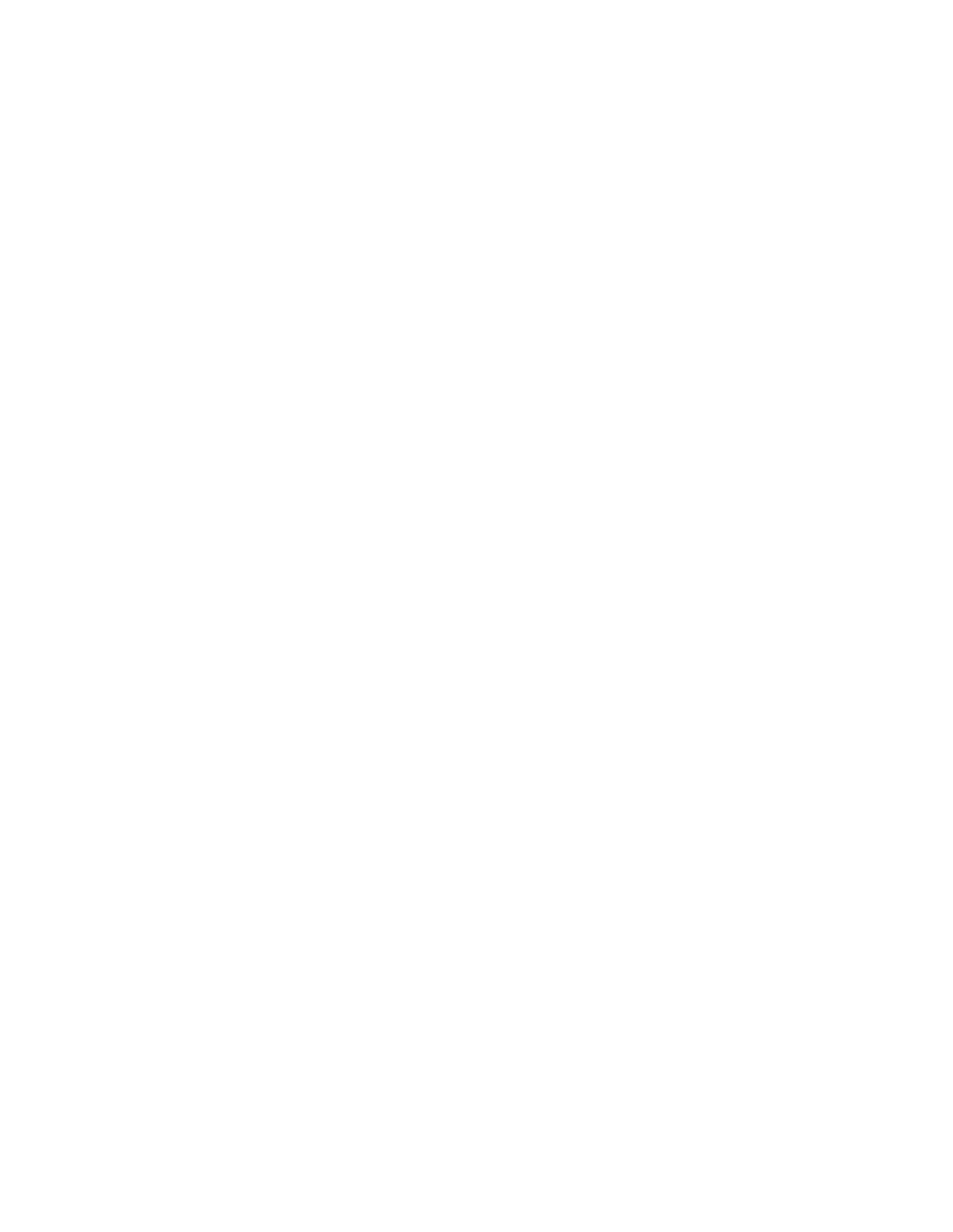## 1. Volume of Hearings and Frequency of Statements

## **1.1 Judges sentence a large number of offenders every month**

he caseload in criminal courts creates a large number of sentencing hearings each month. Survey respondents were asked how many sentencing hearings they conducted each month, and the averages were: British Columbia: 55; Alberta: 33; Manitoba: 38. The The caseload in criminal courts creates a large number of sentencing hearings each month<br>Survey respondents were asked how many sentencing hearings they conducted each<br>month, and the averages were: British Columbia: 55; Al the average number reported by judges in Ontario (71). These statistics have important implications for the sentencing process, and in particular for the question of victim input: judges are under great pressure to get through a large number of cases. This prevents them from devoting a considerable amount of court time to any particular case, absent exceptional circumstances. Some apprehension may therefore arise in response to requests to put over a matter, or protract a sentencing hearing, in order to facilitate input from the victim.

## **1.2 Judges report seeing victim impact statements in only a small percentage of cases**

Judges were asked, "*In approximately what percentage of all sentencing hearings was a VIS submitted*". This survey confirms one of the findings from the previous literature on victim impact schemes identified in the research literature: Victim impact statements are submitted in a relatively small proportion of cases. Across the three jurisdictions, the average percentage was 11%, with little variability among jurisdictions. In British Columbia judges reported that a VIS had been submitted in 8% of cases, compared to 11% in Manitoba and 13% in Alberta.<sup>5</sup>

These statistics are comparable to the survey conducted in Ontario, which found that on average judges reported seeing a victim impact statement in 11% of cases. Although, as will be seen later in this report, judges state that they find them to be a useful source of information, a VIS is clearly part of the record in only a small percentage of cases. One final note must be added. It seems likely that these statistics underestimate, to an unknown extent, the degree of victim participation in sentencing since VIS is not the only avenue by which victims can provide information to the court. In some locations victims appear to provide the information orally without having submitted a formal statement. As one judge noted on his or her survey, "I conducted 43 sentencing hearings [and] formal VIS were only received and filed once or twice but many victims, especially in circuit locations address the court directly".

<sup>&</sup>lt;sup>5</sup>There appears to be variability within provinces in terms of the frequency of statements submitted. As one respondent from British Columbia noted: "Recently, I relocated from [X] to [Y] and have noticed that in Y I am very rarely given VIS whereas in X it was very common to receive them".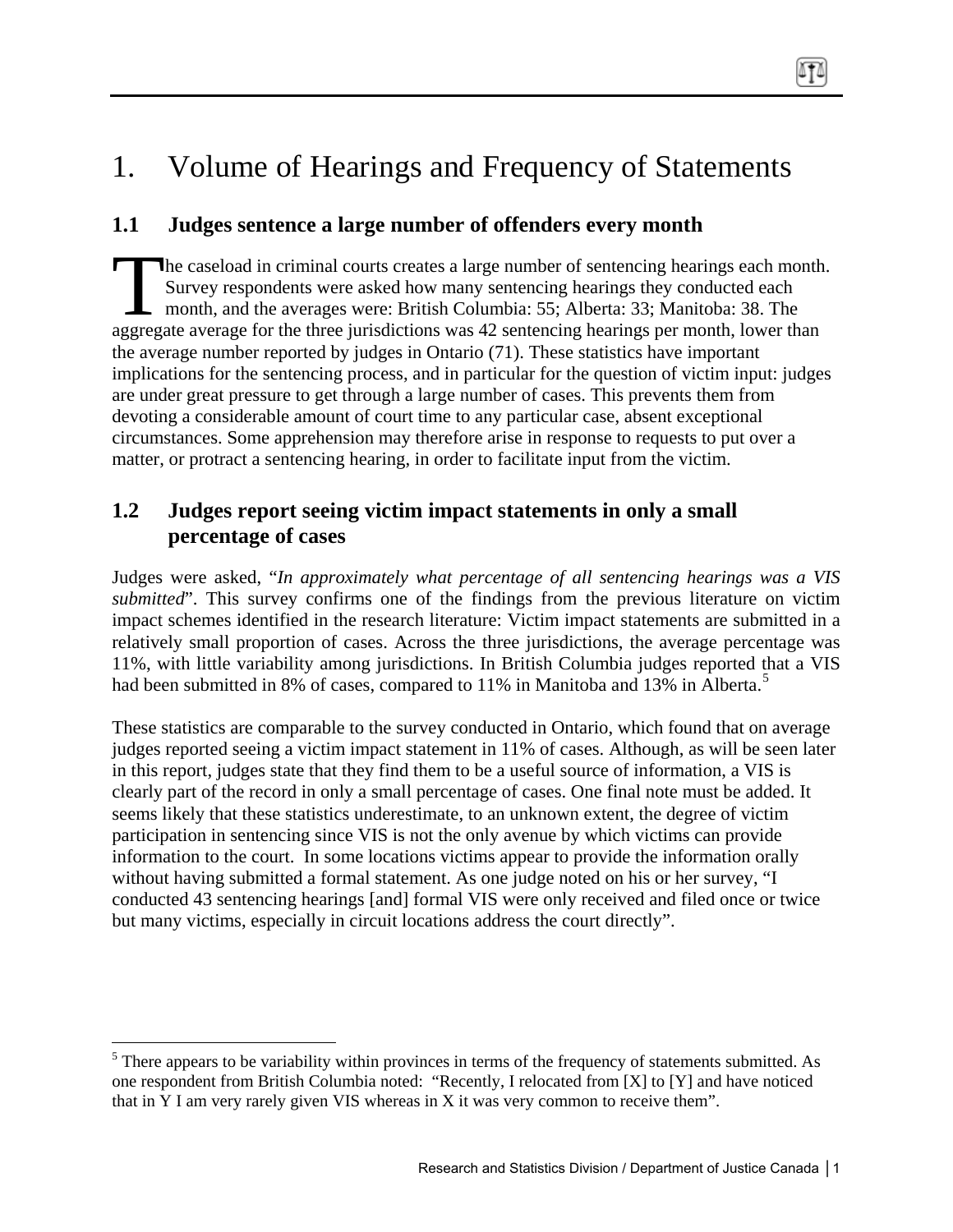## **1.3 Many judges report an increase in the number of VIS submitted since the statutory amendments of 1999**

One of the goals of the 1999 amendments to the victim impact statement provisions in the *Criminal Code* was to increase the number of victims submitting an impact statement. A critical question with respect to legislative evaluation is whether the amendments have achieved this objective: "*Have you noticed any change in the number of victim impact statements submitted since the 1999 amendments*?" Table 2 shows that approximately two-thirds of the 2006 total sample (63%) held the view that there had been some increase in the number of statements submitted. Almost one-third (30%) of those reporting an increase believed that the increase had been moderate or significant. One quarter reported no change and 2% perceived a decrease. Eleven percent offered no response or noted that they had been appointed after 1999 and thus were unable to respond to the question (Table 2).

These trends confirm, in three additional jurisdictions, results from the Ontario survey. It would appear then that the reform legislation has had the desired effect of promoting the use of victim statements at sentencing. This is an important finding, one that will also be of interest to other jurisdictions keen to encourage a degree of victim input at sentencing.

#### **Table 2: Have you noticed any change in the number of VIS since the 1999 amendments? (All Three Jurisdictions Combined, N=96)**

| Yes, a significant increase                | 4%   |
|--------------------------------------------|------|
| Yes, a moderate increase                   | 26%  |
| Yes, a slight increase                     | 33%  |
| No, no change                              | 25%  |
| Slight decrease                            | 2%   |
| Cannot say/respondent appointed after 1999 | 11%  |
|                                            | 100% |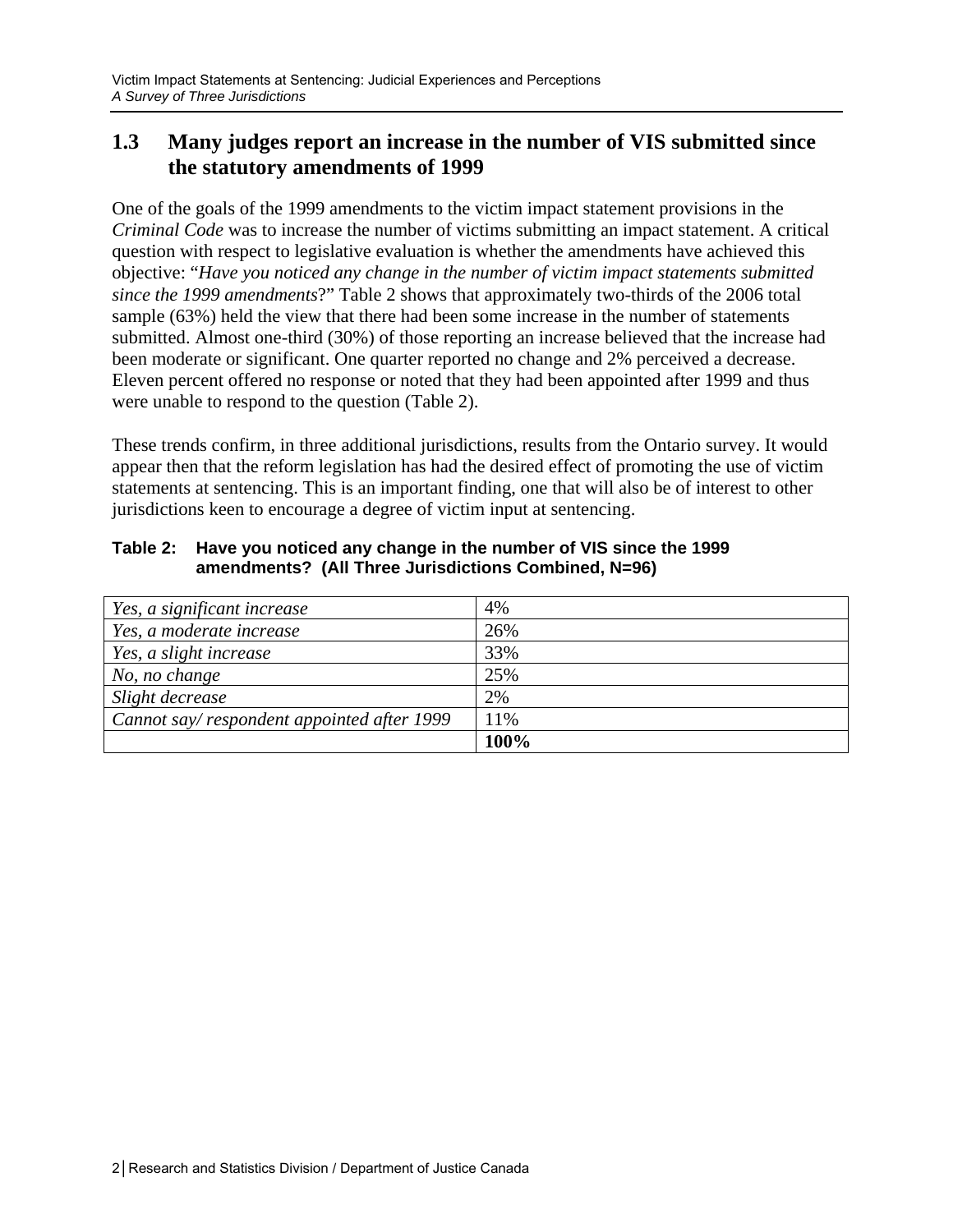Table 3 provides comparisons across the four jurisdictions. As can be seen, a non-trivial proportion of respondents in two jurisdictions (15% in Alberta and Manitoba and 3% in BC) were unable to respond due to the fact that they had been appointed after 1999. Table 3 reveals that significant proportions of judges in all jurisdictions report an increase in the number of VIS submitted since 1999, particularly in Manitoba. Forty-one percent of the Manitoba judges reported a moderate or significant increase in VIS, compared to 32% in Alberta and only 22% in British Columbia (Table 3). The higher rate in Manitoba may be the result of a greater emphasis on victim's rights by the government of that province. Manitoba has enacted Victims' Rights legislation that may have itself stimulated greater victim involvement in that province. Additionally, passage of such legislation may be an indication of a greater governmental interest in victim issues in that province that has translated into a greater emphasis there in obtaining VIS.

|                                 | <b>British</b><br>Columbia<br>(2006)<br>$N=37$ | <b>Alberta</b><br>(2006)<br>$N=42$ | <b>Manitoba</b><br>(2006)<br>$N=17$ | <b>Ontario</b><br>(2002)<br>$N=63$ |
|---------------------------------|------------------------------------------------|------------------------------------|-------------------------------------|------------------------------------|
| Yes, a significant increase     | 3%                                             | 5%                                 | 6%                                  | 8%                                 |
| Yes, a moderate increase        | 19%                                            | 27%                                | 35%                                 | 25%                                |
| Yes, a slight increase          | 36%                                            | 32%                                | 29%                                 | 37%                                |
| No, no change                   | 33%                                            | 22%                                | 12%                                 | 30%                                |
| Slight decrease                 | 6%                                             |                                    |                                     | --                                 |
| Cannot say/respondent appointed | 3%                                             | 15%                                | 15%                                 |                                    |
| after 1999                      |                                                |                                    |                                     |                                    |
|                                 | 100%                                           | 100%                               | 100%                                | 100%                               |

**Table 3: Have you noticed any change in the number of VIS since the 1999 amendments?**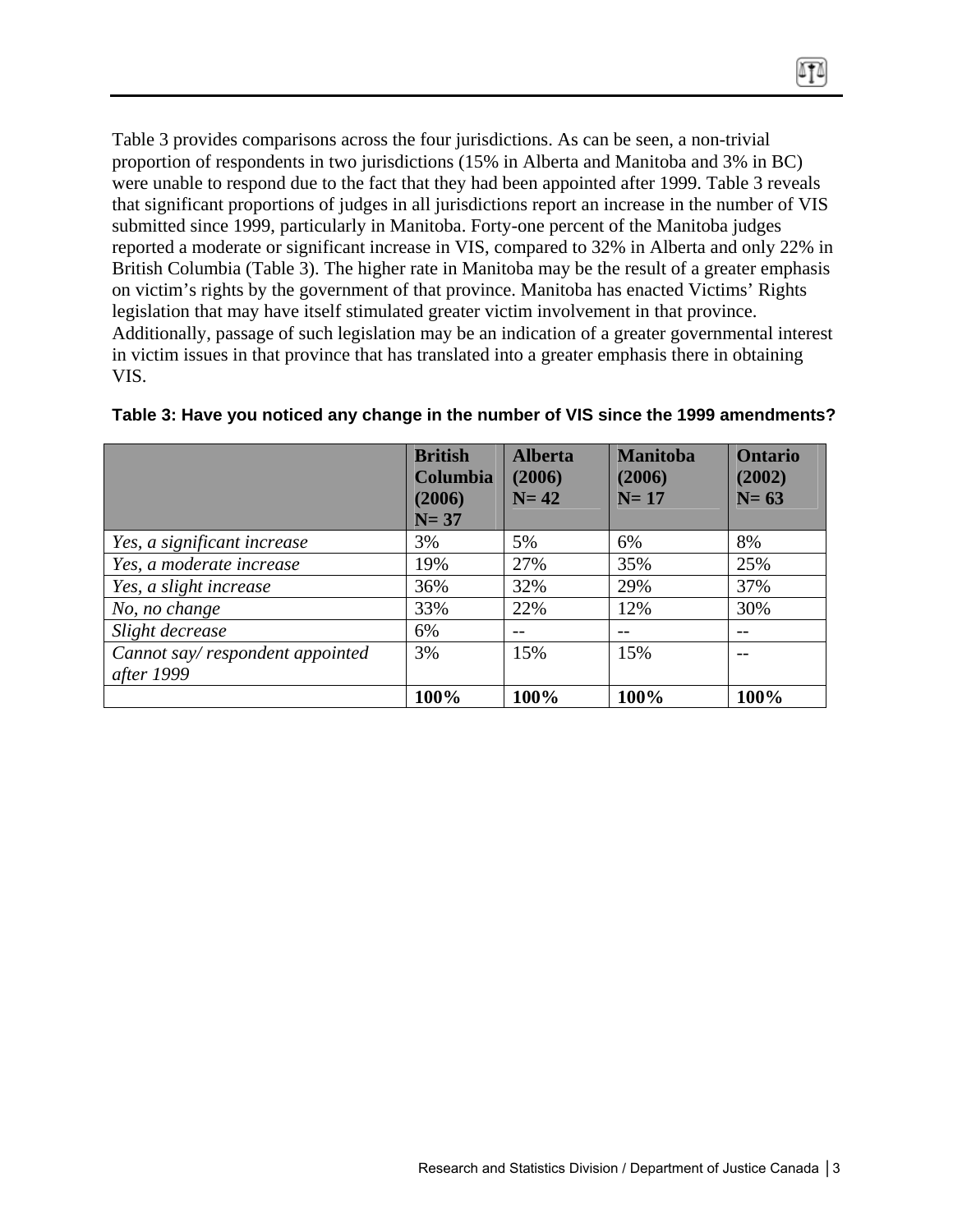## 2. Informing the Victim

## **2.1 Some judges report having difficulty in determining whether the victim has been apprised of the right to submit an impact statement**

In the past, it has been challenging for a court to establish whether the victim has been apprised of his or her right to submit a victim impact statement. With respect to this issue respondents were asked the following question: "*How difficult is it to ascertain whether the victim has been apprised of their right to submit a statement?"* As can be seen in Table 4, judges appear evenly divided: 46% report that it is easy to ascertain this information in all or  $\frac{1}{2}$  most cases, while 42% report that it is difficult in most cases.<sup>6</sup> These trends are very consistent with the experiences of judges in Ontario in 2002: 49% of respondents stated that it was easy to ascertain this information in most or all cases, 51% responded that it was difficult in most cases. In the approximation

Table 5 provides the jurisdictional comparisons, which reveal little variability across provinces with respect to this issue. Written comments suggest that some respondents clearly had some difficulty -- one Alberta respondent noted: "*I really have no way of knowing the extent to which victims are apprised of the availability let alone the process and purpose of the statement submission system*". Three Alberta individuals were critical of Crown counsel with respect to this issue. One noted that, "*Crowns are not as diligent as they could or should be in seeking and obtaining a VIS*". Another wrote that this was "Not something that is usually addressed by the Crown". Finally, a third respondent added: "*Crown has a duty to advise victims of the VIS. They consistently neglect this requirement*".

| Easy in all cases       | 10%  |
|-------------------------|------|
| Easy in most cases      | 36%  |
| Easy in some cases      | 12%  |
| Difficult in most cases | 42%  |
|                         | 100% |

### **Table 4: How difficult is it to know whether the victim has been apprised of the right to submit a VIS? (Three Jurisdictions Combined, N= 96)**

 $\overline{a}$ <sup>6</sup> Some judges clearly see the VIS as a matter for the Crown alone. One BC respondent noted that, "I never ask the question [whether the victim has been apprised of this right]. It is none of my business." Another respondent from the same province wrote: "It is assumed [that the victim has been informed] as the law requires it. I am told in approximately 30% of cases". Finally, a respondent from Manitoba suggested that the nature of the offence might determine the level of difficulty in establishing what the victim knows when he or she noted that: "It depends upon the nature of the case".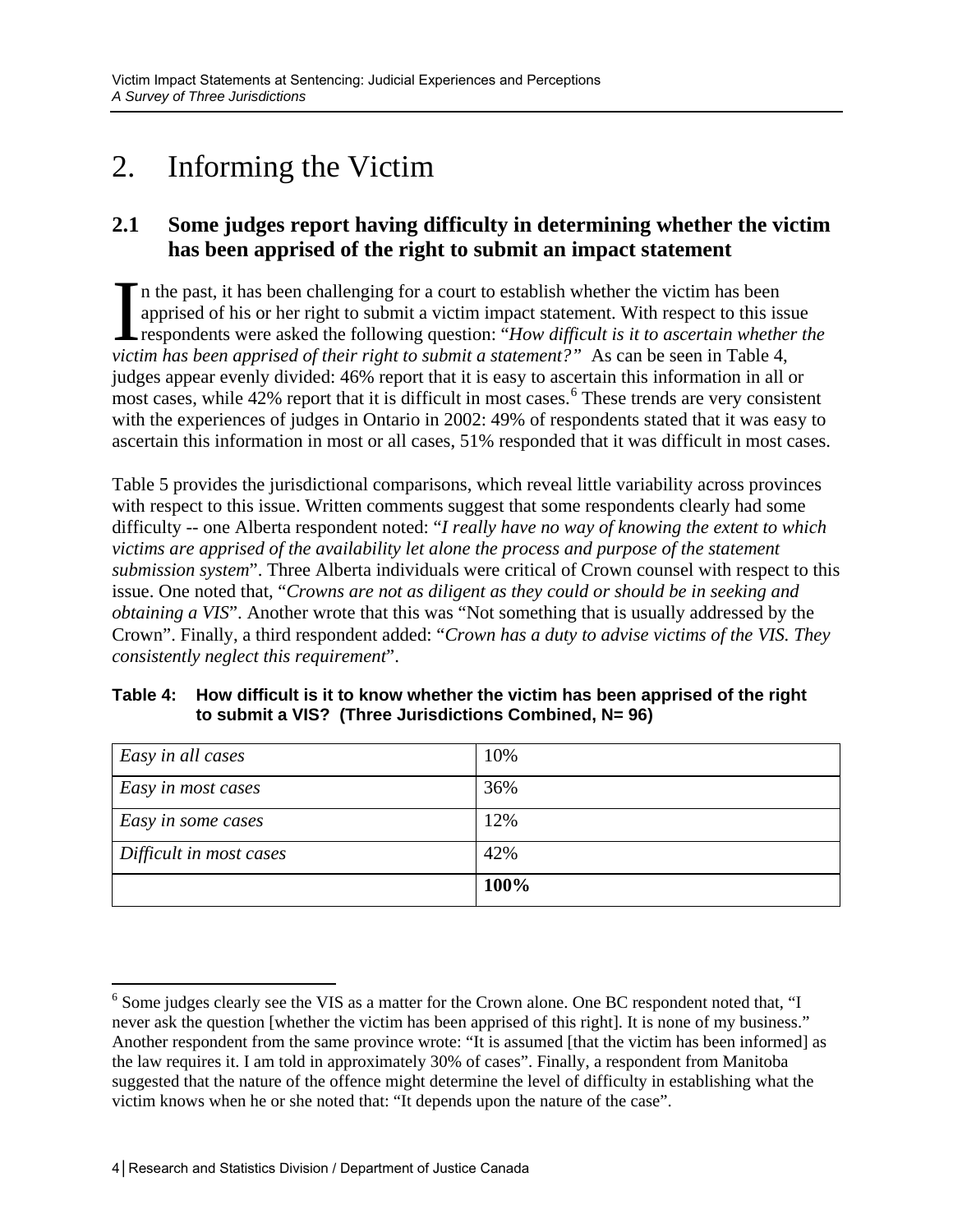|                                | <b>British</b><br>Columbia<br>(2006)<br>$N = 37$ | <b>Alberta</b><br>(2006)<br>$N=42$ | <b>Manitoba</b><br>(2006)<br>$N=17$ | <b>Ontario</b><br>(2002)<br>$N=63$ |
|--------------------------------|--------------------------------------------------|------------------------------------|-------------------------------------|------------------------------------|
| Easy in all                    | 6%                                               | 10%                                | 19%                                 | 14%                                |
| cases<br>Easy in most          | 37%                                              | 41%                                | 19%                                 | 35%                                |
| cases<br>Easy in some<br>cases | 9%                                               | 10%                                | 25%                                 | 18%                                |
| Difficult in<br>most cases     | 43%                                              | 41%                                | 38%                                 | 33%                                |
| Other response                 | 6%                                               |                                    |                                     |                                    |
|                                | 100%                                             | 100%                               | 100%                                | 100%                               |

### **Table 5: How difficult is it to know whether the victim has been apprised of the right to submit a VIS?**

## **2.2 Judges may have to proceed with sentencing without knowing whether the victim has been apprised of the right to submit a victim impact statement**

According to Section 722.2 (1) of the Criminal Code:

**As soon as practicable after a finding of guilt and in any event before imposing sentence, the court shall inquire of the prosecutor or a victim of the offence, or any person representing a victim of the offence, whether the victim or victims have been advised of the opportunity to prepare a statement referred to in subsection 722(1).**

This provision creates a statutory obligation on judges to make an inquiry with respect to the victim impact statement before proceeding to sentencing. Many sentencing hearings take place immediately following a guilty plea. This plea is often a result of plea negotiations that may have resulted in an agreement to make a joint submission on sentencing. In other words, there is often little opportunity to pursue the question of whether a victim impact statement is available without adjourning the matter when it otherwise would have been completed that day. In the survey, judges were asked how often they had to proceed with a sentencing hearing without knowing whether the victim has been apprised of his or her right to submit a victim impact statement in accordance with the statutory provision.

Across the three 2006 surveys, almost two-thirds (64%) stated that they often proceeded with the hearing without having ascertained whether the victim had been apprised of the right to submit a statement. Twelve percent responded "never" or "almost never" (Table 6). The survey results revealed considerable cross-jurisdictional variability regarding whether judges proceed to sentence the offender without knowing the status of the victim impact statement. The percentage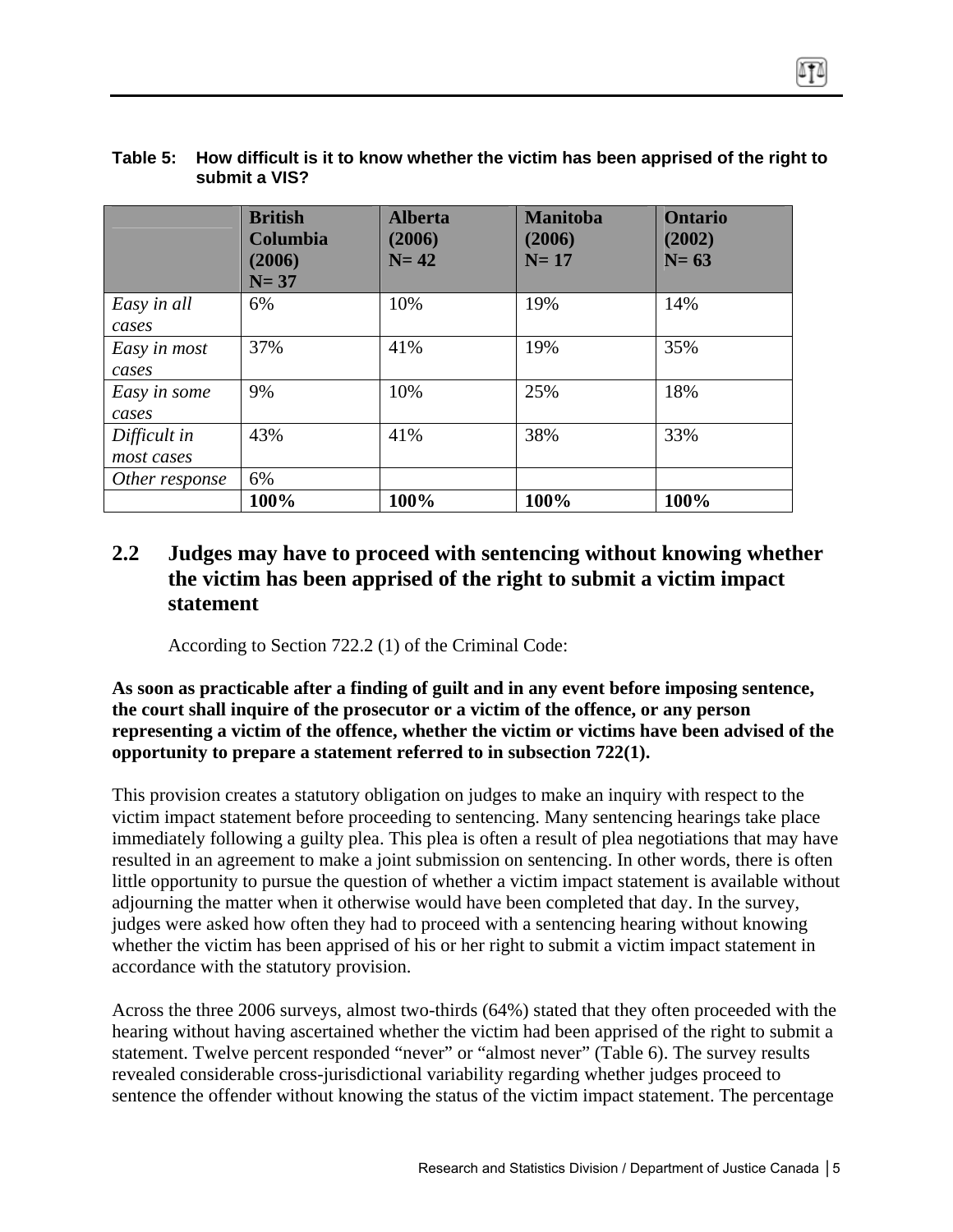responding that they often proceeded without this information varied from 35% in Manitoba to 70% in British Columbia (Table 7). The higher percentage in BC may be related to the absence of a VIS program in that province.

#### **Table 6: How often do you have to proceed with a sentencing hearing without knowing whether the victim has been apprised of the right to submit a VIS? (Three Jurisdictions Combined, N= 96)**

|                  | 100% |
|------------------|------|
| Other response   | 4%   |
| Never            | 4%   |
| Almost never     | 8%   |
| <b>Sometimes</b> | 20%  |
| Often            | 64%  |

#### **Table 7: How often do you have to proceed with a sentencing hearing without knowing whether the victim has been apprised of the right to submit a VIS?**

|                     | <b>British</b><br>Columbia<br>$(2006)$ N= 37 | <b>Alberta</b><br>(2006)<br>$N=42$ | <b>Manitoba</b><br>(2006)<br>$N=17$ | Ontario (2002)<br>$N=63$ |
|---------------------|----------------------------------------------|------------------------------------|-------------------------------------|--------------------------|
| <i><b>Often</b></i> | 70%                                          | 69%                                | 35%                                 | 40%                      |
| <b>Sometimes</b>    | 14%                                          | 14%                                | 47%                                 | 25%                      |
| Almost never        | 5%                                           | 10%                                | 12%                                 | 29%                      |
| Never               |                                              | 7%                                 | 6%                                  | 6%                       |
| Other response'     | 11%                                          |                                    |                                     | $- -$                    |
|                     | 100%                                         | 100%                               | 100%                                | 100%                     |

<sup>&</sup>lt;sup>7</sup> These included: "rely on Crown"; "it is assumed [to be there] because the law requires it" and "I don't ask".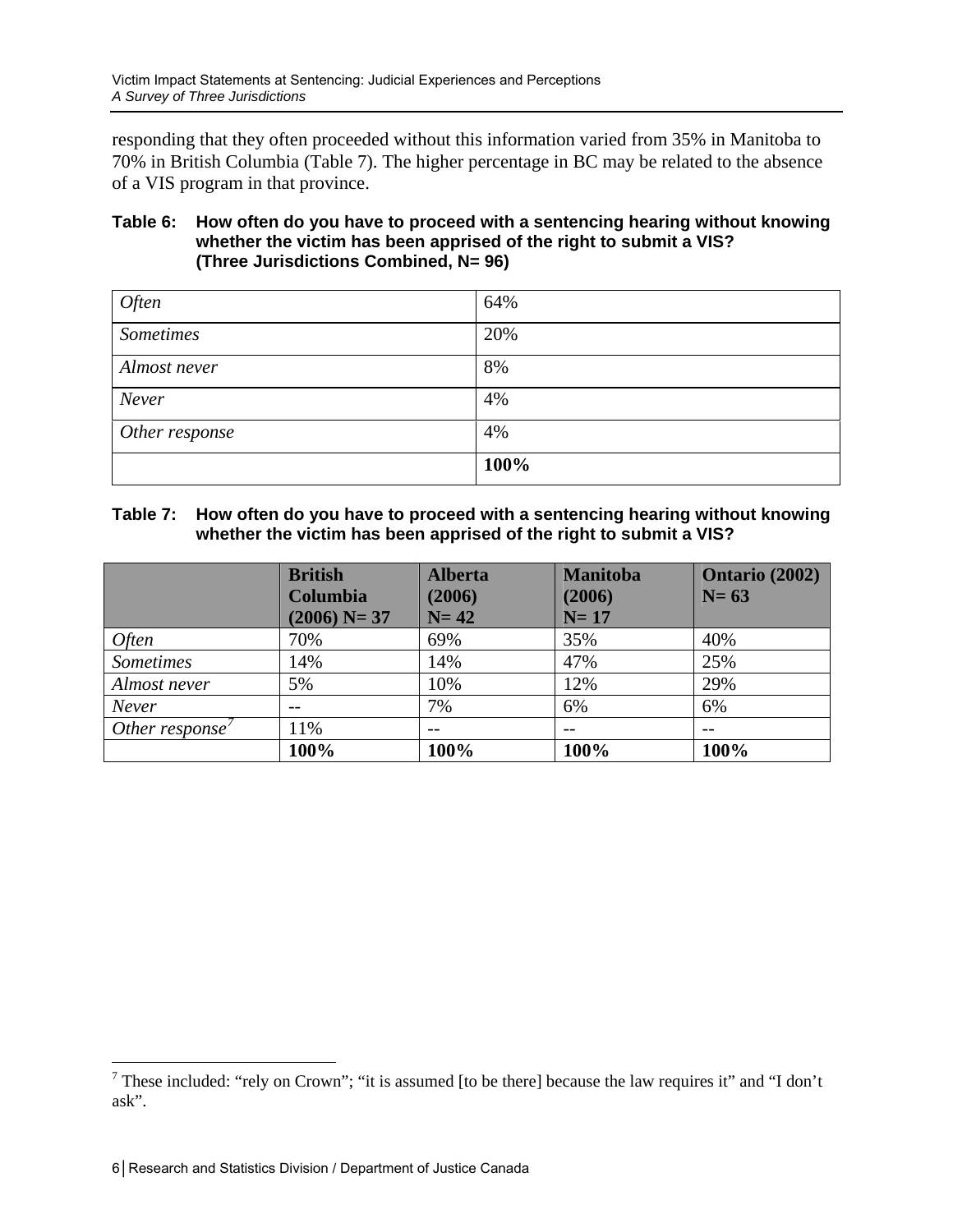## 3. Issues Surrounding Oral Delivery of the VIS

## **3.1 Victims seldom ask to read their victim statement aloud in court**

esearch with crime victims, particularly in cases of serious violence has revealed considerable interest in delivering the statement orally at the sentencing hearing. Section  $\textcolor{red}{\mathcal{L}}$  722 (2.1) states that: R

### **The court shall, on the request of a victim, permit the victim to read a statement prepared and filed in accordance with subsection (2), or to present the statement in any other manner that the court considers appropriate.**

How often do victims express a desire to make an oral presentation of their victim impact statement? It appears to be a quite rare occurrence. The most frequent response across all three jurisdictions was "very occasionally". Approximately three-quarters of respondents (74%) provided this response. Some variability emerged across provinces: In British Columbia 24% of the sample stated that the victim had never expressed an interest in delivering the statement orally whereas in Alberta only 5% gave this response (Table 9).

#### **Table 8: How often do victims express a desire to deliver their statement orally? (Three Jurisdictions Combined, N= 96)**

| <i>Often</i>               | $- -$ |
|----------------------------|-------|
| <b>Sometimes</b>           | 13%   |
| Very occasionally          | 74%   |
| Never happened in my court | 14%   |
|                            | 100%  |

#### **Table 9: How often do victims express a desire to deliver their statement orally?**

|                     | <b>British</b><br>Columbia<br>$(2006)$ N= 37 | <b>Alberta</b><br>(2006)<br>$N=42$ | <b>Manitoba</b><br>(2006)<br>$N=17$ | <b>Ontario</b><br>(2002)<br>$N=63$ |
|---------------------|----------------------------------------------|------------------------------------|-------------------------------------|------------------------------------|
| <i><b>Often</b></i> | $- -$                                        | --                                 | $- -$                               | $- -$                              |
| <b>Sometimes</b>    | 3%                                           | 19%                                | 18%                                 | 22%                                |
| Very                | 73%                                          | 76%                                | 71%                                 | 64%                                |
| occasionally        |                                              |                                    |                                     |                                    |
| $Never$ happened    | 24%                                          | 5%                                 | 12%                                 | 13%                                |
| in my court         |                                              |                                    |                                     |                                    |
|                     | 100%                                         | 100%                               | 100%                                | 100%                               |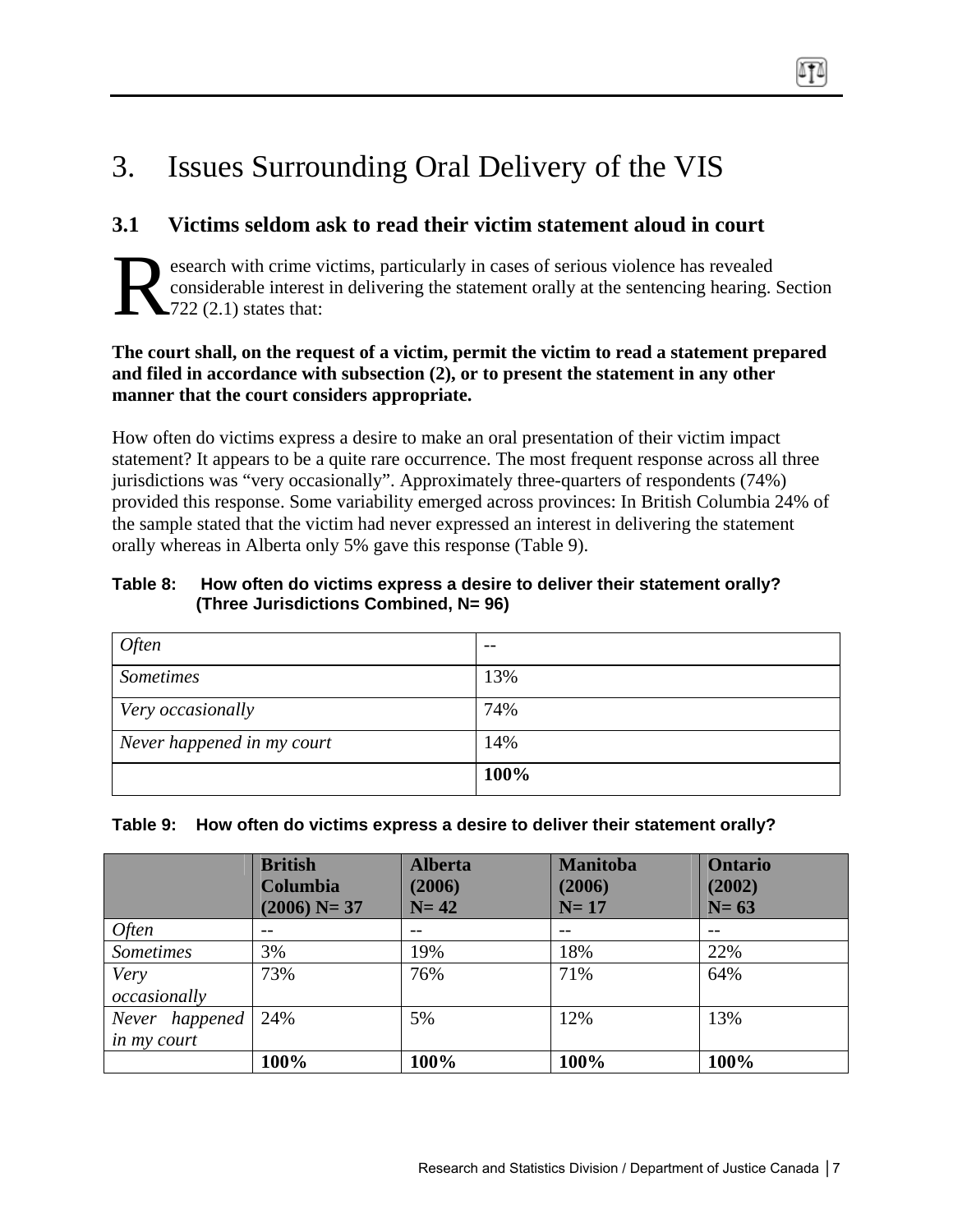## **3.2 Most judges report no change in the number of victims wishing to make an oral presentation of their victim impact statements**

Section 722(2) entered the *Code* as part of the amendments of 1999, and was designed to create the opportunity for victims to deliver their statements orally. Has the provision stimulated the submission of impact statements? Judges were asked whether they had perceived any increase since 1999 in the number of victims who expressed a desire to deliver their statements orally. Overall, 39% of the total sample reported an increase while approximately half (51%) perceived no change. A further 11% of respondents were unable to respond to the question due to the fact that they had been appointed after 1999 (Table 10).

Considerable variation emerged across jurisdictions. Thus, in British Columbia 69% of respondents reported no change in the number of victims expressing a desire to deliver statements orally, whereas in Manitoba, less than one quarter held this view (Table 11). Manitoba judges were more likely to report seeing an increase in requests for an oral delivery of the statement. The experience in Manitoba contrasts with responses from Ontario in 2002. Only 32% of Ontario judges,  $8$  but 59% of Manitoba respondents reported an increase in this respect. British Columbia would seem to be the anomalous jurisdiction regarding responses to this question suggesting a slower uptake of victim impact statements in that province (Table 11). This may be related to the absence of a formal VIS program in that jurisdiction.

#### **Table 10: Have you noticed any increase since the 1999 amendments in the number of victims who want to deliver their statements orally? (Three Jurisdictions Combined, N= 96)**

|                                                | 100% |
|------------------------------------------------|------|
| Cannot say/<br>respondent appointed after 1999 | 11%  |
| No, no change                                  | 51%  |
| Yes, a slight increase                         | 31%  |
| Yes, a moderate increase                       | 7%   |
| Yes, a significant increase                    | 1%   |

 $\overline{a}$ 

<sup>&</sup>lt;sup>8</sup> The responses of the Ontario judiciary concur with those of prosecutors: A survey of Ontario Crown counsel found that 69% reported that there had been no increase in the number of victims requesting an oral delivery of their victim impact statement (Cole, 2003).

<sup>&</sup>lt;sup>9</sup> In 2000 Manitoba passed significant victims' rights legislation. This legislation may have played a role in increasing the number of victim impact statements submitted at sentencing.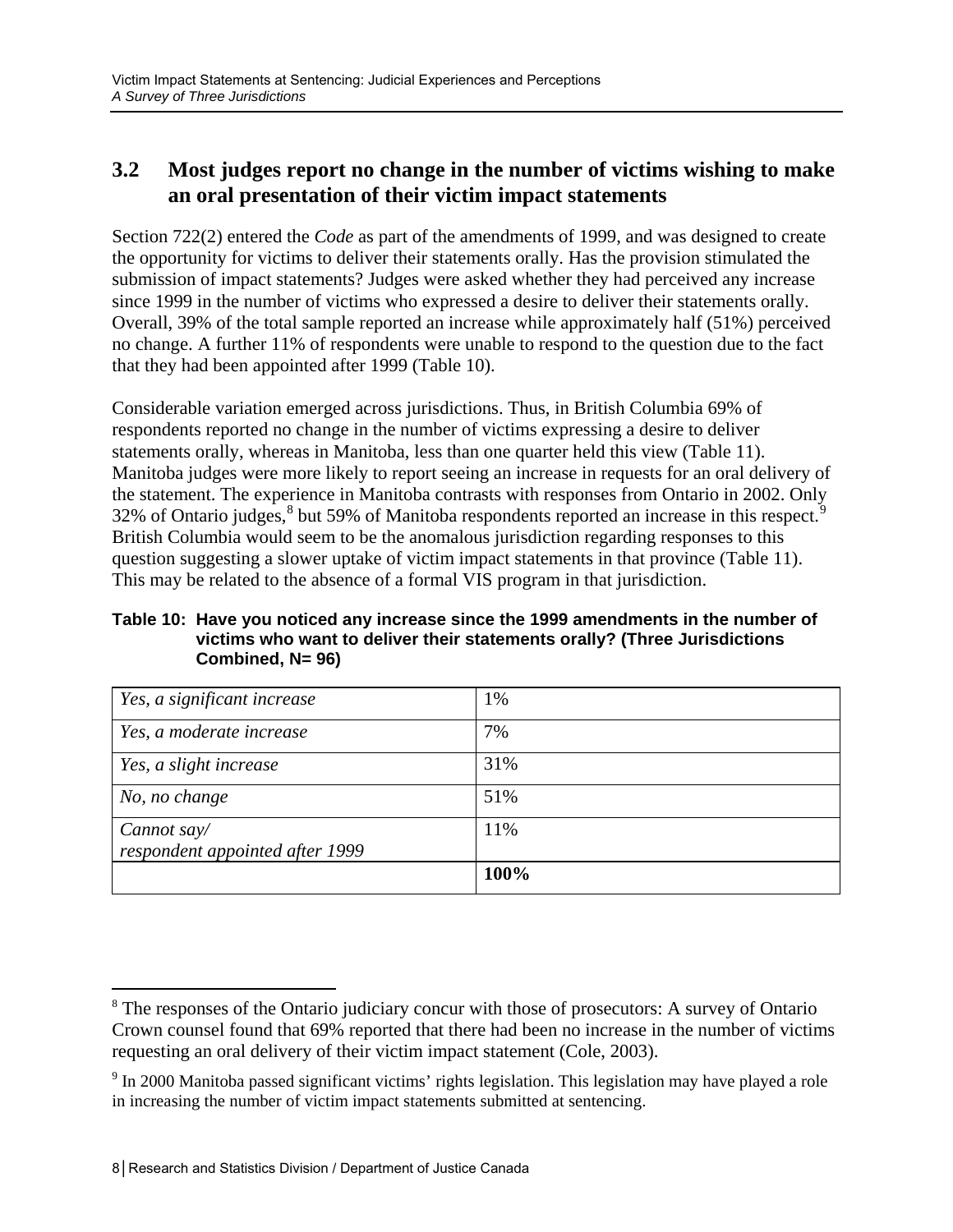| Table 11: Have you noticed any increase since the 1999 amendments in the number of |  |
|------------------------------------------------------------------------------------|--|
| victims who want to deliver their statements orally?                               |  |

|                                                      | <b>British</b><br>Columbia<br>(2006)<br>$N=37$ | <b>Alberta</b><br>(2006)<br>$N=42$ | <b>Manitoba</b><br>(2006)<br>$N=17$ | <b>Ontario</b><br>(2002)<br>$N=63$ |
|------------------------------------------------------|------------------------------------------------|------------------------------------|-------------------------------------|------------------------------------|
| Yes, a significant<br>increase                       | $-$                                            | 2%                                 | --                                  |                                    |
| Yes, a moderate<br>increase                          | $-$                                            | 5%                                 | 24%                                 | 8%                                 |
| Yes, a slight<br>increase                            | 29%                                            | 32%                                | 35%                                 | 24%                                |
| No, no change                                        | 69%                                            | 46%                                | 24%                                 | 68%                                |
| Cannot say/<br>respondent<br>appointed after<br>1999 | 3%                                             | 15%                                | 18%                                 |                                    |
|                                                      | 100%                                           | 100%                               | 100%                                | 100%                               |

## **3.3 A small minority of judges report longer sentencing hearings as a result of victims making an oral presentation**

Some commentators have expressed apprehension that as increasing numbers of victims elect to deliver their statements orally, sentencing hearings will become more protracted, consuming more valuable court time. (It will be recalled from earlier sections of this report that most judges report having to conduct a considerable number of sentencing hearings each month). Approximately two-thirds (68%) of respondents in the 2002 Ontario survey stated that this question was not applicable, as they had noticed no increase in the volume of victims making an oral presentation. Eight percent of the judges responded that the increase had had no impact on the amount of time it took to conduct a sentencing hearing. However, approximately one quarter (24%) stated that the increased number of victims delivering their statement orally had increased the amount of time taken to conduct a sentencing hearing. In other words, for those judges who had noticed an increase in the number of victims wishing to present a statement orally, a number believed that this trend had had an impact on the amount of time it takes to conduct a sentencing hearing. This supports the conclusion that this provision for oral delivery has not lead to any striking overall increase in the time devoted to sentence hearings only because the vast majority of victims do not attempt to take advantage of it – either because they do not want to or because they are unaware of their right to do so.

Responses from the three new jurisdictions suggest a somewhat different state of affairs. Across the three provinces, 33% of respondents reported an increase in the amount of time taken for a hearing, while 25% reported perceiving no impact (Table 12). However, in Manitoba almost half (47%) believed that the number of VIS had increased the time taken for hearings (Table 13). In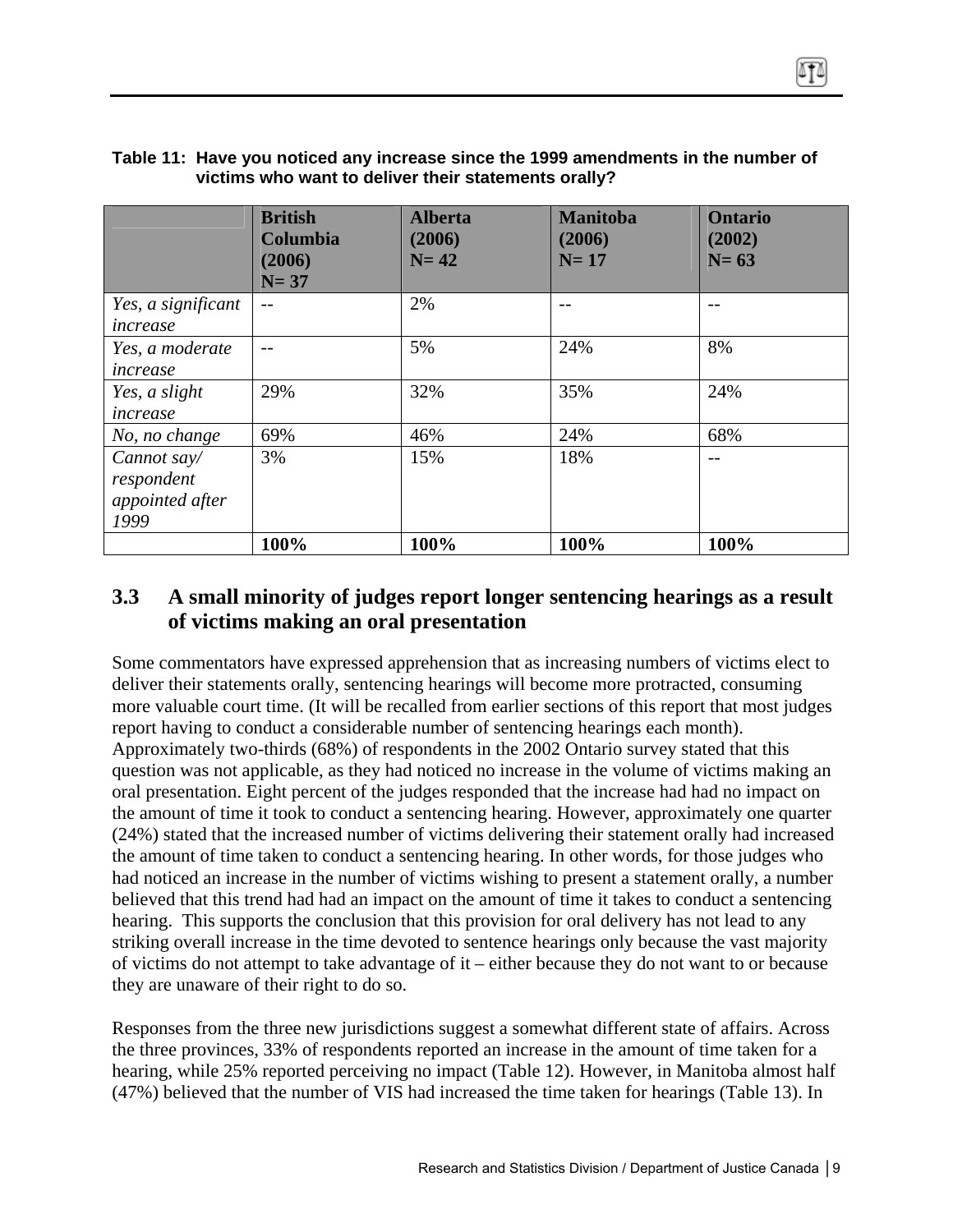Alberta, 34% of respondents reported an increase in the amount of time taken to conduct sentencing hearings, while only 22% reported no impact. One Alberta respondent who had perceived an increase in the amount of time taken noted that, "[the VIS] was an added factor to consider at sentencing".

#### **Table 12: If the number of VIS has increased, has this affected the time taken for a hearing? (Three Jurisdictions Combined, N= 96)**

| Has increased the amount of time to conduct a $\vert$ 33% |         |
|-----------------------------------------------------------|---------|
| hearing                                                   |         |
| Has had no impact on amount of time                       | 25%     |
| Not applicable                                            | 42%     |
|                                                           | $100\%$ |

### **Table 13: If the number of VIS has increased, has this affected the time taken for a hearing?**

|                                                             | <b>British</b><br>Columbia<br>$(2006)$ N= 37 | <b>Alberta</b><br>(2006)<br>$N=42$ | <b>Manitoba</b><br>(2006)<br>$N=17$ | <b>Ontario</b><br>(2002)<br>$N=63$ |
|-------------------------------------------------------------|----------------------------------------------|------------------------------------|-------------------------------------|------------------------------------|
| Has increased the<br>amount of time to<br>conduct a hearing | 25%                                          | 34%                                | 47%                                 | 21%                                |
| Has had no impact on<br>amount of time                      | 22%                                          | 22%                                | 40%                                 | 10%                                |
| Not applicable                                              | 53%                                          | 44%                                | 13%                                 | 68%                                |
|                                                             | 100%                                         | 100%                               | 100%                                | 100%                               |

## **3.4 Only a small proportion of crime victims are cross-examined on their victim impact statements**

Victims may be cross-examined on the contents of their victim impact statements. This can be stressful, as several victims have affirmed (Young and Roberts, 2001). Research with small numbers of victims in cases of very serious violence suggested that when cross-examination took place, victims found it very aversive, even if they had been forewarned by Crown counsel. It is unclear how often this practice occurs. Responses to the survey suggest that it is a relatively rare occurrence. Across all jurisdictions in 2006, 97% stated that it never or almost never took place. No judge responded that it "sometimes" or "often" took place. These trends are consistent with the findings in Ontario where 84% of the sample responded that cross-examination of the victim never or almost never took place.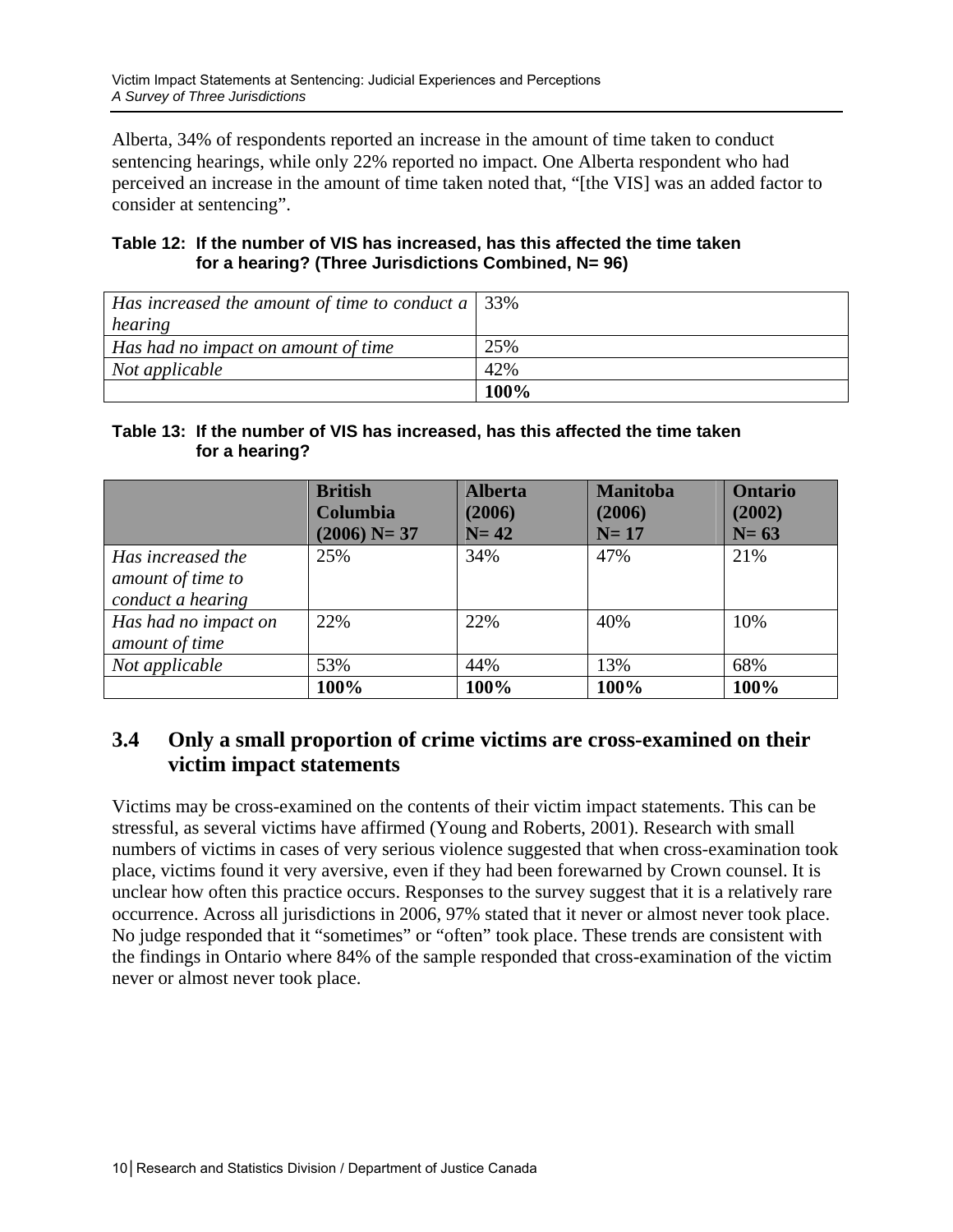## 4. Judicial Perceptions Regarding Utility and Relevance of VIS

## **4.1 Judges generally find victim impact statements useful**

*"They put a very human face to the consequences of the criminal conduct" (Alberta respondent)* 

erhaps the most controversial issue in the area of victims and sentencing concerns the contents of the victim impact statement. Critics of victim impact statements argue that they contain no useful information that has not emerged at trial or placed before the court **Example 18 Server State Server State Server State Server State Server State Servers State Servers State Servers State State State State State State State State State State State State State State State State State State S** contents of victim impact statements and their utility to the court at the time of sentencing. The perceptions of judges should be accepted as determinative on this issue. It is logical to assume that the usefulness of a particular piece of information for the purposes of sentencing is a matter for the court to decide.

The first question on this topic was general in nature. Judges were simply asked "*In general, are victim impact statements useful?*". The response options were that the statements were useful "in all cases", "in most cases", "in some cases" and "in just a few cases". Consistent with the responses from Ontario, judges in the three new jurisdictions clearly found victim impact statements to be useful. Over all three jurisdictions half the judges held the view that these statements were useful in all or most cases. Only 19% of judges believed that VIS are useful in just a few cases (see Table 14). This pattern of results suggests that contrary to some commentators, judges do in fact find victim impact statements useful. One judge noted who had indicated "useful in all" noted the following: "*I would always like to have them*".

Even some judges who are somewhat sceptical of the utility of the victim impact statement sometimes find them useful. One Ontario respondent wrote that: "I am not a great fan of VIS – I prefer to receive the information from the Crown. However, occasionally I have been very impressed with the insight provided by a VIS ... ." Finally, these trends are consistent with the earlier Manitoba study that found 84% of participants agreed that a VIS assists the court in making sentencing decisions (D'Avignon, 2002).

Considerable variability emerged between jurisdictions. This can be illustrated by combining the first two response categories. Similarly high percentages of judges in British Columbia, Manitoba and Ontario (62%, 59% and 48% respectively) reported that impact statements were useful in most or all cases. The percentage was appreciably lower in Alberta where approximately one-third (35%) held this view (see Table 15).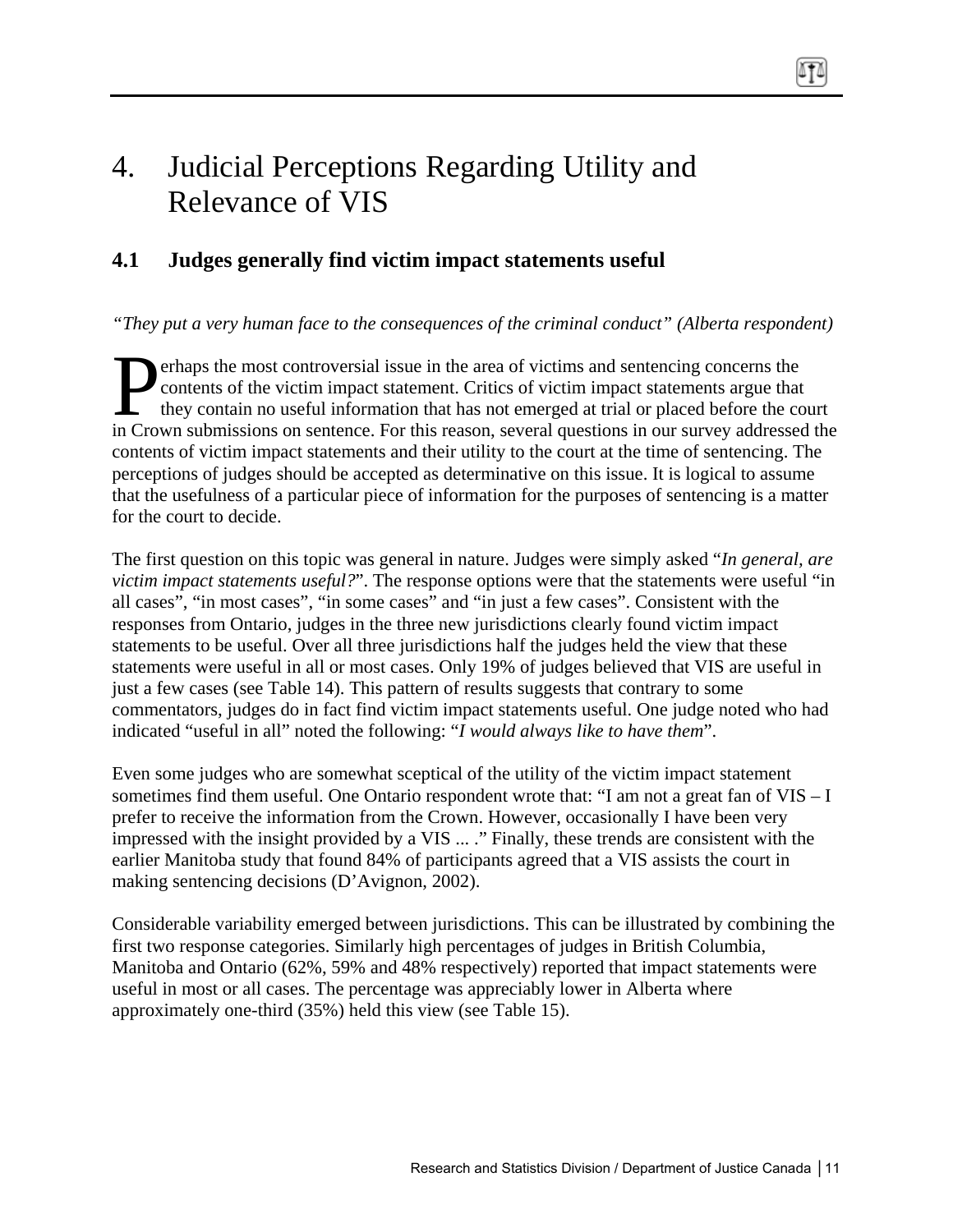### **Table 14: In general, are VIS useful? (Three Jurisdictions Combined, N= 96)**

| VIS are useful in all cases in which they are $ 18\% $<br>submitted     |      |
|-------------------------------------------------------------------------|------|
| VIS are useful in most cases in which they are $ $<br>submitted         | 32%  |
| VIS are useful in some cases in which they are $\vert$ 31%<br>submitted |      |
| VIS are useful in just a few cases in which 19%<br>they are submitted   |      |
|                                                                         | 100% |

#### **Table 15: In general, are VIS useful?**

|                                                                  | <b>British</b><br>Columbia<br>(2006)<br>$N=37$ | <b>Alberta</b><br>(2006)<br>$N=42$ | <b>Manitoba</b><br>(2006)<br>$N=17$ | <b>Ontario</b><br>(2002)<br>$N=63$ |
|------------------------------------------------------------------|------------------------------------------------|------------------------------------|-------------------------------------|------------------------------------|
| VIS are useful in<br>all cases in<br>which they are<br>submitted | 19%                                            | 14%                                | 24%                                 | 21%                                |
| VIS are useful in<br>most cases                                  | 43%                                            | 21%                                | 35%                                 | 27%                                |
| VIS are useful in<br>some cases                                  | 19%                                            | 43%                                | 29%                                 | 40%                                |
| VIS are useful in<br>just a few cases                            | 19%                                            | 21%                                | 12%                                 | 12%                                |
|                                                                  | 100%                                           | 100%                               | 100%                                | 100%                               |

## **4.2 Judges believe VIS contain information relevant to the principles of sentencing**

The second question relating to the issue of relevance asked judges whether they found VIS useful in terms of providing information relevant to the principles of sentencing. Again, the general reaction was affirmative although there was considerable inter-jurisdictional variability. Over the three jurisdictions 8% of judges reported finding relevant information in the VIS "always or almost always", while a further 19% reported finding the information "often" useful in this respect. Only one-quarter of the total sample stated that VIS never or almost never contained information relevant to the principles of sentencing (Table 16).

As with the previous question, responses were more positive in Manitoba and British Columbia. Almost half (47%) of the Manitoba judges and over one third of British Columbia respondents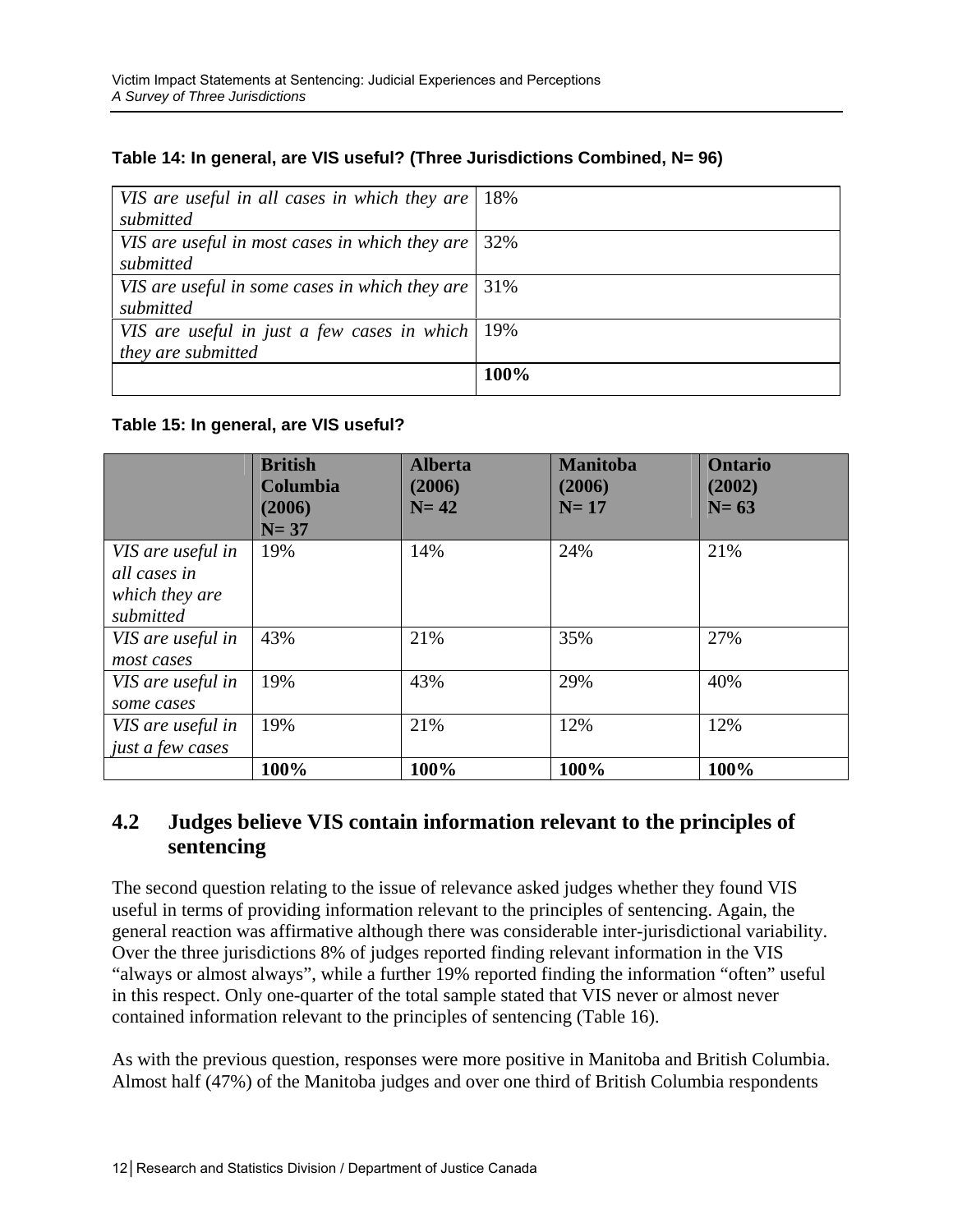stated that they found VIS to contain information relevant to sentencing principles often, almost always or always. This response was provided by only 12% of judges in Alberta (Table 17).

#### **Table 16: Do VIS provide information relevant to the principles of sentencing? (Three jurisdictions Combined, N= 96)**

| Always or almost always | 8%   |
|-------------------------|------|
| Often                   | 19%  |
| <b>Sometimes</b>        | 47%  |
| Never or almost never   | 25%  |
|                         | 100% |

|  |  | Table 17: Do VIS provide information relevant to the principles of sentencing? |  |  |  |
|--|--|--------------------------------------------------------------------------------|--|--|--|
|--|--|--------------------------------------------------------------------------------|--|--|--|

|                            | <b>British</b><br>Columbia<br>(2006)<br>$N=37$ | <b>Alberta</b><br>(2006)<br>$N=42$ | <b>Manitoba</b><br>(2006)<br>$N=17$ | <b>Ontario</b><br>(2002)<br>$N=63$ |
|----------------------------|------------------------------------------------|------------------------------------|-------------------------------------|------------------------------------|
| Always or almost<br>always | 11%                                            | 2%                                 | 18%                                 | 10%                                |
| <i><b>Often</b></i>        | 25%                                            | 10%                                | 29%                                 | 27%                                |
| <b>Sometimes</b>           | 42%                                            | 57%                                | 35%                                 | 51%                                |
| Never or almost never      | 22%                                            | 31%                                | 18%                                 | 12%                                |
|                            | 100%                                           | 100%                               | 100%                                | 100%                               |

## **4.3 Judges perceive VIS to constitute a unique source of information relevant to sentencing**

It has been argued that the information contained in the victim impact statement is useful, but redundant in the sense that it will emerge from Crown submissions or evidence adduced at trial. To address this question the survey posed the following question: "*How often do victim impact statements contain information relevant to sentencing that did not emerge during the trial or in the Crown's sentencing submissions?*". The aggregated response in 2006 was more positive than negative. Across the three jurisdictions 47% stated that VIS often or sometimes contained useful information unavailable from other sources; 21% responded that VIS almost never contained such information (Table 18). These trends parallel those emerging from the 2002 survey of Ontario judges. Taken together the responses to these inter-related questions suggest that from the judicial perspective, the victim impact statement represents a useful source of information relevant to sentencing.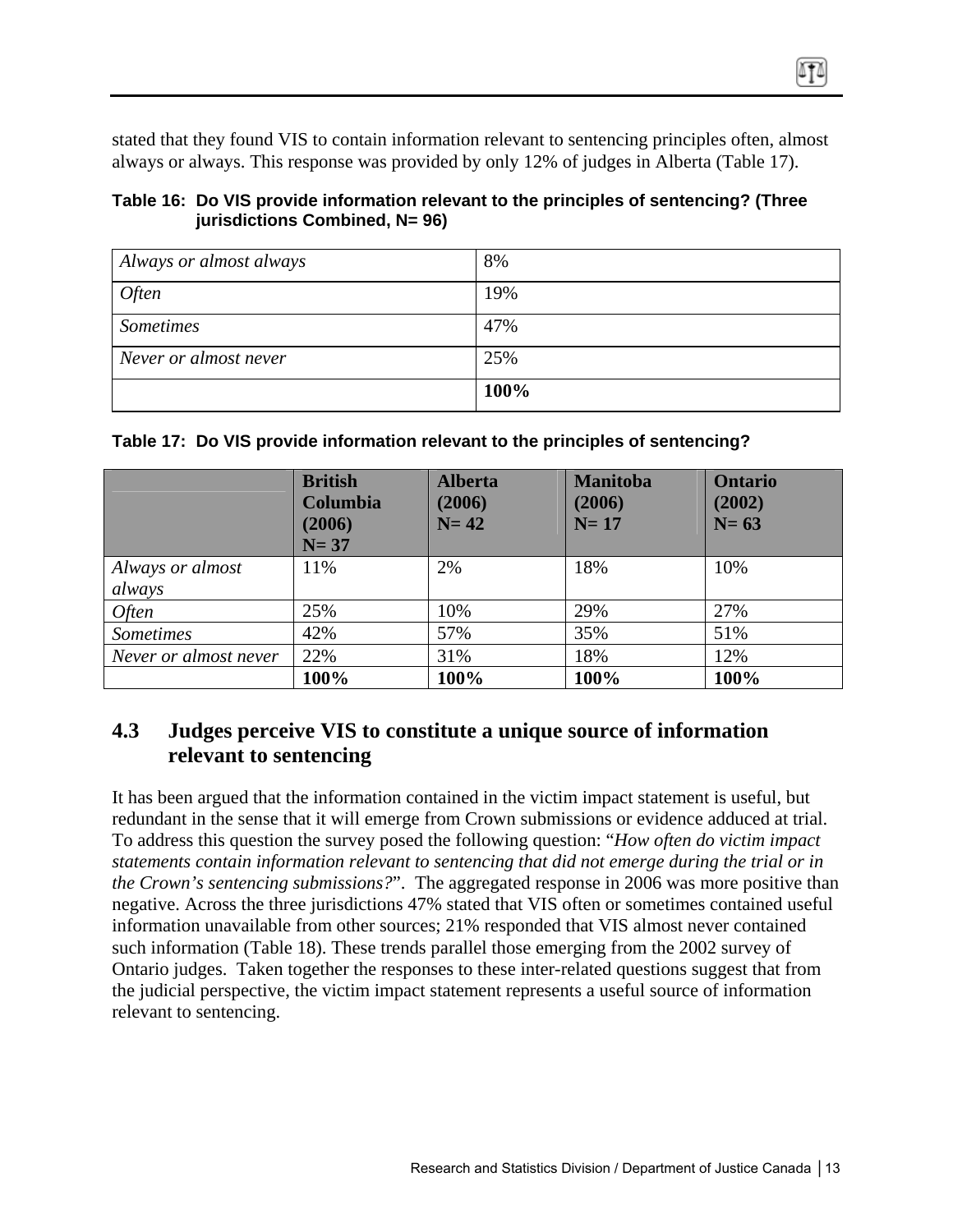As with the previous two questions about impact statements, clear differences emerged among jurisdictions. The most positive response came from the Manitoba judges where 29% stated that VIS often represented a unique source of information. In British Columbia only 17% held this view, while no respondents in Alberta were of this opinion (Table 19).

#### **Table 18: How often do VIS contain information relevant to sentencing that did not emerge during the trial or in the Crown's sentencing submissions? (Three Jurisdictions Combined, N= 96)**

| VIS often contain useful information        | 12%  |
|---------------------------------------------|------|
| unavailable from other sources              |      |
| VIS sometimes contain useful information    | 35%  |
| unavailable from other sources              |      |
| VIS seldom contain useful information       | 32%  |
| unavailable from other sources              |      |
| VIS almost never contain useful information | 21%  |
| unavailable from other sources              |      |
|                                             | 100% |

#### **Table 19: How often do VIS contain information relevant to sentencing that did not emerge during the trial or in the Crown's sentencing submissions?**

|                                                                               | <b>British</b><br>Columbia<br>(2006)<br>$N=37$ | <b>Alberta</b><br>(2006)<br>$N=42$ | <b>Manitoba</b><br>(2006)<br>$N=17$ | <b>Ontario</b><br>(2002)<br>$N=63$ |
|-------------------------------------------------------------------------------|------------------------------------------------|------------------------------------|-------------------------------------|------------------------------------|
| VIS often contain<br>useful information<br>unavailable elsewhere              | 17%                                            |                                    | 29%                                 | 14%                                |
| VIS sometimes contain<br>useful information<br>unavailable                    | 39%                                            | 29%                                | 41%                                 | 52%                                |
| VIS seldom contain<br>useful information<br>unavailable<br>Elsewhere          | 19%                                            | 49%                                | 18%                                 | 18%                                |
| VIS almost never<br>contain useful<br>information<br>unavailable<br>Elsewhere | 25%                                            | 22%                                | 12%                                 | 16%                                |
|                                                                               | 100%                                           | 100%                               | 100%                                | 100%                               |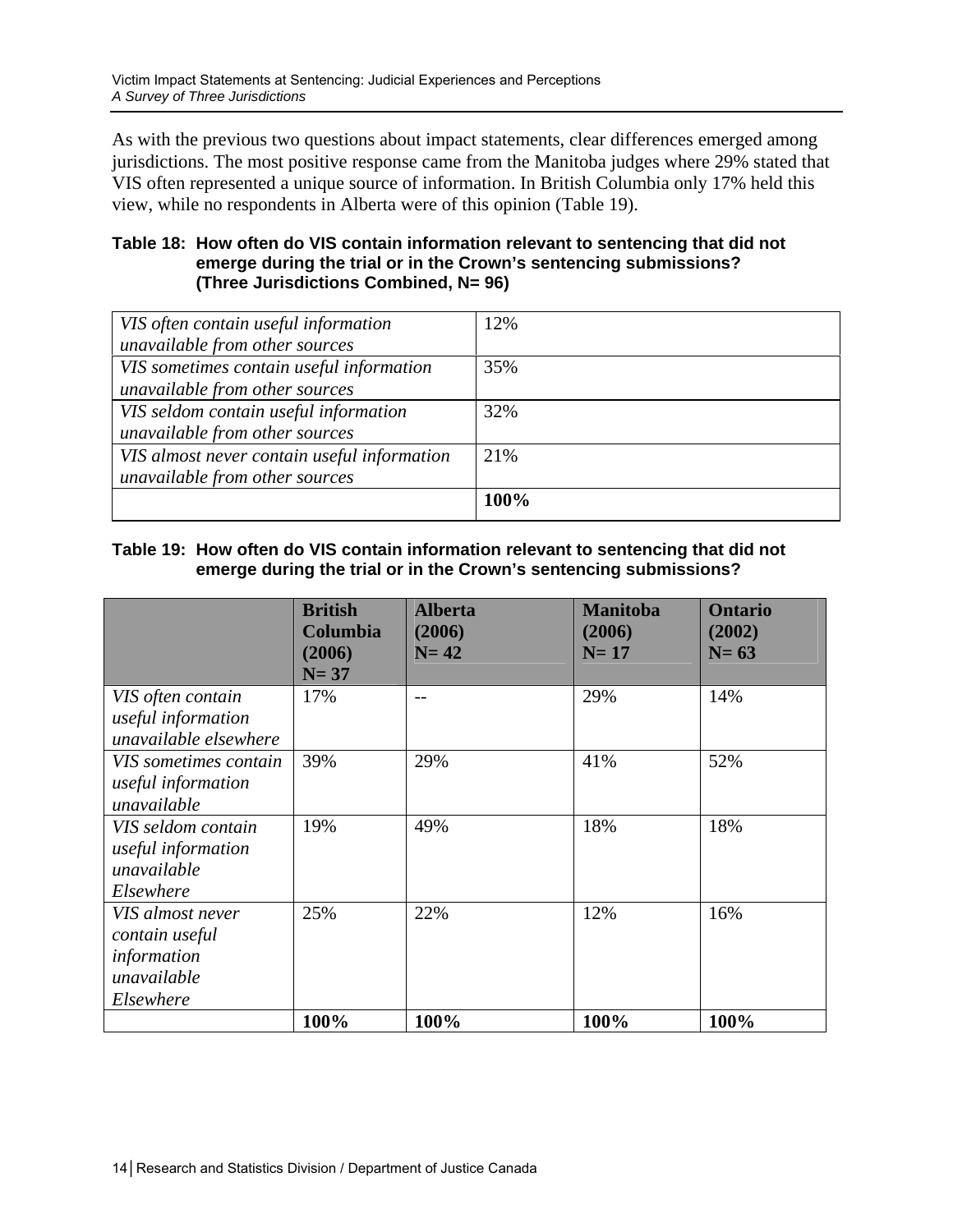## **4.4 Perceptions of judges consistent with those of Crown counsel and judges in other jurisdictions**

Crown counsel (in Ontario at least) appear to share the view held by many judges that VIS represent a useful source of information. In a survey of Crown counsel in Ontario, approximately one-third of respondents indicated that in most cases, or almost every case, the VIS contained new or different information relevant to sentencing (see Cole, 2003). Similarly, when asked whether victim impact statements were useful to the court, approximately two-thirds of the Crown counsel responded, "yes, in most cases". No respondents in that survey indicated that victim impact statements were never or almost never useful to the court at sentencing.

Finally, it is worth noting that the experiences of judges and crown counsel regarding the utility of VIS are consistent with the few earlier studies that have addressed the issue. For example, in one study that was commissioned by the Department of Justice, the researchers concluded that their findings "did not support the argument that the information found in victim impact statements was available to the court from other sources" (R. S. Sloan Associates, 1990, p. 12). Moreover, comparable findings also emerge from other jurisdictions: Erez, Roeger and Morgan (1994) found that judges in South Australia agreed that victim impact statements provide information unavailable from other sources.

### **4.5 Victim impact statements particularly useful for crimes of violence**

Additional questions on the survey explored the issue of utility. First, respondents were asked if there were certain offences for which a victim impact statement is a particularly useful source of information. Not surprisingly, perhaps, across the three jurisdictions, 79% responded affirmatively. These respondents were then asked to identify which category of offence they had in mind. The offences identified most often by respondents in all three jurisdictions were crimes of violence and sexual offences. Multiple responses emerged for this question.

Fraud offences were also frequently cited, particularly those resulting in significant loss to the victim. Property offences were also identified; in these cases, the VIS is very useful to quantify the extent of loss to the victim. These results are consistent with responses to the Ontario survey. One Ontario judge noted that VIS may be particularly useful in youth court, so that young offenders "can appreciate the pain that they have caused". Some judges noted other circumstances in which information from the victim is particularly useful, for example, where the injury to the victim is not clearly manifest to an objective observer. Others noted that victim impact statements were particularly useful where the impact of the crime is "likely to be significant, e.g., break and enter" (Alberta respondent). Finally, several respondents noted that victim impact statements were particularly useful in cases in which the harm to the victim was in some way unusual or exceptional.

Two written comments expressed some scepticism regarding the utility of the information contained in victim impact statements. One Ontario judge wrote that, "*In most cases, we do not need a VIS to understand the impact on victims such as emotional trauma, or physical injuries or damage from B & E*." Another respondent from the same province remarked that, "*If there has*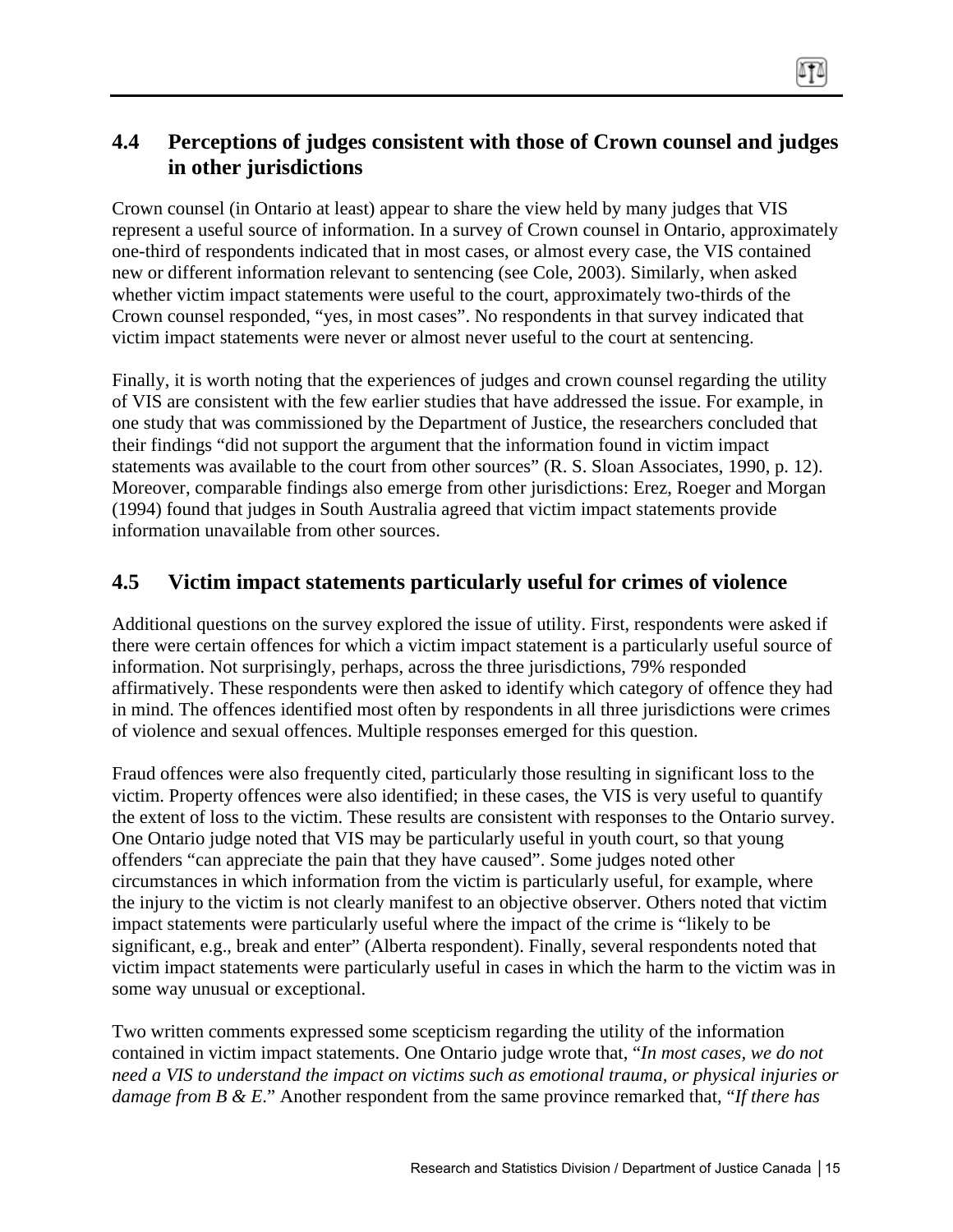*been a trial and the victim has testified, VIS is just redundant information. If there has not been a trial but a good PDR/PSR reflecting victim's views, VIS is redundant. Otherwise VIS are very useful for all crimes*".

## **4.6 Judges report that victims' views on sentencing appear in a significant percentage of statements**

The last question with respect to the contents of the victim impact statements concerns the controversial issue of victims' views of the appropriate disposition. The case law in Canada<sup>10</sup> and other common law jurisdictions is clear on the matter: victim impact statements should not contain recommendations for sentence. Nevertheless, research in other jurisdictions suggests that victims do sometimes make such recommendations in their impact statements (see Roberts, 2002). The study involving 19 Manitoba judges in 2001 found that two-thirds of the sample stated that victim statements included inappropriate information, and the most frequent category of such information was sentencing recommendations (D'Avignon, 2002). Indeed, one of the principal objections to the introduction of victim impact statements is that they may bias the court through the introduction of victim "sentencing submissions". For this reason some victim impact statement forms explicitly direct the victim to omit such material.<sup>11</sup> Other forms may appear to permit victims to include their views on sentence when they allow the victim to include "other comments or concerns".<sup>12</sup>

We asked judges how often, in their experience, victim impact statements contain the victims' wishes regarding the sentence that should be imposed. Across the three new jurisdictions 24% stated that sentence recommendations were often, almost always or always present. Another one quarter stated that VIS "never or almost never" contained sentence recommendations (Table 20). The pattern of responses varied according to the respondent's jurisdiction. Only 12% of judges in Manitoba stated that the victim's wishes regarding sentencing were often, always or almost always present. The proportion of judges responding in this way was somewhat higher in Alberta (19%), and much higher in British Columbia (37%). It was highest of all in Ontario where almost half the sample in 2002 reported seeing victim "submissions" on sentencing often, almost always or always (Table 21).

<sup>1</sup>  $10$  For example, in Gabriel, Hill, J. reaffirms the proposition that "Recommendations as to penalty must be avoided, absent exceptional circumstances, i.e., a court-authorized request, an aboriginal sentencing circle, or as an aspect of a prosecutorial submission that the victim seeks leniency for the offender which might not otherwise be expected in the circumstances" ((1999), 26 C.R.  $(5<sup>th</sup>)$  364, 137 C.C.C. (3d) 1 (Ont. S.C.J.)).

<sup>&</sup>lt;sup>11</sup> The Alberta Victim Impact Statement form for example, notes that "The statement should not contain recommendations as to the severity of punishment".

 $12$  This heading is used in the Nova Scotia Victim impact statements worksheet completed by the victim.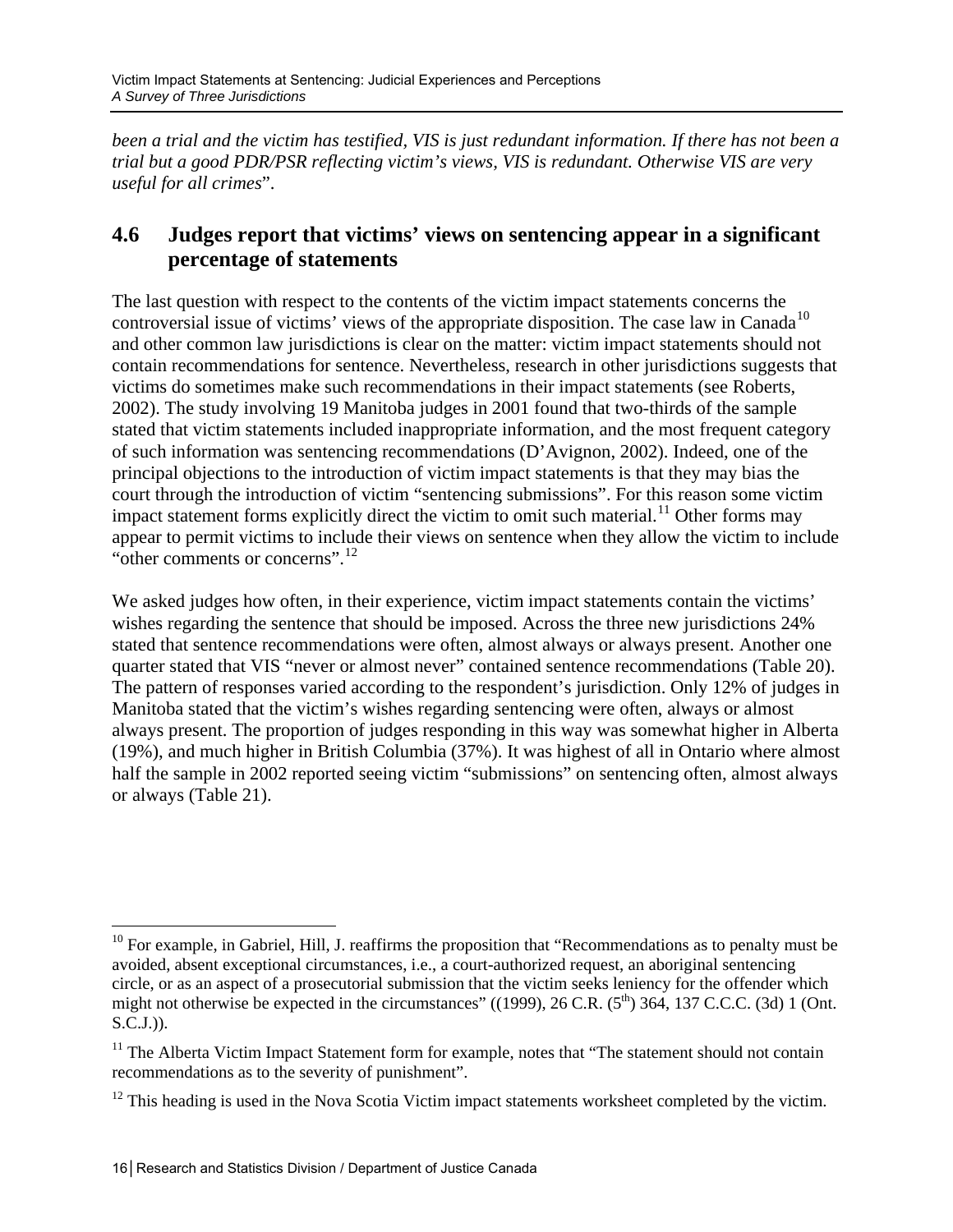These responses demonstrate the need to better inform victims about the true purpose of the victim impact statements, and to guide them regarding the kinds of information that should not be included in their statement. Whether a VIS contains the victims' views on the sentence that should be imposed may well depend on the form used in the particular jurisdiction. Thus one judge from Manitoba noted that the "*Manitoba VIS form specifically tells victims not to put in their views about sentence*".

| Table 20: How often does a VIS contain the victim's wishes regarding the sentence? |
|------------------------------------------------------------------------------------|
| (Three Jurisdictions Combined, N= 96)                                              |

| Always or almost always | 3%   |
|-------------------------|------|
| <i>Often</i>            | 21%  |
| <b>Sometimes</b>        | 51%  |
| Never or almost never   | 25%  |
|                         | 100% |

**Table 21: How often does a VIS contain the victim's wishes regarding the sentence?** 

|                     | <b>British</b><br>Columbia<br>(2006)<br>$N=37$ | <b>Alberta</b><br>(2006)<br>$N=42$ | <b>Manitoba</b><br>(2006)<br>$N=17$ | <b>Ontario</b><br>(2002)<br>$N=63$ |
|---------------------|------------------------------------------------|------------------------------------|-------------------------------------|------------------------------------|
| Always or almost    | 6%                                             | 2%                                 | --                                  | 6%                                 |
| always              |                                                |                                    |                                     |                                    |
| <i><b>Often</b></i> | 31%                                            | 17%                                | 12%                                 | 37%                                |
| <b>Sometimes</b>    | 44%                                            | 57%                                | 47%                                 | 41%                                |
| Never or almost     | 19%                                            | 24%                                | 41%                                 | 16%                                |
| never               |                                                |                                    |                                     |                                    |
|                     | 100%                                           | 100%                               | 100%                                | 100%                               |

In response to this question one judge from Alberta noted that: "*The vast majority of statements are both brief and appropriate in the sense that the statement attempts only to describe the "real impact" e.g., loss of sleep, loss of trust, loss of innocence and the like. It is extremely rare in my experience, for a victim to attempt to dictate (or suggest) what the court ought to do by way of sentence*" (emphasis in original).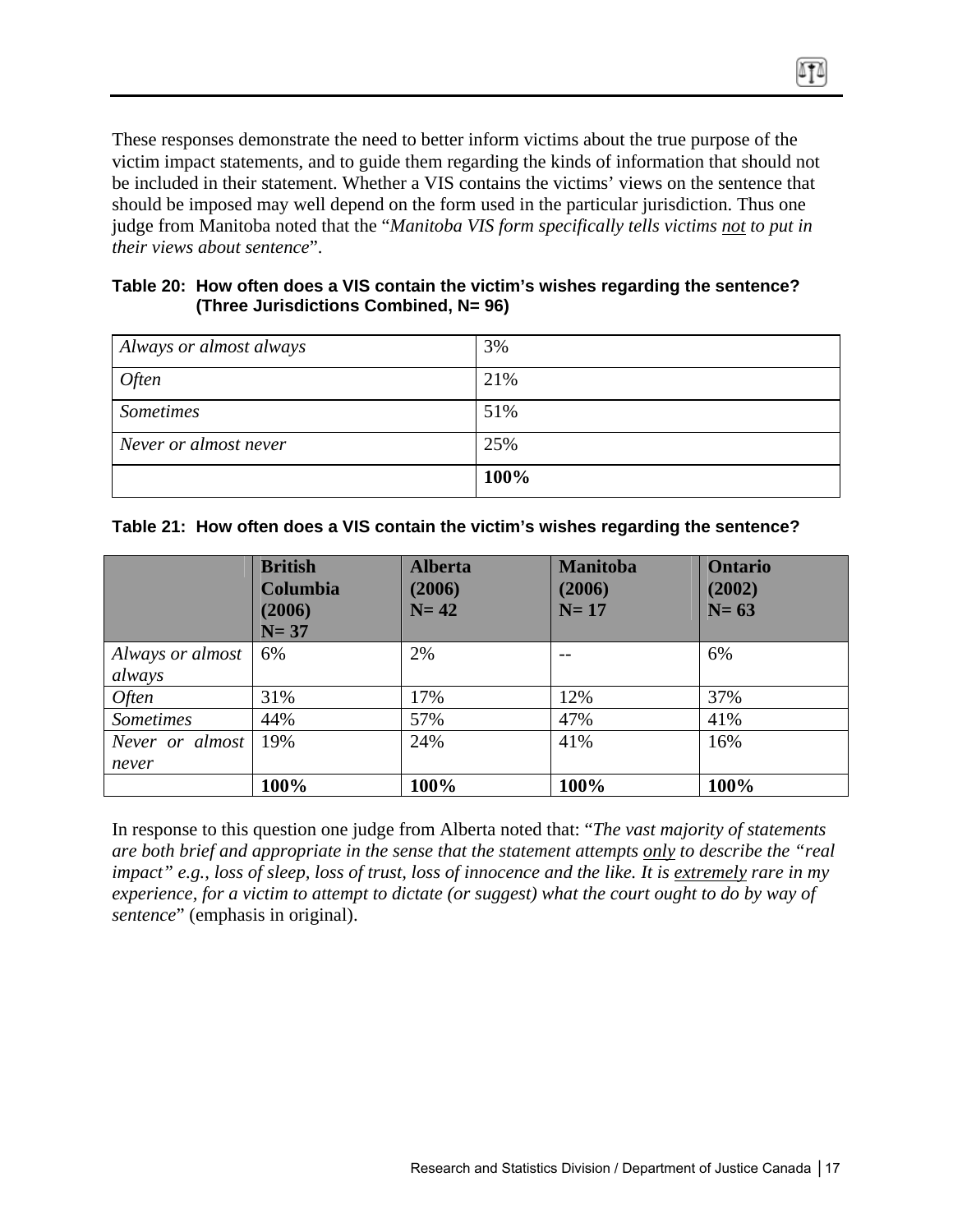## 5. Judicial Recognition of Victim Impact

## **5.1 Judges often refer to the victim impact statements or its contents**

esearch has demonstrated that crime victims appreciate official acknowledgement of the harm they have suffered (Young and Roberts, 2001). This may come from statements in the Crown's sentencing submissions. The most important consideration for the victim, **Example 18 Seconds A** demonstrated that crime victims appreciate official acknowledgement of the harm they have suffered (Young and Roberts, 2001). This may come from statements in the Crown's sentencing submissions. The how often they referred to the victim impact statement or its contents in their reasons for sentencing.

Consistent with the trend for judges to be sensitive to victims' interests, we found that most judges reported that they almost always or often referred to the victim impact statements in their reasons for sentence.13 Across the three new jurisdictions, 39% of respondents almost always referred to victim impact when giving reasons for sentence. Overall only 5% stated that they never referred to victim impact (Table 22). The trend was most noticeable in British Columbia where over half (53%) almost always referred to VIS or victim impact in reasons for sentence. The percentages reporting this were somewhat lower in Manitoba (35%) and Alberta (29%; see Table 23).

| Table 22: How often do you refer to the VIS or its contents in your reasons for sentence? |
|-------------------------------------------------------------------------------------------|
| (Three Jurisdictions Combined, N= 96)                                                     |

|                       | 100% |
|-----------------------|------|
| Never or almost never | 5%   |
| <b>Sometimes</b>      | 33%  |
| Often                 | 23%  |
| Almost always         | 39%  |

 $\overline{a}$ 

 $13$  This finding reflects a growing tendency on the part of judges in many jurisdictions to recognize victim impact in their reasons for sentence. Recent evidence of this can be found in a 2001 practice direction from the Lord Chief Justice to judges in England and Wales: "The court should consider whether it is desirable in its sentencing remarks to refer to the evidence provided on behalf of the victim."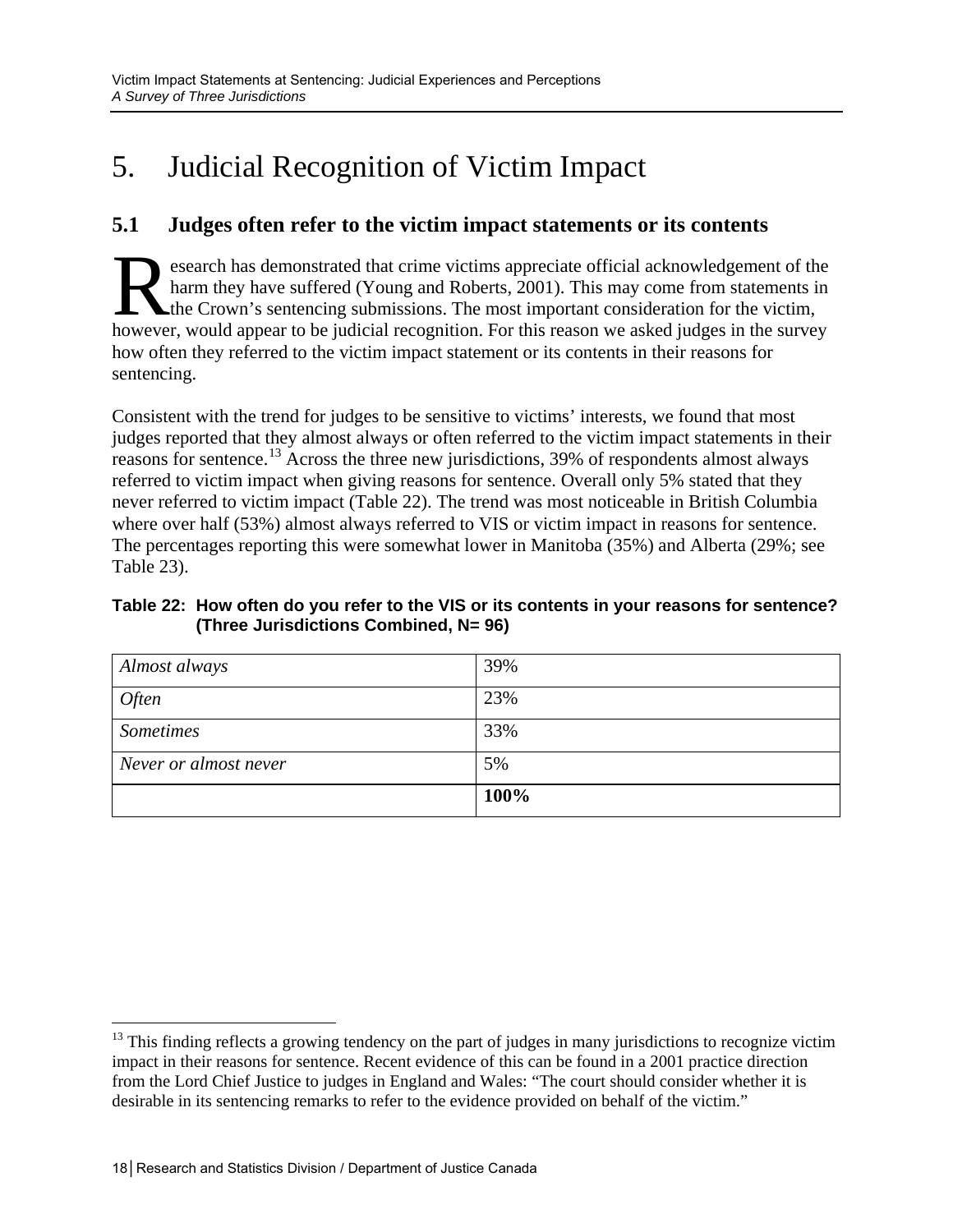|                  | <b>British</b><br>Columbia<br>(2006)<br>$N=37$ | <b>Alberta</b><br>(2006)<br>$N=42$ | <b>Manitoba</b><br>(2006)<br>$N=17$ | Ontario<br>(2002)<br>$N=63$ |
|------------------|------------------------------------------------|------------------------------------|-------------------------------------|-----------------------------|
| Almost always    | 53%                                            | 29%                                | 35%                                 | 32%                         |
| <i>Often</i>     | 25%                                            | 21%                                | 24%                                 | 37%                         |
| <b>Sometimes</b> | 22%                                            | 41%                                | 35%                                 | 28%                         |
| Never or almost  | $-$                                            | 10%                                | 6%                                  | 3%                          |
| never            |                                                |                                    |                                     |                             |
|                  | 100%                                           | 100%                               | 100%                                | 100%                        |

| Table 23: How often do you refer to the VIS or its contents in your reasons for sentence? |
|-------------------------------------------------------------------------------------------|
|-------------------------------------------------------------------------------------------|

## **5.2 Judges often address the victim directly**

 $\overline{a}$ 

For a variety of reasons, most sentencing hearings take place in the absence of the victim. The victim may not have been apprised that the hearing is taking place, or the victim may not wish or be able to be present. However, when victims are in attendance, they appreciate judicial recognition of the harm they sustained (Roberts, 2002). The survey included the following question to explore this issue: "*Do you ever address the victim directly in delivering oral reasons for sentence?*".

Results indicated that judges are certainly aware of this issue<sup>14</sup>. Approximately one-third of respondents in the three jurisdictions stated that they often addressed the victim when giving oral reasons. Across the three new provinces, 28% of the sample stated that they often addressed the victim directly while only 16% responded that they never or almost never addressed the victim directly (Table 24). Addressing the victim directly was least frequent in Alberta where only 19% reported that they often pursued this strategy.

| Table 24: Do you ever address the victim directly in delivering oral reasons for |
|----------------------------------------------------------------------------------|
| sentence? (Three Jurisdictions Combined, N= 96)                                  |

| yes, often            | 28%  |
|-----------------------|------|
| yes, sometimes        | 35%  |
| only occasionally     | 21%  |
| never or almost never | 16%  |
|                       | 100% |

<sup>&</sup>lt;sup>14</sup> One respondent added the following comment: "*I often speak with the victims if they are present*".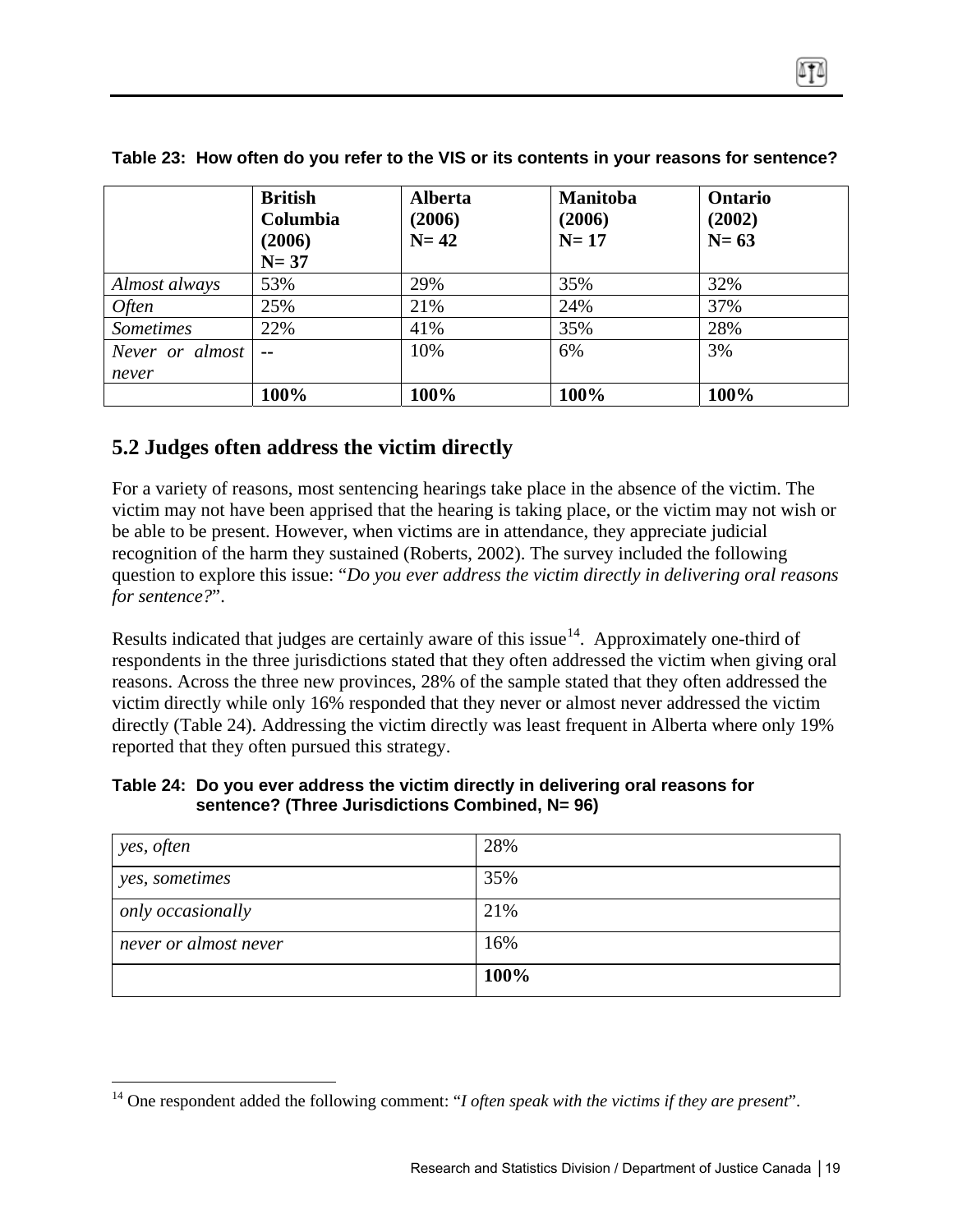|                 | <b>British</b><br>Columbia<br>(2006) | <b>Alberta</b><br>(2006)<br>$N=42$ | <b>Manitoba</b><br>(2006)<br>$N=17$ | <b>Ontario</b><br>(2002)<br>$N=63$ |
|-----------------|--------------------------------------|------------------------------------|-------------------------------------|------------------------------------|
|                 | $N=37$                               |                                    |                                     |                                    |
| yes, often      | 35%                                  | 19%                                | 35%                                 | 32%                                |
| yes, sometimes  | 30%                                  | 36%                                | 47%                                 | 31%                                |
| only            | 19%                                  | 26%                                | 12%                                 | 18%                                |
| occasionally    |                                      |                                    |                                     |                                    |
| never or almost | 16%                                  | 19%                                | 6%                                  | 19%                                |
| never           |                                      |                                    |                                     |                                    |
|                 | 100%                                 | 100%                               | 100%                                | 100%                               |

| Table 25: Do you address the victim directly in delivering oral reasons for sentence? |  |  |
|---------------------------------------------------------------------------------------|--|--|
|                                                                                       |  |  |

This question provoked a number of comments, particularly from judges in the 2002 Ontario survey. One Ontario judge wrote, "always, if I am told the victim is present". Other comments on the same topic included the following: As a matter of principle, I will speak about the victim if the victim is present."

- $\triangleright$  "If the victim is present in Court, I always ask them if they wish to say anything." (Ontario)
- $\triangleright$  "If a VIS is submitted, I ask [the victim] if s/he has anything to add to me it is very important that the victim be allowed to speak to Court." (Ontario)
- $\triangleright$  "They are not always present [but] if they are, I most often will do so [i.e., address the victim]." (Ontario)
- $\triangleright$  "I have often asked if the victim is present in the courtroom and invited the victim or someone there on his/her behalf to speak as type of victim impact statement even if a formal statement has been prepared and vetted by defence counsel. In the rational process of sentencing we should be prepared to accommodate not only the victim's reasons but also his or her emotional response to the crime. I am sure that the cathartic effect on the victim is very beneficial and helps offset the initial trauma caused by the crime." (Ontario)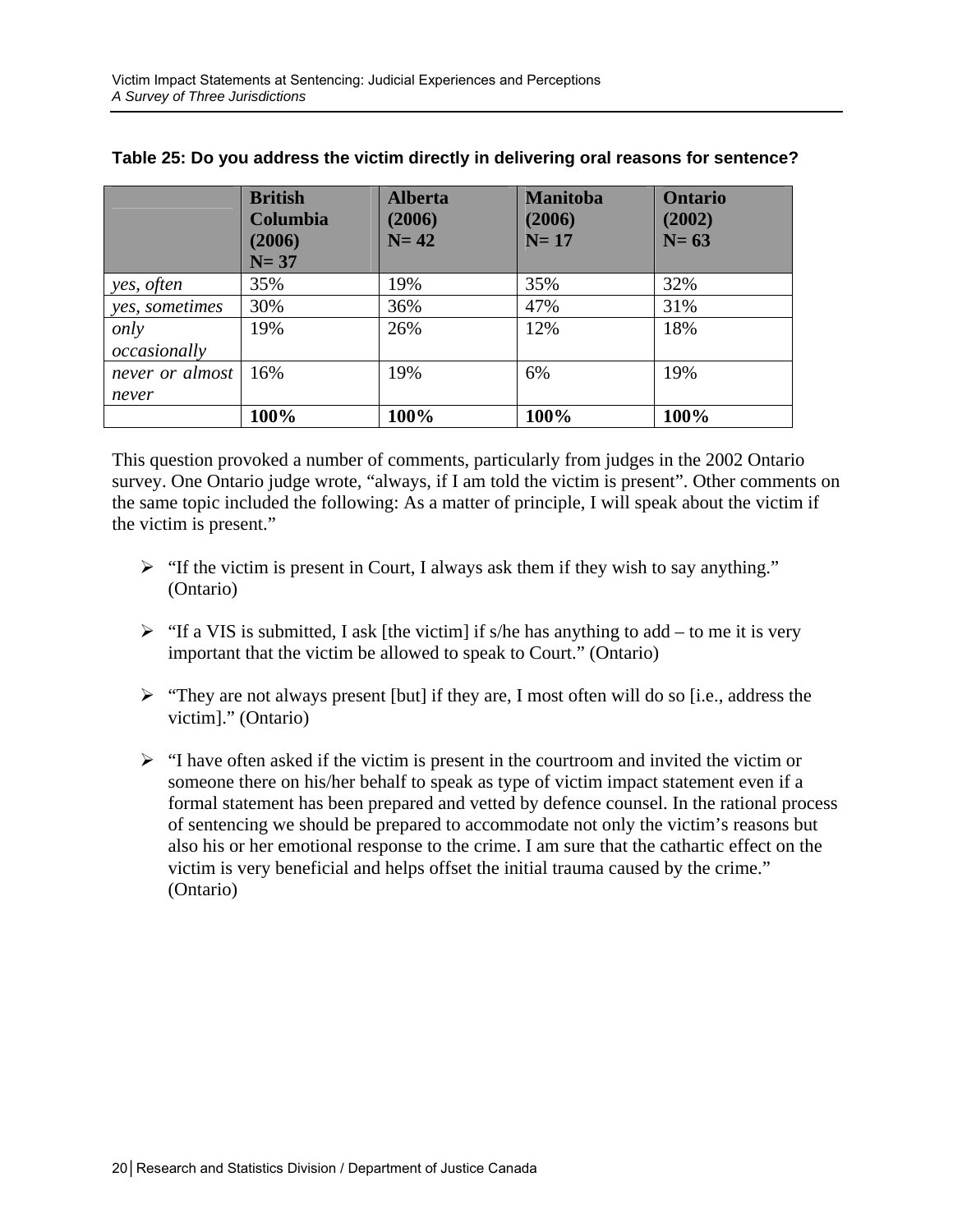### **5.3 Victim impact statements and communication in a sentencing hearing**

A number of insightful comments were made by judges participating in the 2006 surveys. Several of these raised the communicative element of a victim impact statement. VIS may be seen as promoting communication between the parties present, rather than representing an attempt to influence the court (see Roberts and Erez, 2004). Thus one judge noted that,

"*The victim impact statement does not change how I sentence an offender but it allows the victim an opportunity to "speak to" the offender. And I often refer to what the victim may have said when I speak to the offender about the sentence*".

In a similar vein another respondent added the following:

"*The accused should always be asked if he or she has had a chance to review the contents of the VIS prior to the sentencing hearing. If not, because the Crown has just produced it I generally either read it out in whole or in part or stand the case down so that the accused can read it*!". Another respondent wrote that: "*I make particular use of the VIS for the purpose of s. 718(f) of the Criminal Code – promoting offenders' sense of responsibility and acknowledging harm. Crown can convey [a sense of] physical injury of financial loss but the VIS is particularly effective in conveying emotional impact in the victim's own word*s".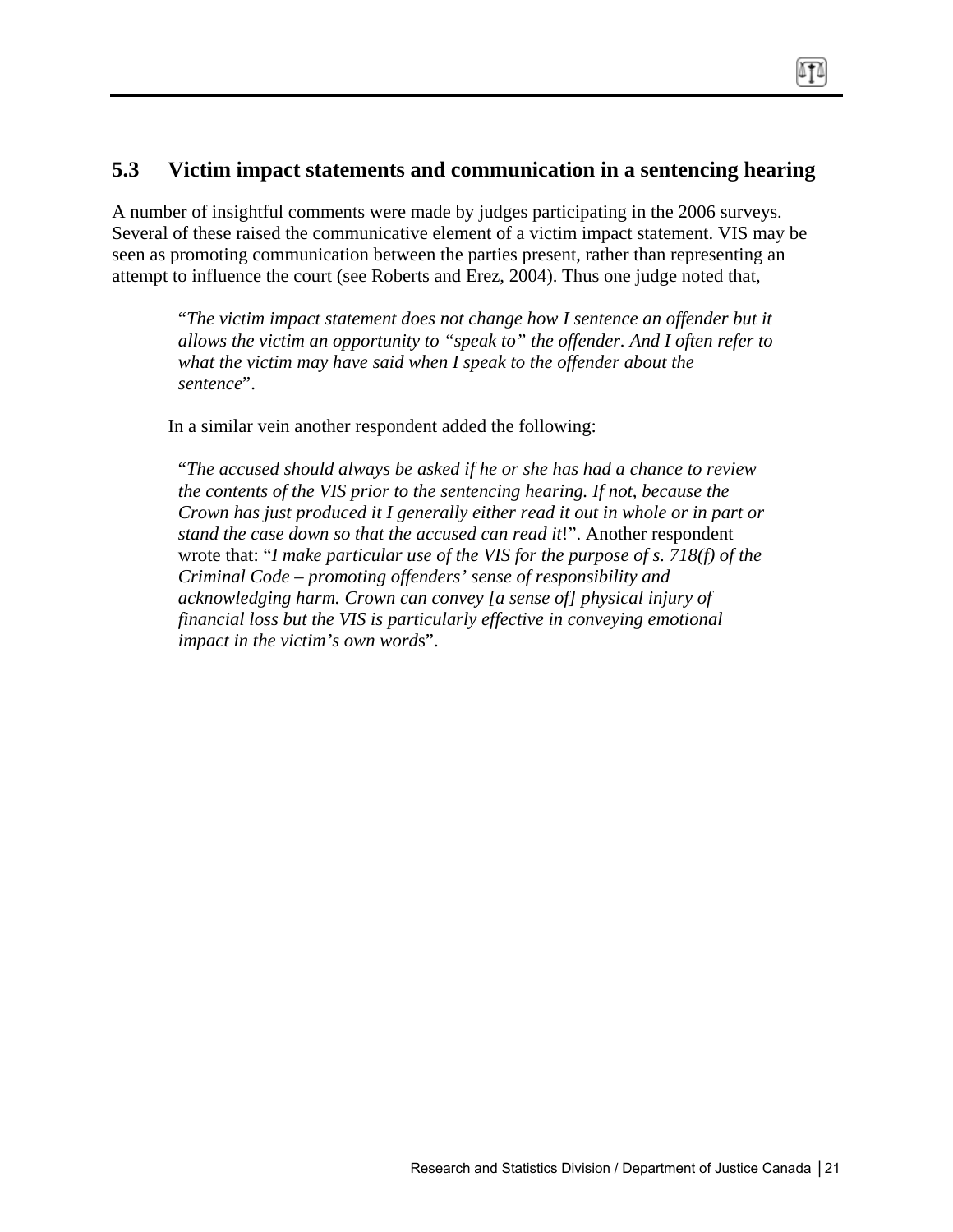## 6. Judicial Perceptions of the Victim's Perspective

## **6.1 Opinion divided regarding victims' understanding of the purpose of VIS**

**I**nally, we turn to the questions that were added to the survey distributed in the three provinces surveyed in 2006. Judges were asked whether they believed that crime victims understand the role that VIS play in the sentencing process. The results are presented in Inally, we turn to the questions that were added to the survey distributed in the three<br>provinces surveyed in 2006. Judges were asked whether they believed that crime victims<br>understand the role that VIS play in the senten understand the purpose of these statements.<sup>15</sup> As can be seen in Table 26, across all three jurisdictions only approximately one quarter of the respondents believed that most, almost all or all victims understand the role of the victim impact statement at sentencing. Judges in Alberta seemed most confident that victims understand the role of the impact statement: 31% of Alberta respondents compared to 19% in British Columbia and 25% in Manitoba held this view (Table 27).

#### **Table 26: How well do victims understand the role of the VIS? (Three Jurisdictions Combined, N= 96)**

| All or almost all victims understand the role of the VIS | 4%   |
|----------------------------------------------------------|------|
| Most victims understand the role of the VIS              | 21%  |
| Some victims understand the role of the VIS              | 37%  |
| Few victims understand the role of the VIS               | 25%  |
| $Can't say/no$ response                                  | 13%  |
|                                                          | 100% |

 $\overline{a}$ 

<sup>&</sup>lt;sup>15</sup> Research with crime victims in Canada and elsewhere suggests that many victims are confused about the role of the VIS (see Roberts, 2003).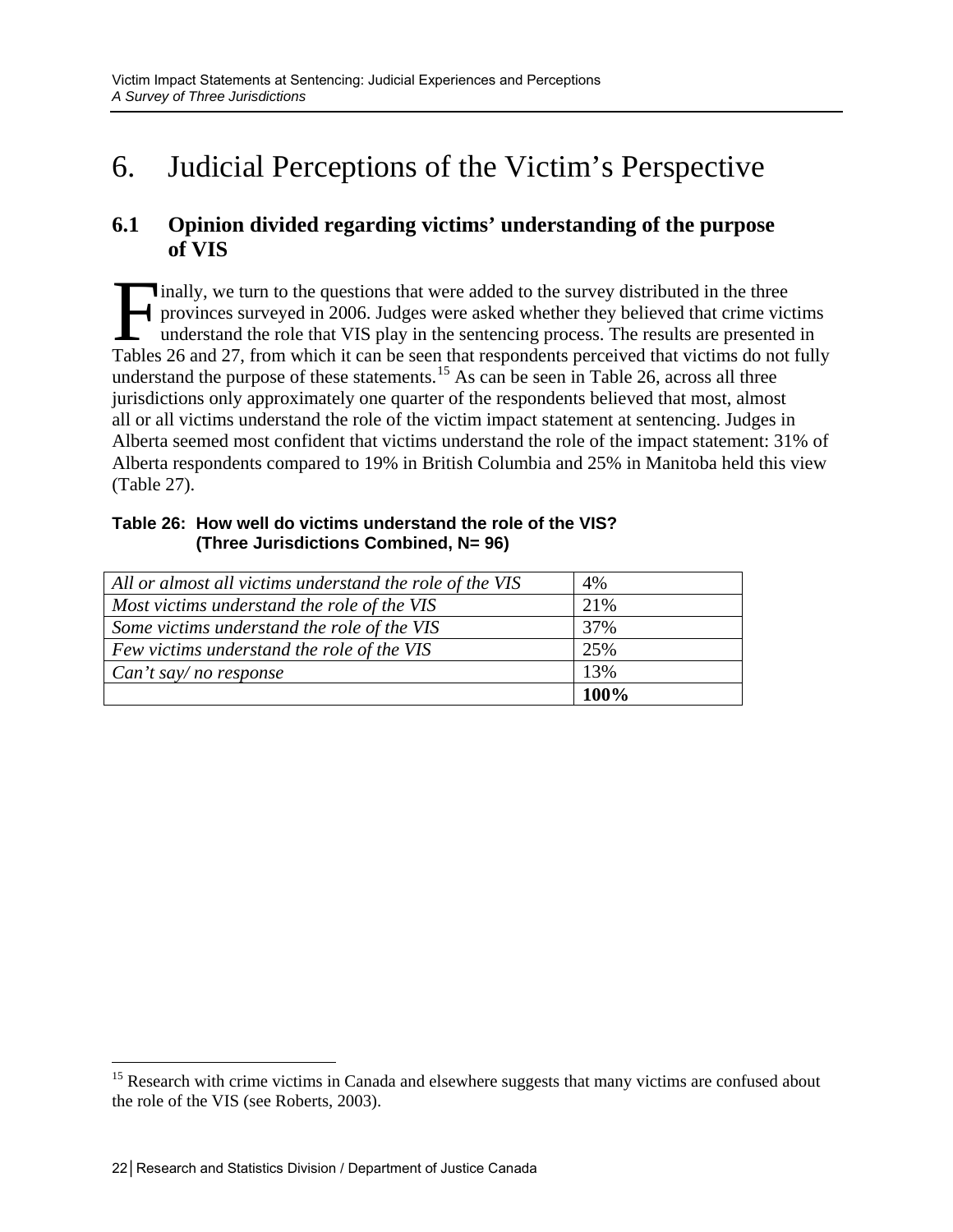|                                                                | <b>British Columbia</b><br>(2006)<br>$N=37$ | <b>Alberta</b><br>(2006)<br>$N=42$ | <b>Manitoba</b><br>(2006)<br>$N=17$ |
|----------------------------------------------------------------|---------------------------------------------|------------------------------------|-------------------------------------|
| All or almost all<br>victims understand<br>the role of the VIS | 8%                                          |                                    | 6%                                  |
| Most victims<br>understand the role<br>of the VIS              | 11%                                         | 31%                                | 19%                                 |
| Some victims<br>understand the role<br>of the VIS              | 31%                                         | 31%                                | 69%                                 |
| Few victims<br>understand the role<br>of the VIS               | 25%                                         | 31%                                | 6%                                  |
| Can't say/no<br>response                                       | 25%                                         | 7%                                 |                                     |
|                                                                | 100%                                        | 100%                               | 100%                                |

**Table 27: How well do victims understand the role of the VIS?** 

### **6.2 Many judges believe that VIS increase victim satisfaction**

One purpose of the VIS is to promote victim satisfaction with the sentencing process. Respondents were next asked whether in their experience victims who submitted an impact statement appeared more satisfied. Before reviewing the findings it is worth noting that a substantial proportion of respondents expressed the view that they were unable to respond to the question. The trends were consistent across jurisdictions: judges were more likely to hold the view that submitting a victim impact statement promoted victim satisfaction.

Overall, in the three jurisdictions approximately one third of respondents (32%) held the view that victims who submitted a statement were often or always more satisfied (Table 28). Alberta judges held the most positive views. Thus, 39% of respondents in that province believed that victims who submitted a statement often or always seemed more satisfied. In the other two provinces the proportions of respondents holding this view were slightly lower (26% and 27%; see Table 29).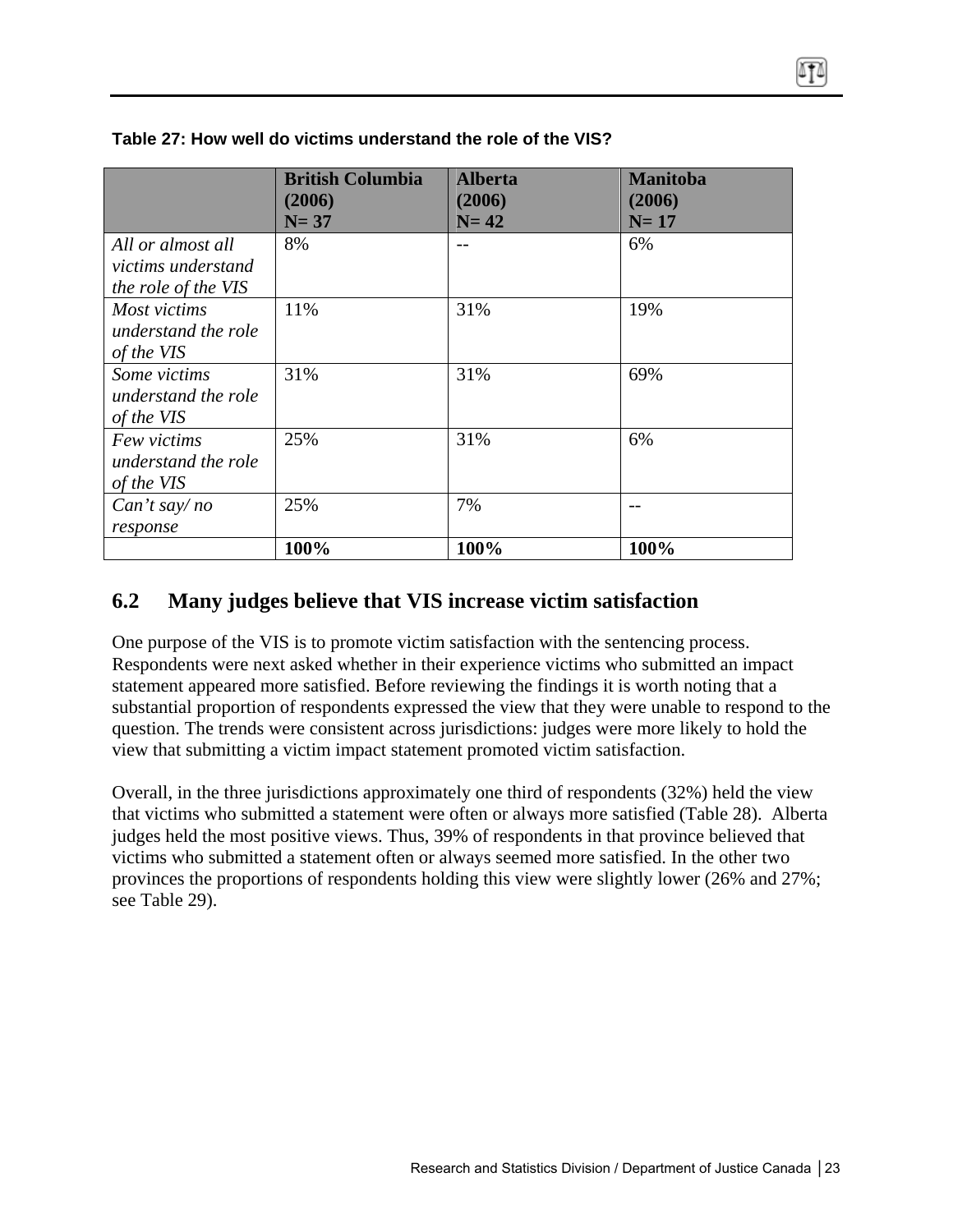#### **Table 28: Are victims who submit a VIS more satisfied? (Three Jurisdictions Combined; N= 96)**

| Victims who submit a statement always seem more satisfied     | 9%   |
|---------------------------------------------------------------|------|
| Victims who submit a statement often seem more satisfied      | 23%  |
| Victims who submit a statement sometimes seem more satisfied  | 37%  |
| Victims who submit a statement seldom or never more satisfied | 8%   |
| $\int$ Can't say/don't know                                   | 23%  |
|                                                               | 100% |

#### **Table 29: Are victims who submit a VIS more satisfied?**

|                                                                        | <b>British Columbia</b><br>(2006)<br>$N=37$ | <b>Alberta</b><br>(2006)<br>$N=42$ | <b>Manitoba</b><br>(2006)<br>$N=17$ |
|------------------------------------------------------------------------|---------------------------------------------|------------------------------------|-------------------------------------|
| Victims who submit<br>a statement always<br>seem more satisfied        | 6%                                          | 12%                                | 7%                                  |
| Victims who submit<br>a statement often<br>seem more satisfied         | 20%                                         | 27%                                | 20%                                 |
| Victims who submit<br>a statement<br>sometimes seem<br>more satisfied  | 34%                                         | 32%                                | 60%                                 |
| Victims who submit<br>a statement seldom<br>or never more<br>satisfied | 6%                                          | 12%                                |                                     |
| Can't say/don't<br>know                                                | 34%                                         | 17%                                | 13%                                 |
|                                                                        | 100%                                        | 100%                               | 100%                                |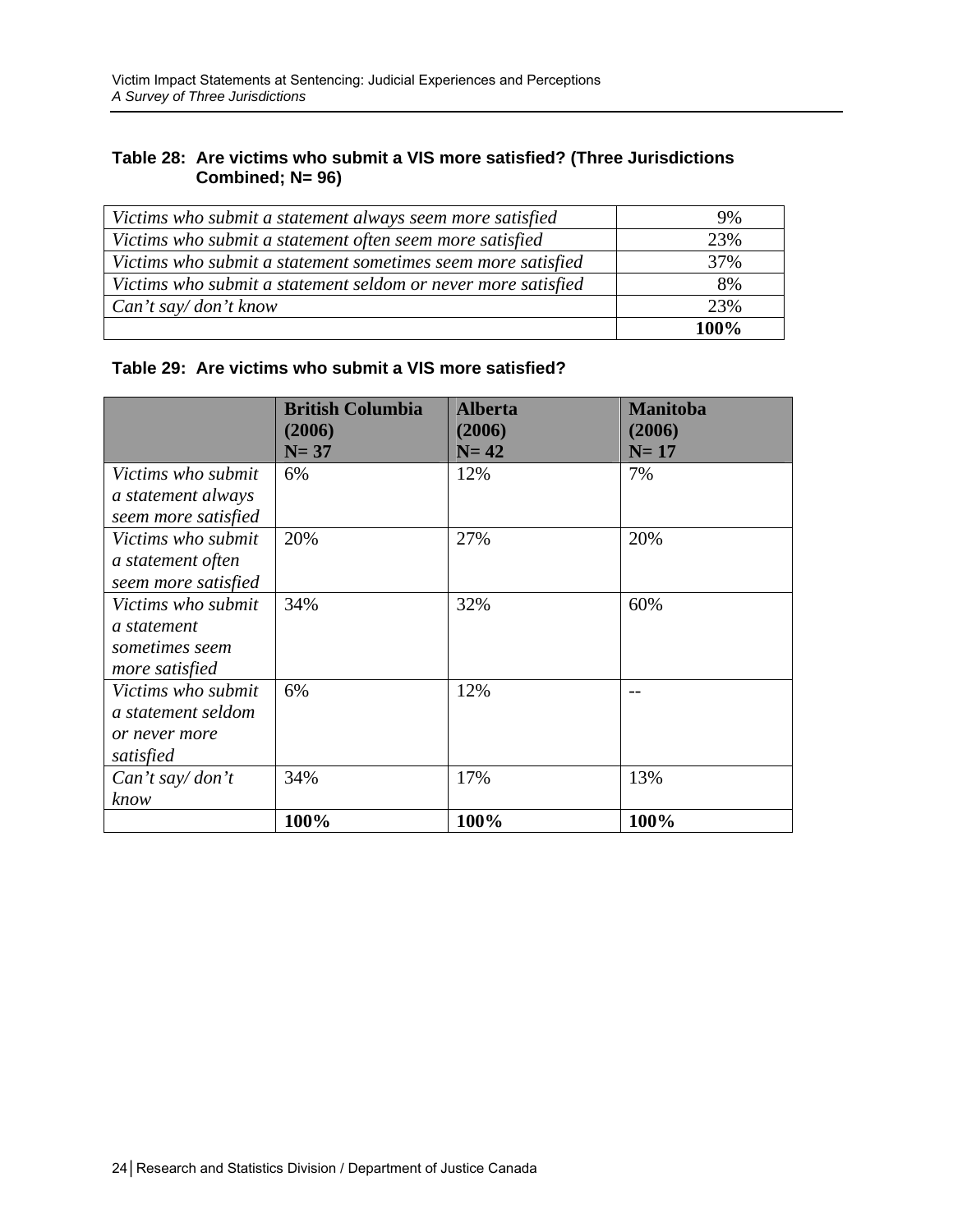## 7. Judicial Perceptions of the Purpose of VIS

he final question on the survey explored judicial perceptions of the purpose of the victim impact statement. The *Criminal Code* offers no statutory guidance regarding the purpose of the statement; courts are simply directed to consider the statement at sentencing. The In the final question on the survey explored judicial perceptions of the purpose of the victim impact statement. The *Criminal Code* offers no statutory guidance regarding the purpose of the statement; courts are simply di principal purposes served by victim impact statements at sentencing. We drew upon this judgement as well as the scholarly literature and asked respondents to rate the following five purposes using an importance scale from 1 (not at all important) to 10 (very important).

- 1. To provide the court with information about the impact of the crime
- 2. To provide the victim with an opportunity to participate in the sentencing process
- 3. To provide the victim with an opportunity to communicate a message to the offender
- 4. To provide the offender with an idea of the harm inflicted on the victim
- 5. To provide the Crown with information about the seriousness of the crime

Tables 30 and 31 provide the average importance ratings assigned by the respondents for all jurisdictions combined and then broken down by jurisdiction. As can be seen there was considerable variation across jurisdictions, although providing the victim with an opportunity to participate in sentencing ranked number one in two of three jurisdictions. Similarly providing the Crown with information about the seriousness of the crime was ranked lowest in all three jurisdictions.

#### **Table 30: Purposes of VIS: Average Importance Ratings for (Three Jurisdictions Combined, N= 96)**

| Provide the victim with an opportunity to participate in the $ 7.9\rangle$ |     |
|----------------------------------------------------------------------------|-----|
| sentencing process                                                         |     |
| provide the offender with an idea of the harm inflicted on the $ 7.8 $     |     |
| victim                                                                     |     |
| Provide court with information about the impact of the crime               | 7.4 |
| Provide the victim with an opportunity to communicate a message            | 7.0 |
| to the offender                                                            |     |
| Provide Crown with information about the seriousness of the $ 4.5 $        |     |
| crime                                                                      |     |

*Note: 10 point scale where 1=not at all important, 10=very important.* 

 $\overline{a}$ 

<sup>&</sup>lt;sup>16</sup> Gabriel, supra, note 10.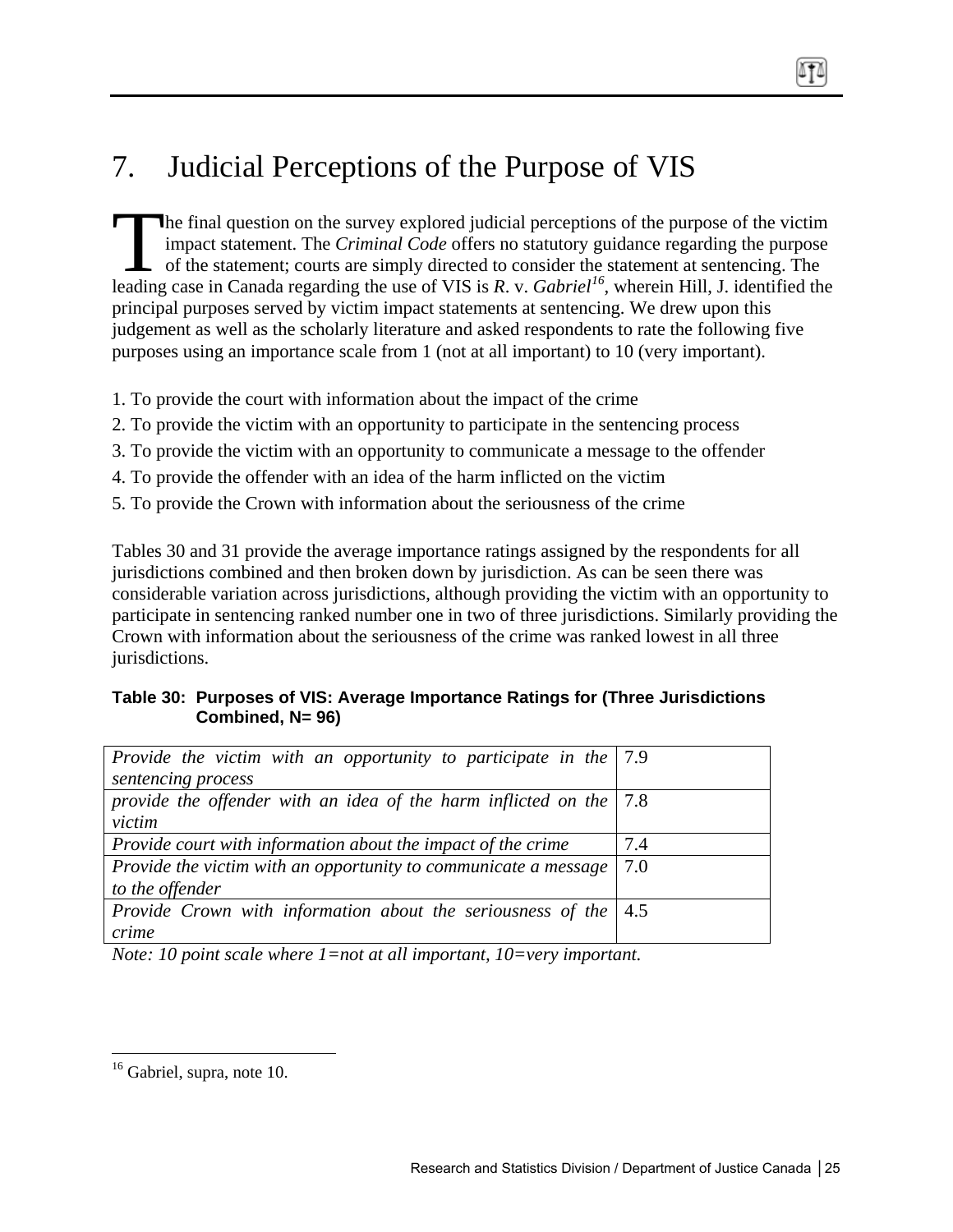|                                                                                             | <b>British Columbia</b><br>(2006)<br>$N = 37$ | <b>Alberta</b><br>(2006)<br>$N=42$ | <b>Manitoba</b><br>(2006)<br>$N=17$ |
|---------------------------------------------------------------------------------------------|-----------------------------------------------|------------------------------------|-------------------------------------|
| Provide court with<br>information about<br>the impact of the<br>crime                       | 7.0(3)                                        | 7.2(3)                             | 9.0(2)                              |
| Provide the victim<br>with an opportunity<br>to participate in the<br>sentencing process    | 7.5(2)                                        | 7.9(1)                             | 9.1(1)                              |
| Provide the victim<br>with an opportunity<br>to communicate a<br>message to the<br>offender | 6.7(4)                                        | 7.0(4)                             | 7.3(4)                              |
| provide the offender<br>with an idea of the<br>harm inflicted on<br>the victim              | 7.9(1)                                        | 7.3(2)                             | 8.7(3)                              |
| Provide Crown with<br>information about<br>seriousness of crime                             | 4.5(5)                                        | 3.7(5)                             | 6.4(5)                              |

#### **Table 31: Purposes of VIS: Average Importance Ratings and Rank**

*Note: 10 point scale where 1=not at all important, 10=very important.*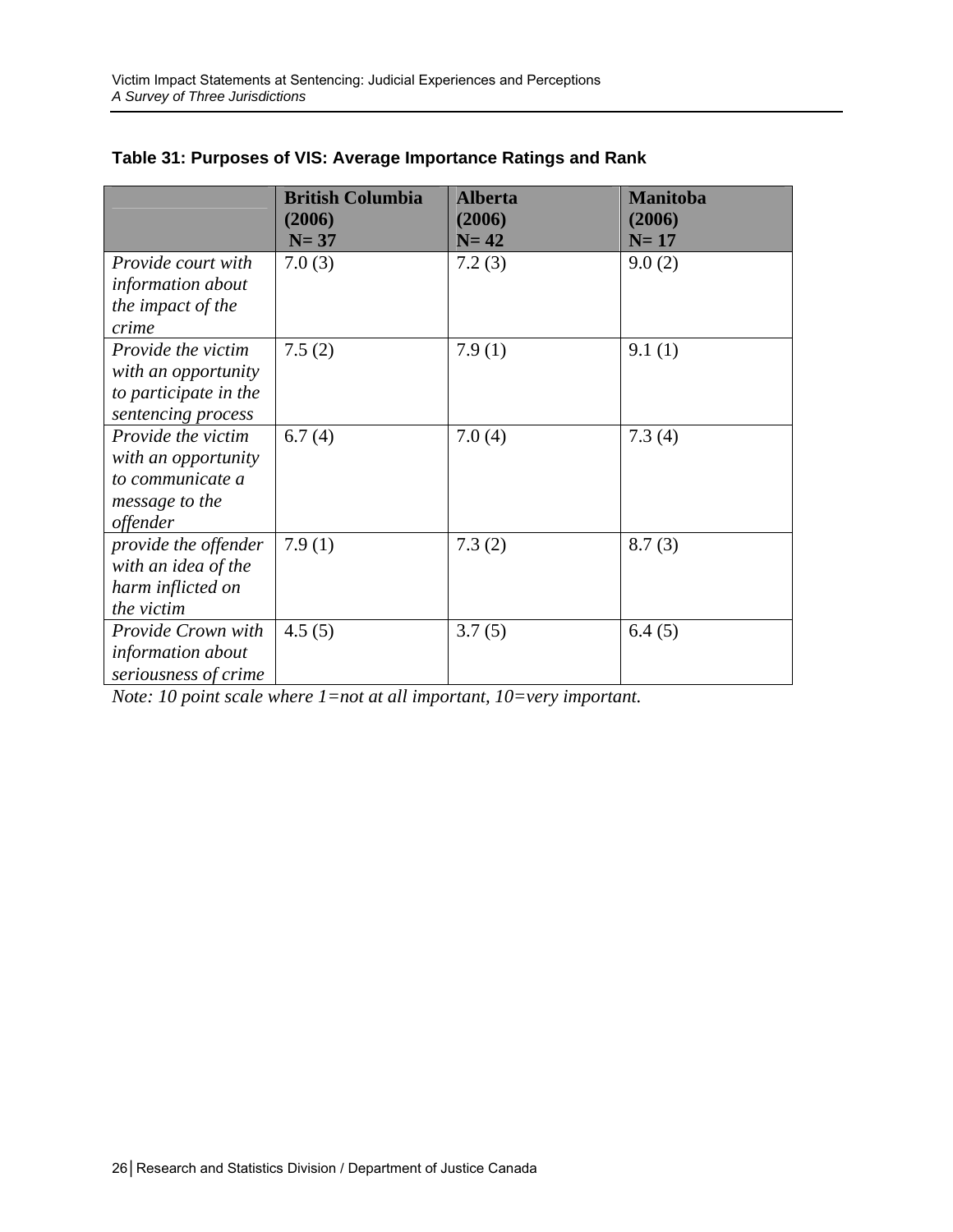## 8. Discussion

his survey addressed two principal questions relating to the VIS regime in Canada: (i) do these statements serve a useful purpose at sentencing, and (ii) have the statutory reforms of 1999 had an impact on the participation of the victim in the sentencing process? On the basis of the responses of judges in four jurisdictions we would respond affirmatively to both. There is little doubt that the respondents found victim impact statements to represent a unique source of information that is relevant to the principles of sentencing. Of course, the statements will vary in the extent to which they contain useful information, and some will contain little that can assist a court in the determination of sentence. But on the whole it seems clear that the statements are useful and that courts (and victims) would suffer if the practice of allowing victims to submit impact statements were discontinued. This<br>the<br>basis of the

It is equally clear that with respect to the frequency with which the statements are submitted, they only appear in a minority of cases proceeding to sentencing. However, we cannot tell whether the relatively low participation rate is a result of a decision made by the victim, or reasons relating to the administration of justice. Crown counsel are sometimes unable to contact the victim in time to allow a statement to be filed by the court, and if the offender is in custody the court will proceed to sentencing without the benefit of victim input. Some victims will have no interest in submitting a statement, in the same way that some crime victims will elect not to report a crime to the police. That of course remains their privilege, although victim services personnel should ensure that the potential benefits to the court, the offender and also to the victim are clear.

It is important to recall that the relevance of victim impact statements varies among cases, with the greatest relevance usually in crimes of violence. In her study involving Manitoba judges, D'Avignon (2002) reports that 41% of the sample agreed that VIS are not needed in minor cases. Two comments from Manitoba judges make the point well. One respondent noted, "It [having a VIS for every sentencing decision] is not necessary. In minor cases, such as theft, I know what the impact is". Another judge observed that, "they [VIS] are not necessary in every case. That would just stretch resources too thin. It is more important to have them in certain cases like crimes of violence and serious property crimes. We don't want to dilute the system by getting one in every case. Instead it would be better to have a proper victim impact statement in cases where it is very valuable".

One of the surprising findings from the survey concerned the number of statements in which the victim had made a request or recommendation with respect to the specific disposition that should be imposed. This is particularly unexpected in light of the practice of many Crowns of editing the statements and removing extraneous or inappropriate material. Perhaps the time has come to review the VIS forms in use across the country (as well as the information provided to victims) to see whether a more accurate idea of the purpose and function of the VIS can be conveyed to crime victims. After all, victims' recommendations for sentence should not be placed before the court, unless of course they are consistent with submissions of counsel.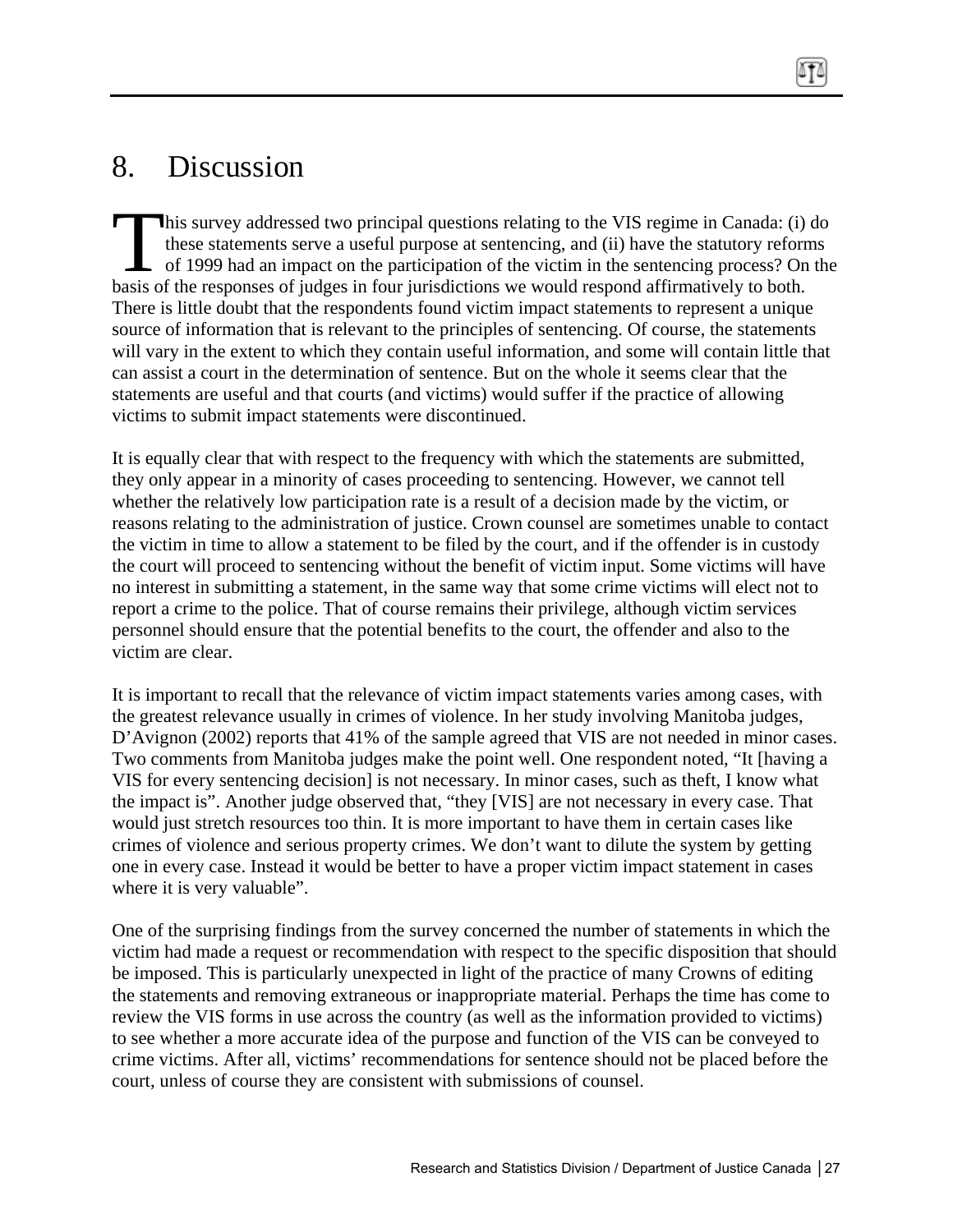## **8.1 Some objections to victim input at sentencing**

It must be added that a small number of judges are uneasy with the concept of victim participation in sentencing. One respondent wrote the following:

"VISs are one of Parliament's more stupid ideas. They send the wrong message to victims [who] should not be involved in sentencing. Relevant information can come from them through the Crown. VIS should not be a soapbox for victims to rail at offenders. That is not a proper use of a courtroom. Reading the VIS in court is threatening and is of no use to the judicial process. If it is to be done, do it in some other forum. I go through the motions for VIS, but they are only useful in informing the offender about the harm. They should not affect sentence".

Despite the critical tone of the comment the individual nevertheless sees a purpose (albeit limited) to the VIS, namely to educate the offender about the impact of the crime on the victim.

Another judge added the following comment to his or her questionnaire:

"I have always had some difficulty with the use of VIS as I feel that it is, to some extent, intended to inflame the court against the convicted and while a proper appreciation of the iniquity is necessary, it is my opinion that this is the job of the Crown. Even more so do I feel that it is inequitable as this material is not there in every case. Some victims are less bothered by that has happened to them and either do not fill out a VIS or play the incident down. The opposite can also happen and there can be a real problem when large amounts of extraneous, prejudicial and irrelevant information is included. I do not think that the appropriate sentence should depend on the availability of this material. I don't see myself as a tough sentencer but I don't lay awake at night worrying about it- I don't think any judge could or should. As a result, I pay lip service to the statements but do not allow myself to be affect by the emotional content."

## **8.2 Conclusion and future research priorities**

As a result of the surveys conducted in four jurisdictions we now have a much more informed view of the utility of victim impact statements. A number of trends emerged across all provinces. At the same time, however, some differences did emerge on a number of issues. This suggests that there is still room for a more uniform implementation of the victim impact statement regime. Two research priorities would emerge from the studies conducted to date. First, it is important to complete the picture with respect to judicial attitudes and experiences regarding the victim impact statement. Assuming the co-operation of the respective Chief Justices, it would be relatively easy and economical to survey the judiciary in the remaining provinces and territories. We need to know how well the VIS regime is functioning in these other jurisdictions, and whether regional variations are more pronounced when the smaller provinces or territories are included.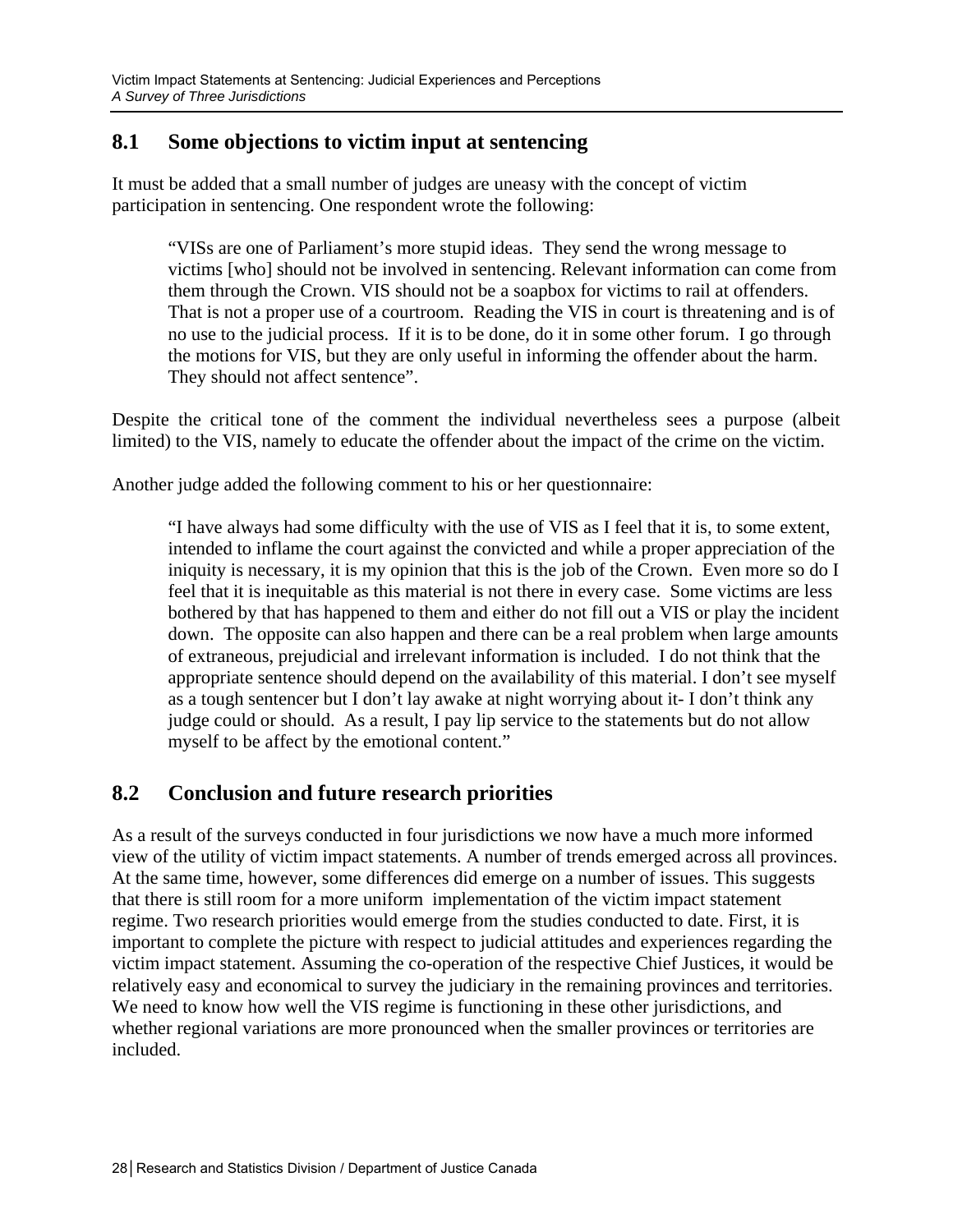Second, once a comprehensive portrait of judicial attitudes is available, we see the need for a "best practices" analysis. This would consist of a review of all the research pertaining to VIS in Canada, with a view to identifying the factors associated with the most successful use of victim impact statements. This exercise would include a review of procedures, protocols and materials. Following such an exercise it would be possible to develop a best practices protocol to be shared across all jurisdictions. For example, we have noted that British Columbia is the only jurisdiction in Canada without a formal VIS program. To what extent does this fact explain variation in the use and perceived utility of VIS? These kinds of questions can only be definitively answered following a truly national analysis. Finally, since victim input at sentencing is a feature of all common law jurisdictions, it would also be useful to include an international component, to determine whether superior practices exist in another country.

It was encouraging to note that while variability emerged across the jurisdictions in response to some questions, there was generally considerable consensus – particularly regarding to the most important issues concerning the victim impact statement regime. We would end this report on the perceptions of judges in four jurisdictions by concluding that despite a number of criticisms victim impact statements perform a useful function in the sentencing process in Canada.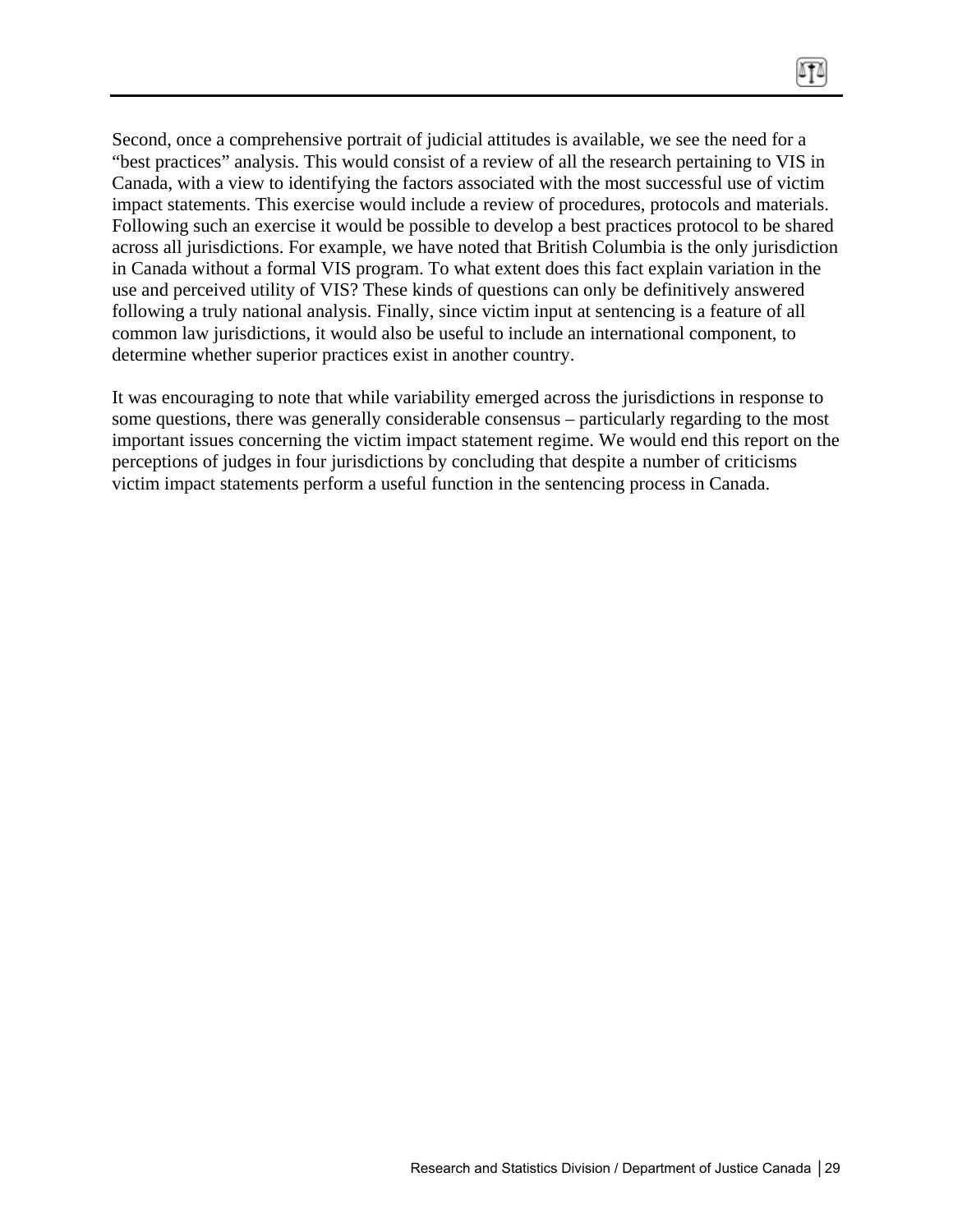## References

- Bateman, A. (2002) *Use of Victim Impact Statements: Alberta Lawyers' Perspectives*. B.A. Thesis, Department of Psychology, University of Calgary.
- Cole, M. (2003) *Losing one's Voice: The Victim Impact Statement at Sentencing*. M.A. Thesis. Ottawa: Department of Criminology, University of Ottawa.
- D'Avignon, J. (2001) *Victim Impact Statements: A Judicial Perspective*. Winnipeg: University of Manitoba.
- Erez, E., and Laster, K. (1999) Neutralizing Victim Reform: Legal Professionals' Perspectives on Victims and Impact Statements. *Crime & Delinquency*, 45: 530-53.
- Erez, E., Roeger, L., & Morgan, F. (1994) *Victim Impact Statements in South Australia: An Evaluation*. Adelaide: South Australian Attorney-General's Department.
- Erez, E. and Rogers, L. (1999) Victim Impact Statements and Sentencing Outcomes and Processes. *British Journal of Criminology*, 39: 216-239.
- Giliberti, C. (1990) *Victim Impact Statements in Canada. Volume 7. A Summary of the Findings*. Ottawa: Department of Justice Canada.
- Henley, M., Davis, R. and Smith, B. (1994) The Reactions of Prosecutors and Judges to Victim Impact Statements. *International Review of Victimology*, 3: 83-93.
- Meredith, C. and Paquette, C. (2001) *Summary Report on Victim Impact Statement Focus Groups*. Ottawa: Policy Centre for Victim Issues, Department of Justice Canada.
- Policy Centre for Victim Issues (2002) *Victim Impact Statements Case Law Review*. Ottawa: Department of Justice Canada.
- Prairie Research Associates, Inc. (2005) *Multi-Site Survey of Victims of Crime and Criminal Justice Professionals across Canada: Summary of Judiciary Respondents*. Ottawa: Department of Justice Canada, Policy Centre for Victim issues.
- R.L. Sloan Associates (1990) *Victim Impact Statements in Canada. Evaluation of the Winnipeg Project*. Working Document. Ottawa: Department of Justice Canada.
- Roberts, J.V. (2002) *The Use of Victim Impact Statements in Sentencing: A Review of International Research Findings*. Ottawa: Policy Centre for Victim Issues, Department of Justice Canada.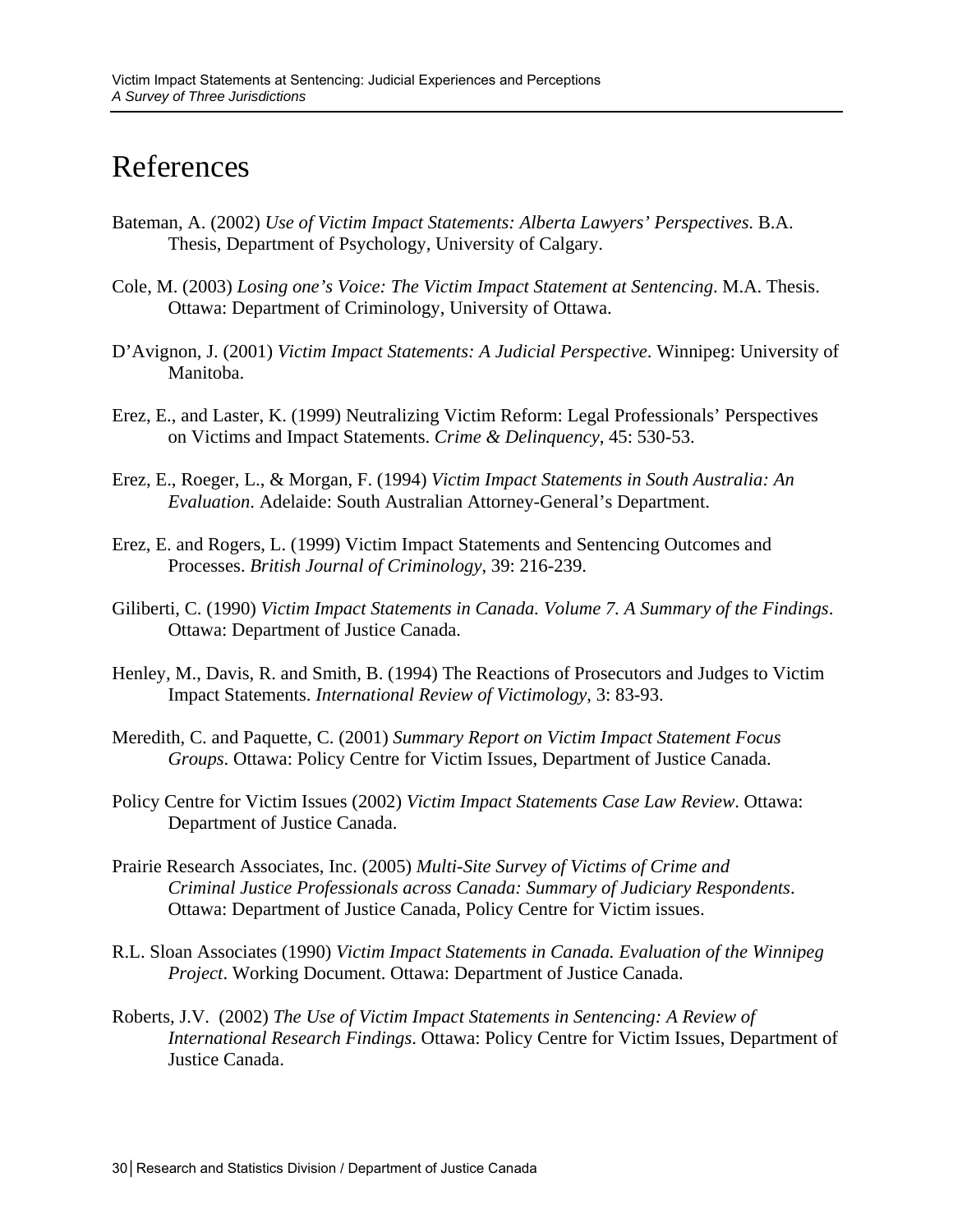- Roberts, J.V. (2003) Victim Impact Statements and the Sentencing Process: Enhancing communication in the courtroom. *Criminal Law Quarterly*, 47(3): 365-396.
- Roberts, J.V., Doob, A.N., and Marinos, V. (2000) *Judicial Attitudes Towards Conditional Sentences of Imprisonment: Results of a National Survey.* Ottawa: Department of Justice Canada.
- Roberts, J.V. and Edgar, A. (2002) *Victim Impact Statements at Sentencing: Perceptions of the Judiciary. Findings from a survey of Ontario Judges.* Ottawa: Policy Centre for Victim Issues, Department of Justice Canada.
- Roberts, J.V. and Erez, E. (2004) Communication in Sentencing: Exploring the Expressive and the Impact Model of Victim Impact Statements. *International Review of Victimology*, 10: 223-244.
- Rogers, L. and Erez, E. (1999) The Contextuality of Objectivity in Sentencing Among Legal Professionals in South Australia. *International Journal of the Sociology of Law*, 27: 267- 286.
- Young, A. (2001) *The Role of the Victim in the Criminal Process: A Literature Review 1989 to 1999.* Ottawa: Policy Centre for Victim Issues, Department of Justice Canada.
- Young, A. and Roberts, J.V. (2001) *Research on the role of the victim in the criminal process in Canada*. Ottawa: Policy Centre for Victim Issues, Department of Justice Canada.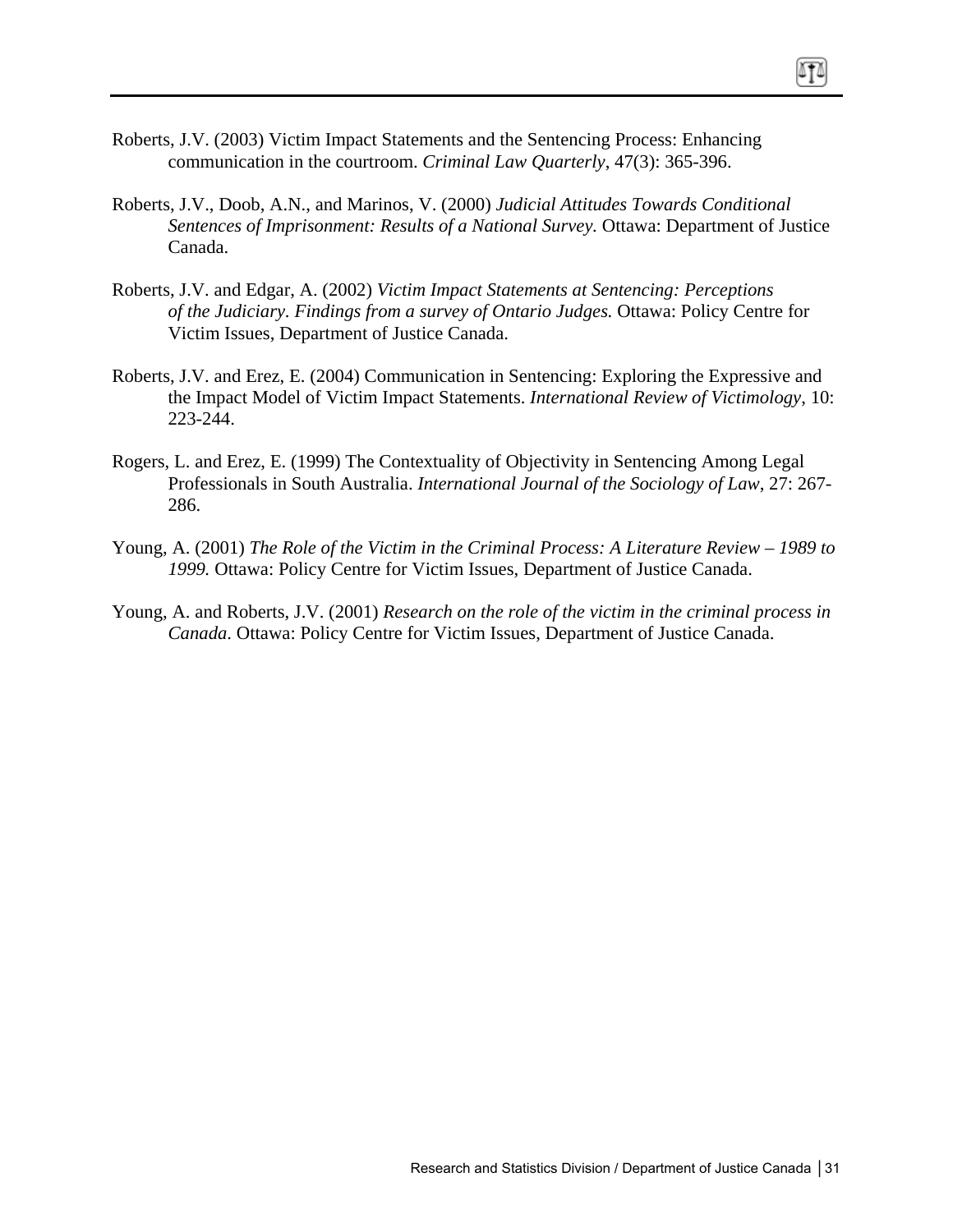# Appendix A:

## **Victim Impact Statement (VIS) Survey of Judges**

## **Overall Results (Three jurisdictions combined)**

*Note: totals may not add to 100% due to rounding error.* 

Thank you very much for responding to this brief, anonymous survey. We are interested in the views and experiences of judges with respect to the use of VIS in sentencing.

- 1. Approximately how many sentencing hearings do you conduct a month? **Average number: 42**
- 2. In approximately what % of these was a VIS submitted? **Average percentage: 11%**
- 3. Have you noticed any change in the number of VIS submitted since the 1999 amendments?
- **4%** yes, a significant increase
- **26%** yes, a moderate increase
- **33%** yes, a slight increase
- **25%** no, no change
- **2%** slight decrease
- **11%** cannot say/ appointed after 1999

4. How difficult is it to know whether the victim has been apprised of the right to submit a VIS?

- **10%** Easy in all cases
- **36%** Easy in most cases
- **12%** Easy in some cases
- **42%** Difficult in most cases

5. How often do you have to proceed with a sentencing hearing without knowing whether the victim has been apprised of his or her right to submit a VIS?

- **64%** often **20%** sometimes
- **8%** almost never
- **4%** never
- **4%** other response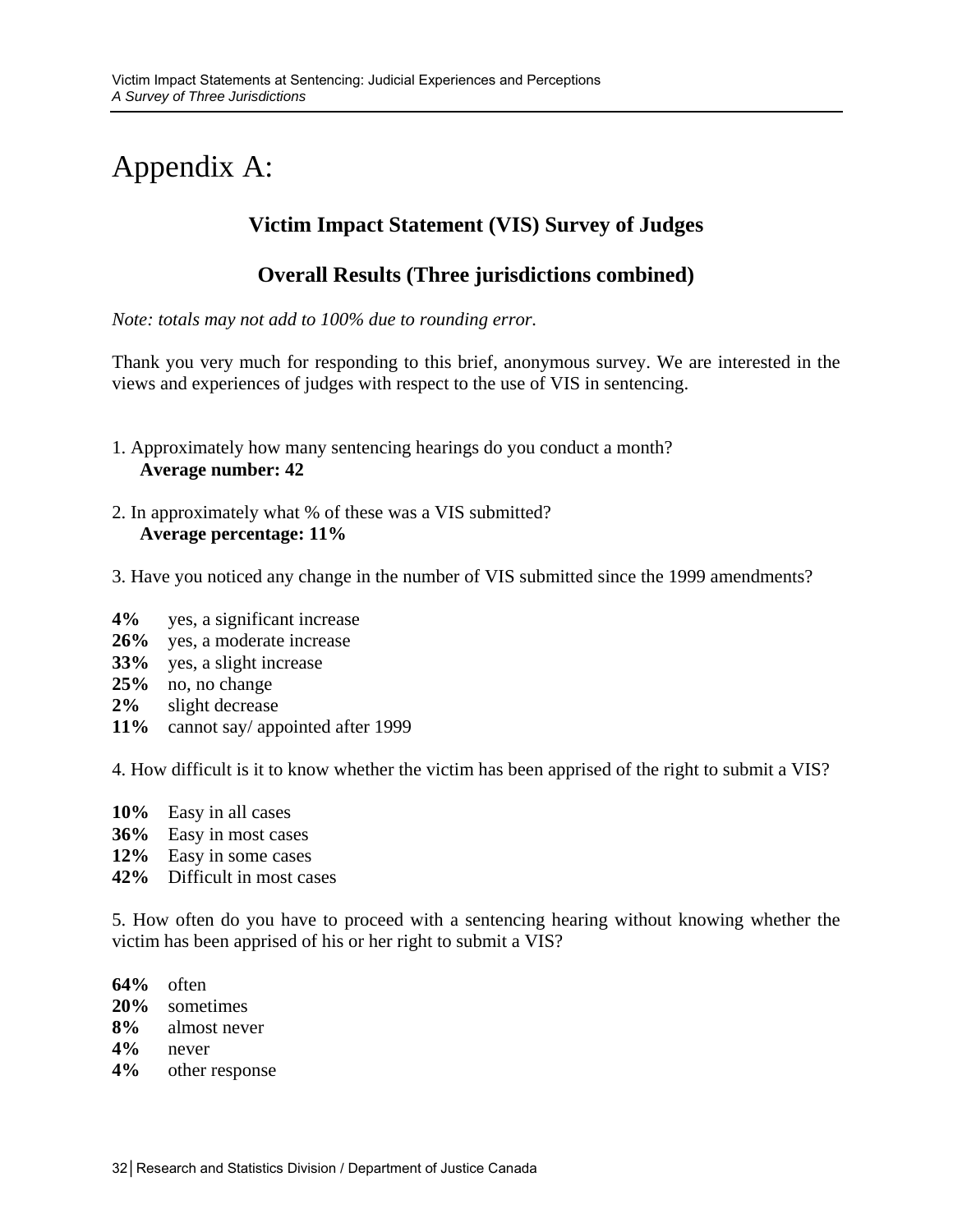6. How often do victims express a desire to deliver their statement orally?

- Often
- **13%** Sometimes
- **74%** Very Occasionally
- **14%** Never happened in my court

7. Have you noticed any increase since the 1999 amendments in the number of victims who want to deliver their statements orally?

- **1%** yes, a significant increase
- **7%** yes, a moderate increase
- **31%** yes, a slight increase
- **51%** no, no change
- **11%** cannot say/appointed after 1999

7a. If there has been an increase, has this had any impact on the time to conduct the hearing?

- **33%** has increased the amount of time
- **25%** has had no impact on the amount of time
- **42%** Not applicable
- 8. How often does the defence cross-examine victims on the content of the VIS?
- Often
- **3%** Occasionally
- **97%** Never or almost never

9. How often does a VIS contain the victim's wishes regarding the sentence?

- **3%** Always or almost always
- **21%** Often
- **51%** Sometimes
- **25%** Never or almost never
- 10. In general, are VIS useful?
- **18%** VIS are useful in all cases in which they are submitted
- **32%** VIS are useful in most cases in which they are submitted
- **31%** VIS are useful in some cases in which they are submitted
- **19%** VIS are useful in just a few of the cases in which they are submitted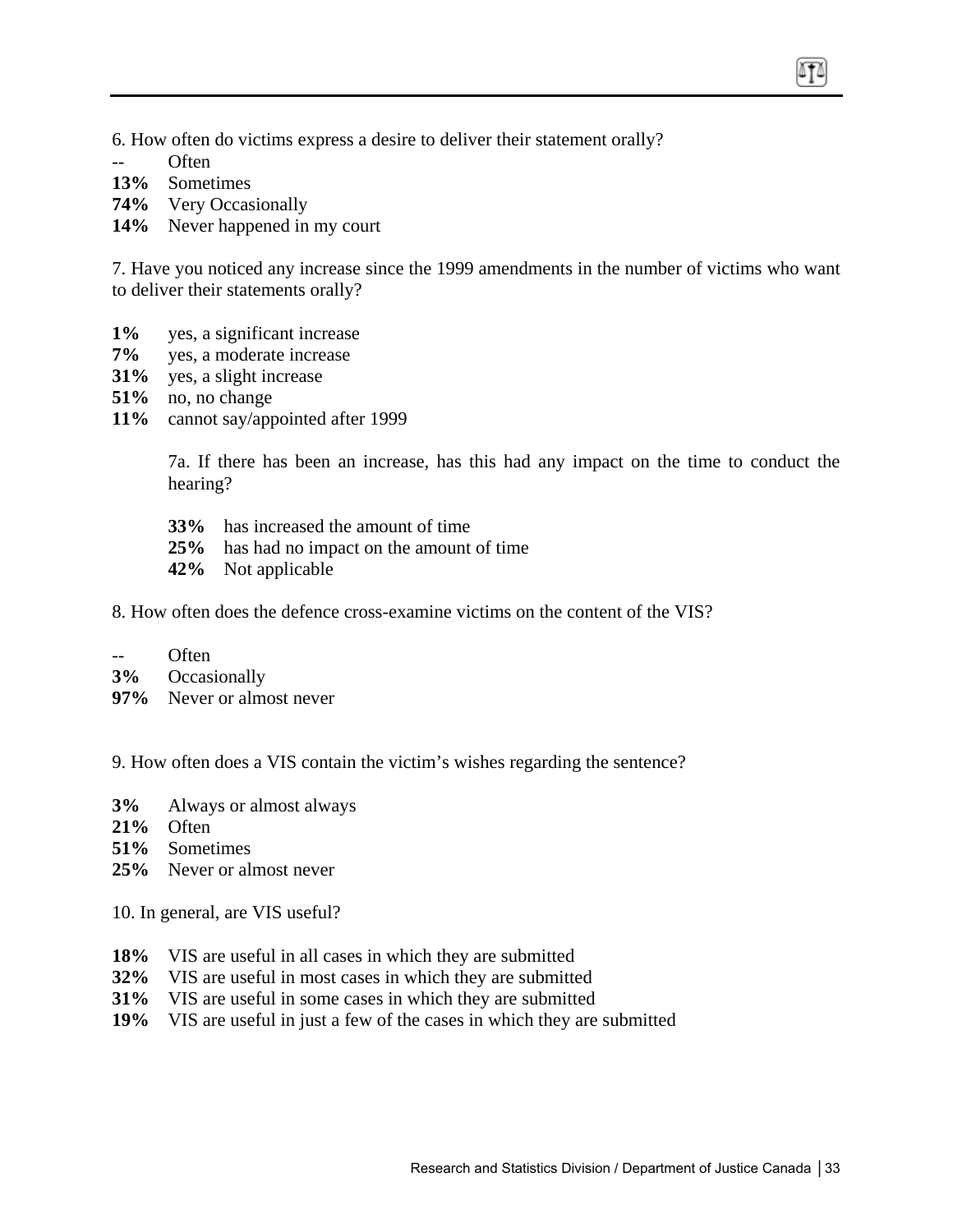11. Are VIS useful in terms of providing information relevant to the principles of sentencing?

- **8%** always or almost always
- **19%** often
- **47%** sometimes
- **25%** Never or almost never

12. How often do VIS contain information relevant to sentencing that did not emerge during the trial or in the Crown's sentencing submissions?

- **12%** VIS often contain useful information unavailable from other sources
- **35%** VIS sometimes contain useful information unavailable from other sources
- **32%** VIS seldom contain useful information unavailable from other sources
- **21%** VIS almost never contain useful information unavailable from other sources

13. Are there certain offences for which the VIS is a particularly useful source of information?

**79%** yes

**21%** no

13a. If you answered "yes", which category of offences did you have in mind?

14. How often do you refer to the VIS or its contents in your reasons for sentence?

\_\_\_\_\_\_\_\_\_\_\_\_\_\_\_\_\_\_\_\_\_\_\_\_\_\_\_\_\_\_\_\_\_\_\_\_\_\_\_\_\_\_\_\_\_\_\_\_

- **39%** Almost always
- **23%** Often
- **33%** Sometimes
- **5%** Never or almost never

15. Do you ever address the victim directly in delivering oral reasons for sentence?

- **28%** yes, often
- **35%** yes, sometimes
- **21%** only occasionally
- **16%** never or almost never